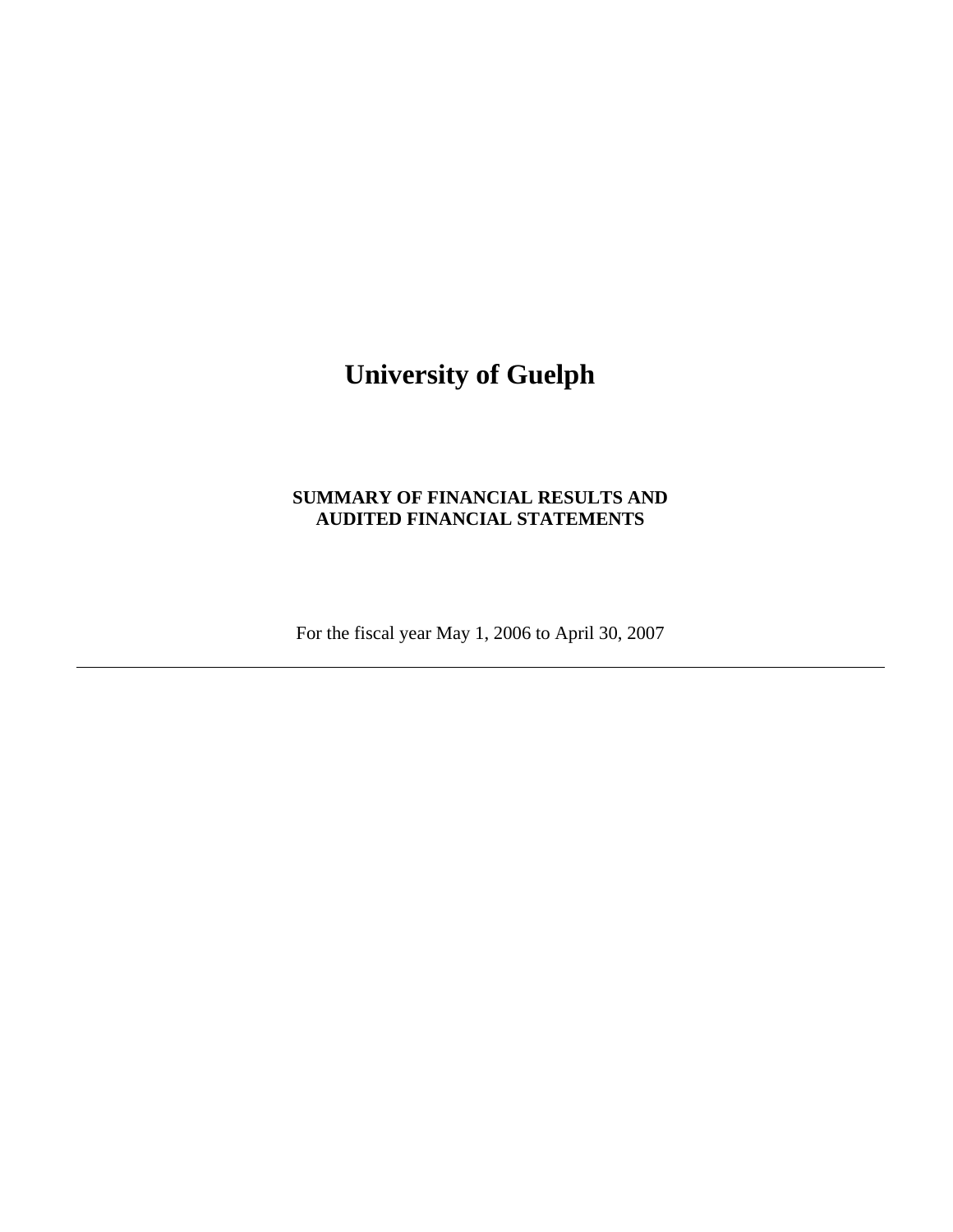## *INDEX*

|    |                                                                                 | Page 2  |
|----|---------------------------------------------------------------------------------|---------|
| Β. |                                                                                 | Page 5  |
| C. |                                                                                 | Page 6  |
| D. |                                                                                 | Page 8  |
| Е. |                                                                                 | Page 9  |
| F. |                                                                                 | Page 10 |
| G. |                                                                                 | Page 12 |
| Н. |                                                                                 | Page 12 |
| I. |                                                                                 | Page 13 |
| J. |                                                                                 | Page 16 |
|    |                                                                                 | Page 17 |
|    |                                                                                 | Page 18 |
|    | STATEMENT 2 - STATEMENT OF OPERATIONS AND                                       | Page 19 |
|    | STATEMENT 3 - STATEMENT OF CHANGES IN                                           | Page 20 |
|    |                                                                                 | Page 21 |
|    |                                                                                 | Page 22 |
|    |                                                                                 | Page 35 |
|    | Schedule 2 -Statement of Operations and Changes in Net Assets (Ancillary Units) | Page 37 |
|    |                                                                                 |         |
|    |                                                                                 |         |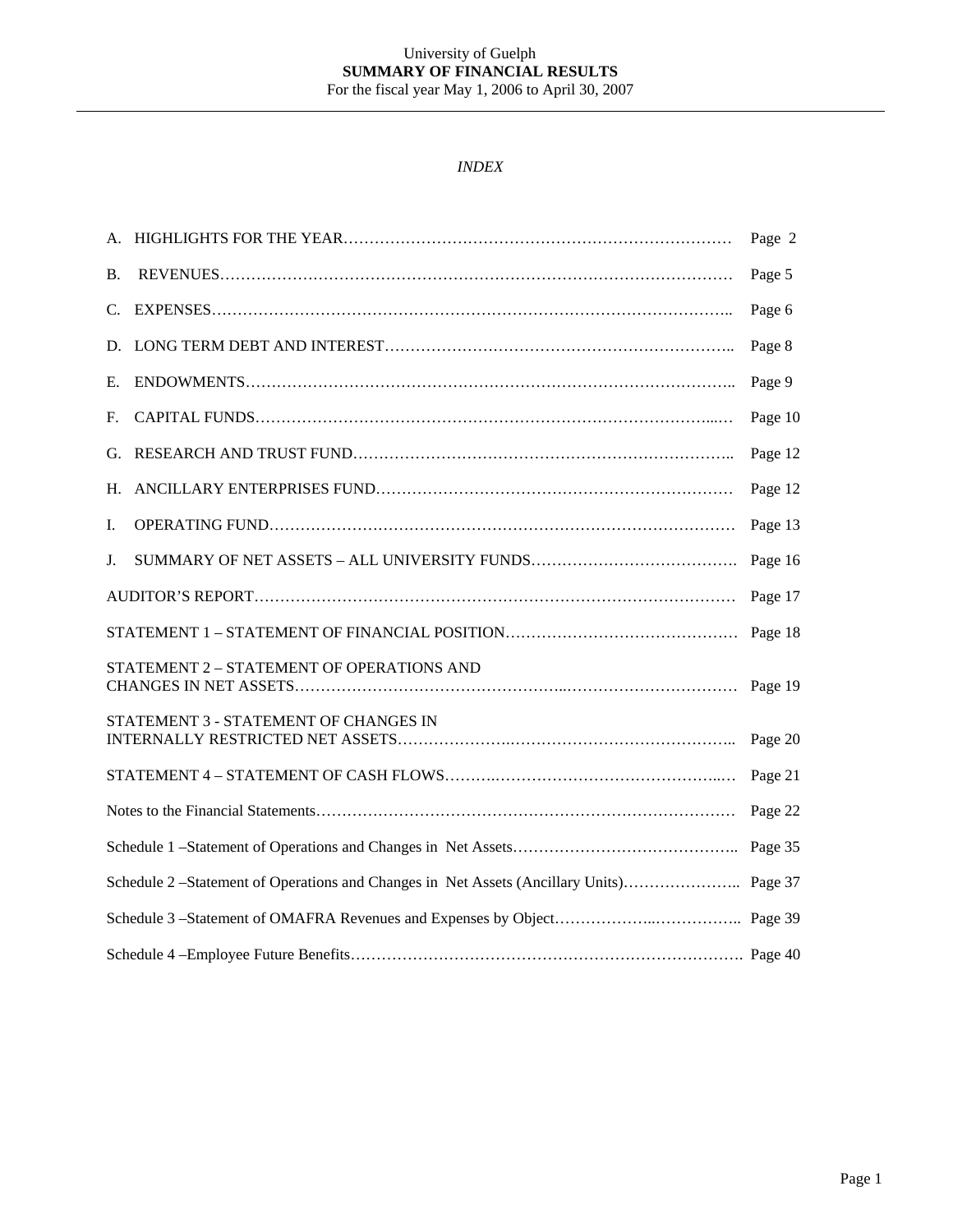#### University of Guelph **SUMMARY OF FINANCIAL RESULTS**  For the fiscal year May 1, 2006 to April 30, 2007

*The following report summarizes University financial results for the year ended April 30, 2007 (referred to as fiscal 2007) as presented in the audited financial statements. These statements have been prepared under specific accounting principles that are set by the Canadian Institute of Chartered Accountants (CICA) for not for profit organizations. Unless otherwise noted, all dollars are expressed in millions - "M"* 

The University of Guelph receives funds from a variety of sources. Many of these funds are restricted by the agency, organization or donor as to use and may not be used for general operating expenses. As a result, the University records its financial activities on a fund accounting basis where financial transactions are segregated according to major University activities, external restrictions on funding and the expendability of funds. (A fund is a self-balancing set of financial accounts including both balance sheet and income statement accounts.) The University currently reports on five different funds: Operating, Capital, Ancillary Enterprises, Research and Trust and Endowment. A description of each of these funds can be found on Page 22.

# **A: Highlights for the Fiscal Year:**

Table A presents some major University statistics (financial and other) over the past five years. The financial results are summarized from the audited results of the University over this time period. While there are no major changes in relative composition of overall revenues and expenses, the University's financial position has been impacted by both capital acquisition programs and the increasing costs of post-employment benefits. The balance of this report will discuss these impacts as well as significant events that occurred specifically in fiscal 2007 that are reflected in the 2007 audited financial statements.

**Comparative University Financial Results Fiscal 2003 - 2007 Table A**

|                                                             |                           | 2003     |                   | 2004     |               | 2005    |                   | 2006         |               | 2007    |
|-------------------------------------------------------------|---------------------------|----------|-------------------|----------|---------------|---------|-------------------|--------------|---------------|---------|
| <b>Enrolment - University Degree Programs (FTEs)</b>        |                           | 15,936   |                   | 17,247   |               | 17,653  |                   | 17,538       |               | 18,286  |
| <b>Faculty and Staff (Regular Budgeted FTEs)</b>            |                           | 2,670    |                   | 2,740    |               | 2,830   |                   | 2,640        |               | 2,922   |
| <b>Revenues and Expenses:</b>                               |                           |          |                   |          |               |         |                   |              |               |         |
| <b>Total Revenues (\$M)</b>                                 | \$                        | 446.3    | \$                | 476.5    | \$            | 499.7   | $\mathcal{S}$     | 510.8        | \$            | 567.0   |
| <b>Total Expenditures (\$M)</b>                             | \$                        | 445.8    | $\mathcal{S}$     | 491.1    | \$            | 516.9   | $\mathcal{S}$     | 521.7        | \$            | 569.9   |
| <b>Annual Surplus/(Deficit) (\$M)</b>                       | \$                        | 0.5      | \$                | (14.6)   | $\mathcal{S}$ | (17.2)  | $\mathcal{S}$     | $(10.9)$ \$  |               | (2.9)   |
| <b>Revenue Mix (% of Total Revenues)</b>                    |                           |          |                   |          |               |         |                   |              |               |         |
| <b>Provincial Operating Grants</b>                          |                           | 25%      |                   | 26%      |               | 27%     |                   | 27%          |               | 28%     |
| Tuition (University Degree Programs)                        |                           | 16%      |                   | 16%      |               | 16%     |                   | 16%          |               | 15%     |
| <b>Endowment &amp; Donations</b>                            |                           | 2%       |                   | 2%       |               | 2%      |                   | 3%           |               | 2%      |
| <b>Expense Mix (% of Total Expenses)</b>                    |                           |          |                   |          |               |         |                   |              |               |         |
| Salaries                                                    |                           | 49%      |                   | 48%      |               | 49%     |                   | 48%          |               | 47%     |
| <b>Benefits</b>                                             |                           | 10%      |                   | 13%      |               | 12%     |                   | 14%          |               | 14%     |
| <b>Capital and Capital Debt:</b>                            |                           |          |                   |          |               |         |                   |              |               |         |
| <b>Total Debt</b>                                           | $\mathcal{S}$             | 168.0    | $\mathcal{S}$     | 164.7    | $\mathcal{S}$ | 161.2   | $\mathcal{S}$     | 158.6        | $\mathcal{S}$ | 159.3   |
| - Total Debt per $FTE$ (\$)                                 | \$                        | 10,542   | \$                | 9,549    | \$            | 9,132   | $\mathcal{S}_{0}$ | 9,043        | \$            | 8,712   |
| <b>Capital Acquisitions (\$M)</b>                           | \$                        | 47.1     | \$                | 88.3     | \$            | 80.4    | $\mathcal{S}$     | 100.7        | \$            | 68.7    |
| <b>Provincial Capital Grants (\$M)</b>                      | \$                        | 1.7      | $\mathbb{S}$      | 2.2      | \$            | 10.5    | $\mathcal{S}$     | 26.7         | \$            | 2.3     |
| <b>Endowments:</b>                                          |                           |          |                   |          |               |         |                   |              |               |         |
| - Externally Restricted (\$M)                               | \$                        | 99.5     | \$                | 115.9    | \$            | 129.8   | $\mathcal{S}$     | 143.2        | \$            | 162.3   |
| - Internally Restricted (\$M)                               | $\boldsymbol{\mathsf{S}}$ | 21.2     | \$                | 23.6     | \$            | 19.9    | $\mathcal{S}$     | 20.9         | \$            | 22.6    |
| <b>Total Endowment Assets - Market Values</b>               | \$                        | 120.7    | \$                | 139.5    | \$            | 149.7   | $\mathcal{S}$     | 164.2        | \$            | 184.9   |
| - Total Endowment per FTE $(\$)$                            | \$                        | 7,574    | $\mathcal{S}_{0}$ | 8,088    | \$            | 8,480   | \$                | 9,362        | \$            | 10,111  |
| <b>Post-Employment Benefits:</b>                            |                           |          |                   |          |               |         |                   |              |               |         |
| <b>Pension Plans - Funded Status Surplus/(Deficit)</b>      | \$                        | (83.5)   | $\mathcal{S}$     | (55.0)   | \$            | (103.6) | $\mathcal{S}$     | $(148.5)$ \$ |               | (71.4)  |
| <b>Other Benefit Plans -Funded Status Surplus/(Deficit)</b> | $\mathbb{S}$              | (92.4)   | $\mathbb{S}$      | (131.2)  | $\mathcal{S}$ | (152.8) | $\mathcal{S}$     | (181.7)      | $\mathcal{S}$ | (237.0) |
| <b>Latest Valuation Date - Registered Plans</b>             |                           | Sep-01   |                   | $Sep-03$ |               | Sep-03  |                   | $Sep-03$     |               | Sep-06  |
| <b>Latest Valuation Date - Other plans</b>                  |                           | $Jan-01$ |                   | $Jan-04$ |               | Jan-04  |                   | Jan-04       |               | Jan-07  |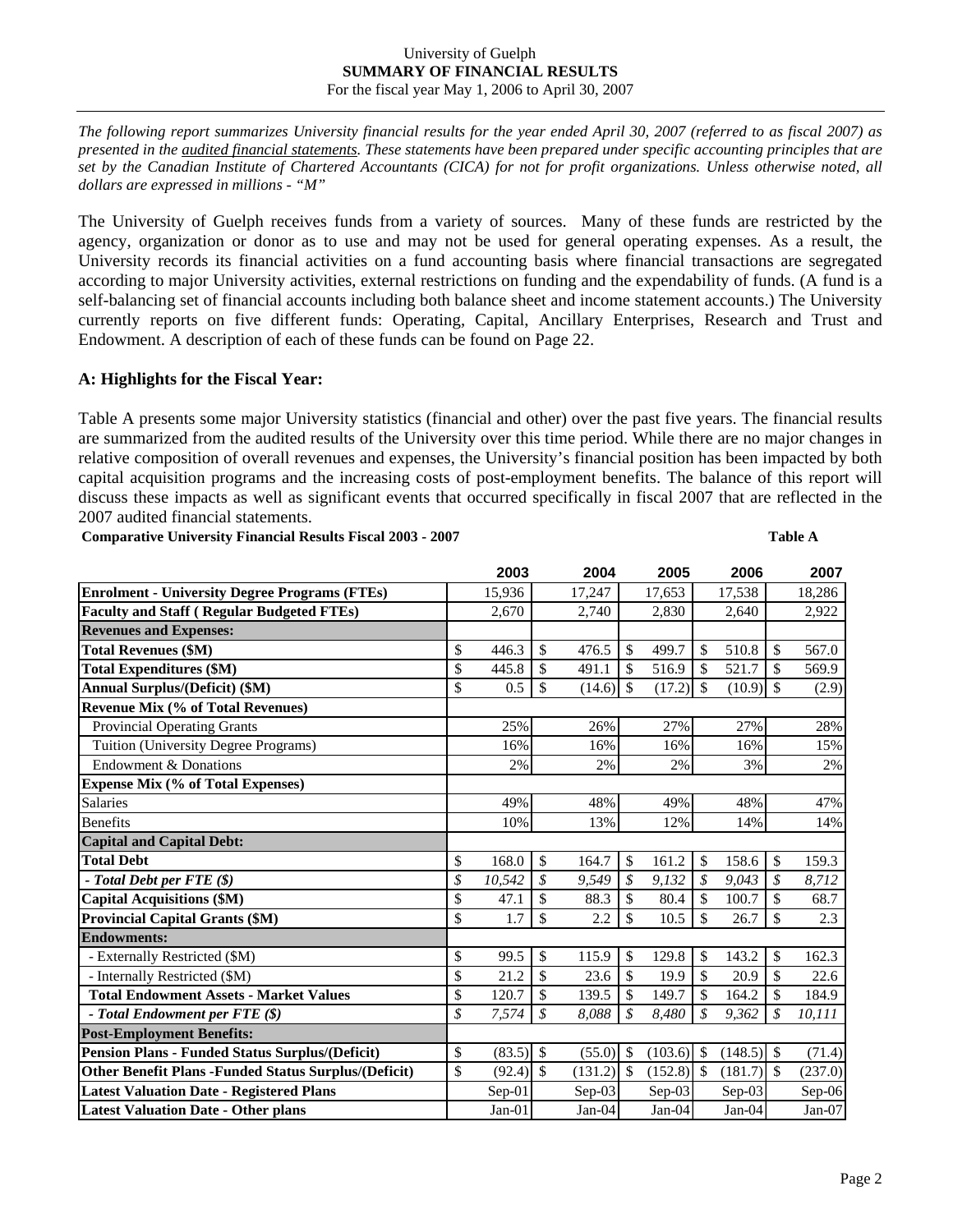# **Overview of Total University Revenues and Expenses:**

Overall in 2007, University revenue increased by \$56.2 million or 11.0% to \$567.0 million (refer to Graph A). University Expenses totaled \$569.9 million (see Graph B), an increase of 9.2% or \$48.2 million. Revenue growth was mainly the result of additional undergraduate enrolment and research activity. Expenses grew due to a number of factors including in response to enrolment growth and the continued increasing costs of employer benefits costs. More detailed explanations of these and fiscal 2007 financial results are presented in the following report.



# **2007 Highlights:**

- $\div$  The University experienced a growth of approximately 700 undergraduate students (4%) resulting in additional revenues in a number of areas including tuition, sales in ancillary operations (food and housing) and MTCU enrolment-related grants. Accompanying these students, were additional costs associated with teaching, a variety of support services and student assistance.
- $\div$  In April, 2007, the province of Ontario made a major unexpected distribution of one-time operating grants for the university sector resulting in a transfer of \$12.7M for the University of Guelph. This grant along with other available one-time 2007 operating funds has been reserved for assistance in meeting the University's 2007/2008 MTCU Operating Budget objectives as approved by the Board of Governor in June, 2007.
- The market value of University endowment funds increased by \$20.7 million or 12.6% to \$184.9 million as a result of investment returns of 12.8% and net capital additions of \$8.7 million.
- Funding from the OMAFRA (Ontario Ministry of Agriculture, Food and Rural Affairs) Agreement increased by 9.4% as a result of the transfer of the operating responsibility for 17 major facilities (teaching and research) across Ontario to the University. This increase in revenues was offset by an equivalent increase in operating expenses.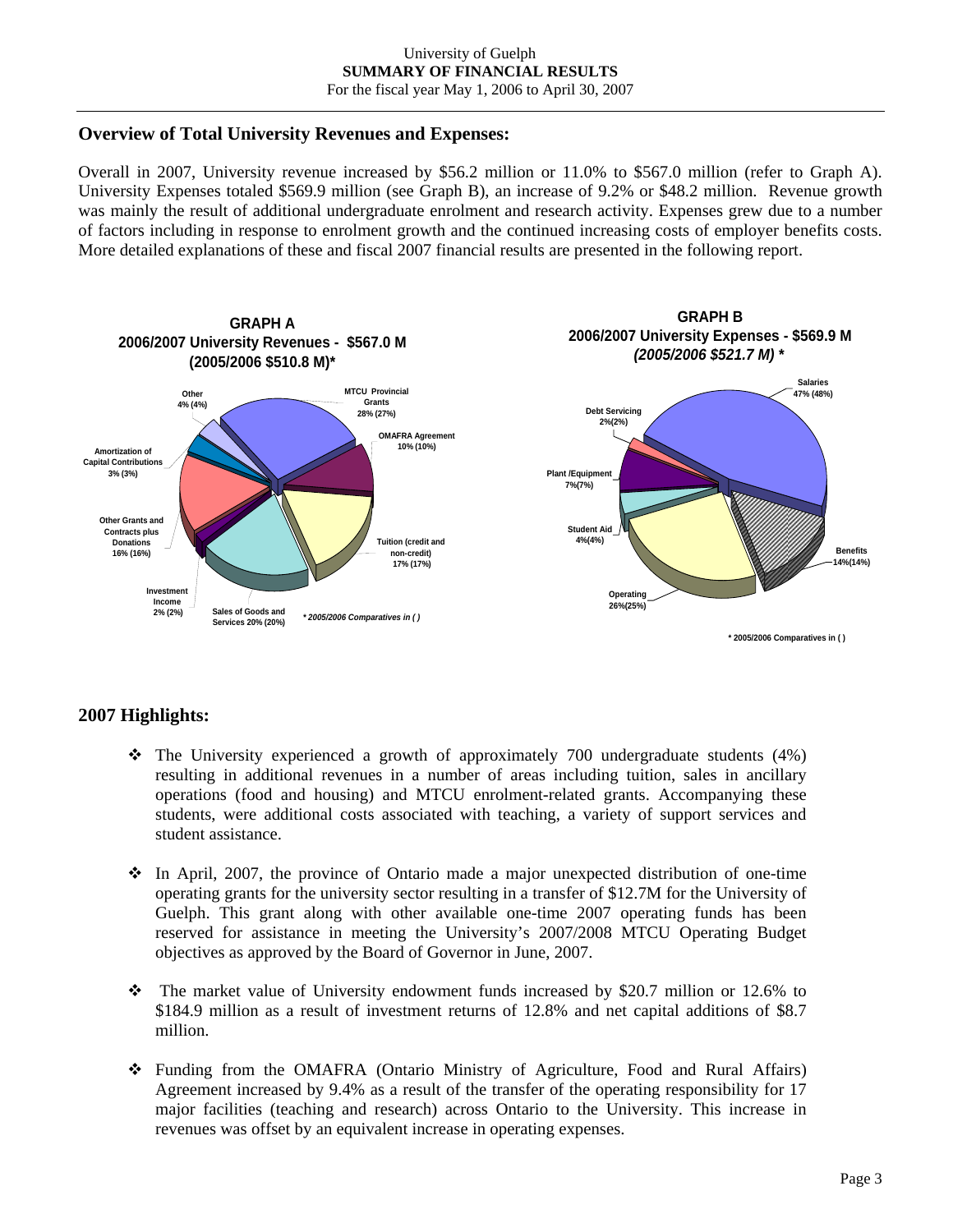- Although 2007 research related funds received declined compared to last year, 2007 research spending (and recorded revenue) increased 18%. Funds in support of this spending were provided from awards received (mainly from federal and provincial governments) in prior years. The decline in 2007 funding received (relative to 2006) reflects the award in 2006 of major one-time funding from Ontario for several large infrastructure projects. (It is expected there will be additional opportunities for infrastructure support from newly-announced federal and provincial programs in 2008.)
- $\hat{\mathbf{v}}$  The cost of employee benefits, dominated by post-employment benefits (costs and liabilities) continued to increase both as a percentage of total costs and salaries. Of the two components of post-employment costs, pension and other (dental and medical coverage), the University sponsored pension plans require funding (assets) to be provided according to provincial legislation. An actuarial valuation of the pension plans (at September 2006) resulted in required University contributions of approximately \$48M per year. These commenced in January 2007. In the immediate term, the University is putting in place plans to assist in financing these contribution levels as well as to regularly review opportunities for reduced contributions. Longer term, analysis is underway to determine the sustainability of the current plan structures.
- The University's joint venture with Humber College Institute of Technology and Advanced Learning earned \$7.9M in net revenues (50% of which is the University's share), repaying the initial start-up costs (operations commenced in 2002) and returning \$0.8M to the University in fiscal 2007.
- $\div$  Spending for the University's capital acquisitions continued at significant levels (\$68.7M) under a number of major programs including a planned 5-year program for critical building infrastructure and maintenance investments which, in total, will see an estimated \$127.7M in expenses and \$97.7M in potential borrowing (in the absence of any increased provincial support). Year 1 of this plan was 2007 in which \$8.9M in costs were incurred.

The following sections contain more details on 2007 fiscal results and the audited financial statements and auditor's report.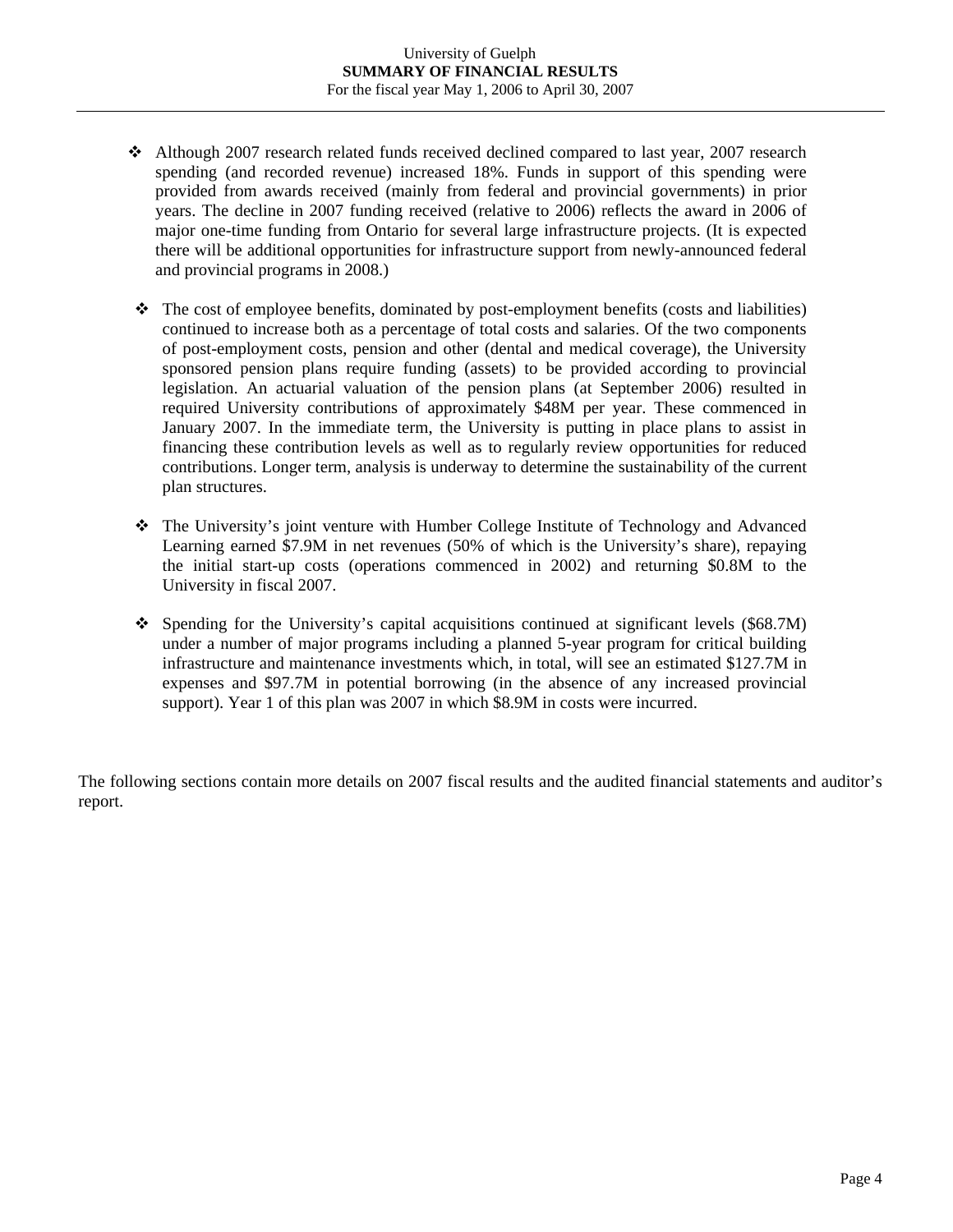### **DETAILED FINANCIAL ANALYSIS:**

## **B. REVENUES:**

University revenue from all sources was \$567.0 million, an increase of 11.0% or \$56.2 million from fiscal 2006 (\$510.8 million). Most of the increase in revenue was in the major categories of: MTCU operating grants, other grants and contracts, sales of goods and services and tuition. The following summarizes the major changes in revenues compared to fiscal 2006:

- Provincial grants from the **Ministry of Training Colleges and Universities** (28% of total revenues) increased by \$17.6 million or 12.4%. In April 2007, one-time grants of \$12.7 million were received from MTCU as part of a university-sector wide general allocation. Further, an additional \$5.0 million was received under the Access to Higher Quality Education program (funds received for realizing additional enrolments, mainly undergraduates).
- Provincial funding recognized under the research, teaching and laboratory contract with the **Ontario Ministry of Agriculture, Food and Rural Affairs**  (OMAFRA) (10% of total revenues) increased by \$4.7 million or 9.3%, reflecting an increase in provincial cash spent by operating units (additional details follow). OMAFRA agreement activities at the University have two sources of funding: funds from the province<sup>[1](#page-5-0)</sup> and general revenues<sup>[2](#page-5-1)</sup> earned at facilities supported under the agreement. These general revenues are derived mainly from the sale of produce, tuition (diploma) revenues and laboratory fees. Since fiscal 2000, these non-provincial sources of revenue have grown significantly, and now provide 36% of funding under the agreement (as compared to 22% in 2000). This trend is consistent with the objectives to both grow and diversify non-provincial revenues for all operations under the contract. On April 1, 2006, under a revised agreement with OMAFRA, the University assumed responsibility for the physical plant

l

operations of the research stations and regional campuses related to the OMAFRA contract. Previously this responsibility rested with the province. In conjunction with the transfer of responsibility, additional funding of \$4.3 million (included in the total \$4.7 million increased revenue, as noted above) is now transferred annually under the OMAFRA contract for the additional facility operations and maintenance costs.

• **Enrolments:** In 2007, the University slightly surpassed the overall strategic target of total campus enrolment in credit courses $3$  of 18,000 FTE's (Full-Time Equivalents). This increase was due to greater fall 2006 first-year student acceptances (of offers) than expected. Graduate enrolment remained effectively unchanged. Total enrolment increased by 4.3% to 18,286 FTEs (refer to Graph D).





**Tuition Revenue** (17% of total revenues) increased by \$7.9 million or 8.9% to \$96.5 million. Tuition Revenue consists of revenues earned for both credit \$87.2M) and non-credit (\$9.3M) courses. Noncredit courses include a wide variety of programs ranging from general continuing education to OMAFRA diploma and professional certification programs. (Non-credit courses and international student enrolments are not eligible for grant funding

 $\overline{a}$ 

<span id="page-5-2"></span><span id="page-5-0"></span><sup>1</sup> *Because of the restricted nature of provincial funding under the contract with OMAFRA, recognition of revenue from provincial funds occurs only as these funds are spent. Unused provincial funds are recorded as deferred revenue on the University's balance sheet until required.* 

<span id="page-5-1"></span><sup>2</sup> *General revenues earned under the agreement with OMAFRA are recorded on these statements in the appropriate category such as Tuition, Sales of Goods and Services or Other Revenue.* 

<sup>3</sup> *The University receives tuition revenues under a variety of different programs. "Credit" programs refers to graduate and undergraduate university degree programs. For most of these programs tuition rates are regulated under specific guidelines set by the provincial government and administered by the Ministry of Training, Colleges and Universities (MTCU). By following these guidelines the University receives provincial operating grant funding based on enrolment in these programs.*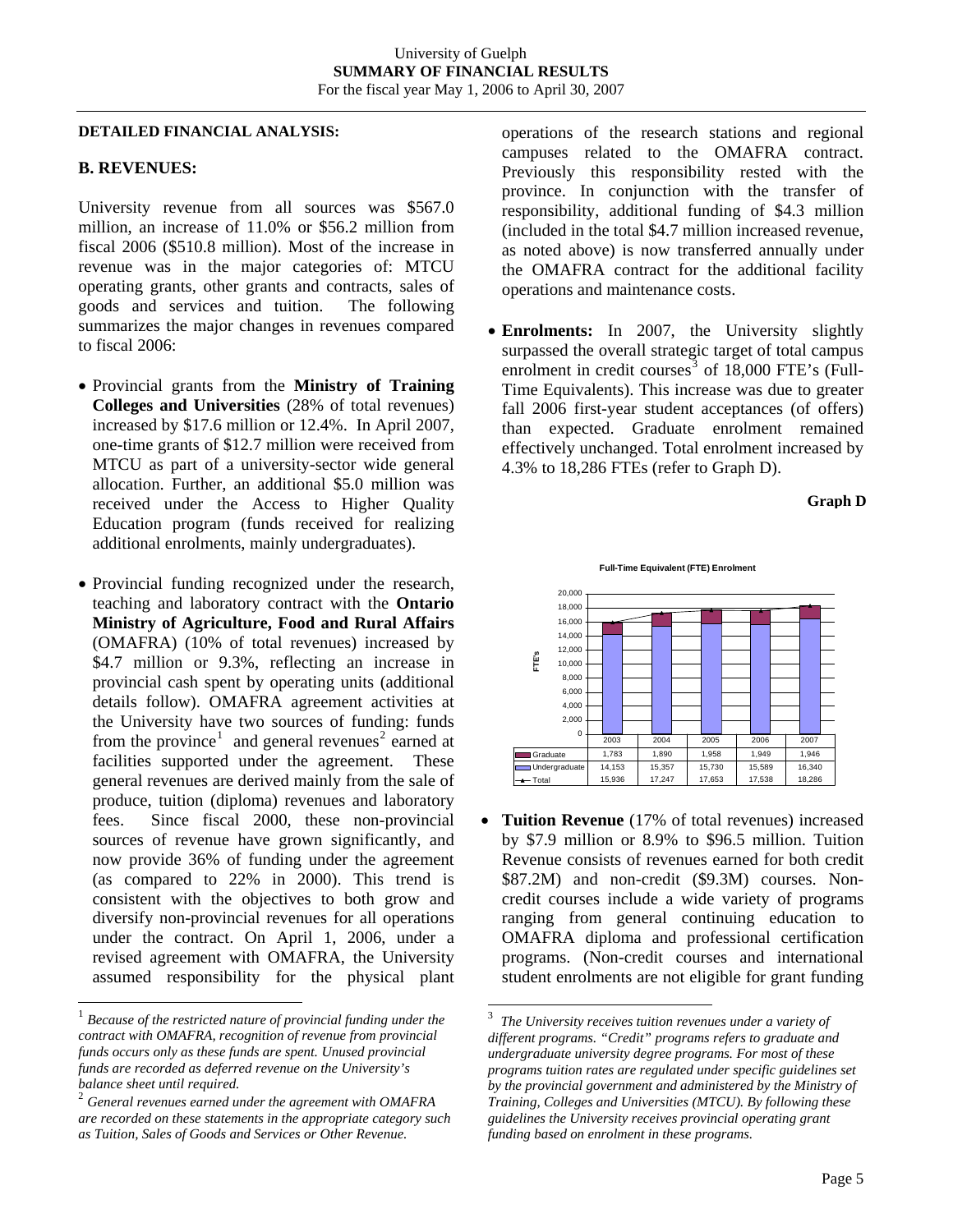support from MTCU.) Tuition revenue earned from MTCU credit-course revenues increased by \$7.2 million to \$87.2 million or 9.0%), as a result of both increases in enrolments and tuition fees in accordance with MTCU guidelines. Non-credit tuition revenue increased by \$0.7 million or 8.0% compared to the previous year reflecting a general increase in numbers and rates charged across a variety of programs.

- **Sales of Goods and Services** (20% of total revenues) increased by \$8.3 million or 8.1% which included:
	- o a \$5.0-million combined increase in Hospitality (food) and Student Housing revenues as a result of an increase in enrolments and prices relative to 2006.
	- o a \$1.3-million increase in a variety of instructional-based revenues mainly as a result of increases in training programs particularly at the Ridgetown and Kemptville campuses.
	- o a \$2.0 million (2%) net increase from a large variety of activities such as user fees charged for OVC (Ontario Veterinary College) teaching hospital services, laboratory fees, printing, recovery of miscellaneous service costs and other services provided by Ancillary units (housing and food operations) .
- **Other Revenues:** Increased by \$3.7 million or 15.5%. 50% of this increase was associated with new facilities-related activity (funding for minor renovations) and animal sales at OMAFRA locations. The balance of this increase is attributable to a variety of activities across the University.

# **C. EXPENSES:**

University Expenses which totaled \$569.9 million increased 9.2% or \$48.2 million from fiscal 2006 (\$521.7 million).

Major components of this change over last year are:

<span id="page-6-0"></span>• **Salaries** (47% of total expenses) In fiscal 2007, the University's total recorded salaries increased by \$15.2 million or 6.1%. The increase was due to the impact of negotiated salary increases for various employee groups and additional hiring directed mainly to support enrolment growth across a number of areas including teaching and support services.

• **Benefits** (14% of total expenses) increased by \$10.1 million to \$82.3 million or 14%. The employer costs of benefits are now 31.0% of salaries (28.9% in fiscal 2006). Refer to Graph C. A significant portion of this increase (\$8.7 million of the \$10.1 million increase) reflects the impact of accounting<sup>[4](#page-6-0)</sup> for the employer costs for post-employment benefits (pension and dental and health care coverage).





This year, University post-employment expenses increased 21%. to \$51.1 million compared to \$42.4 million in 2006. This increase reflects the impact of higher liabilities for post-employment benefits due to lower long-term interest rates (which are used in calculating future costs - the lower the interest rate the higher the present value of future costs) and higher health benefit costs, especially for those provided under the University's coverage for prescribed drugs. The increased liability was partially offset by an improvement in the market value of pension assets used to fund liabilities. (refer to Schedule 4 - Employee Future Benefits on Page 40 for additional details.)

 $\frac{1}{4}$  *For audited statement purposes, all employer future obligations for employee post-employment benefits are accounted for as they are earned (accrued), not as they are actually paid (cash). While application of this standard can create significant changes in accounting expense from year to year (it is dependent on financial market conditions at the time the expense is calculated) the accounting expense is a current reflection of future cash requirements.*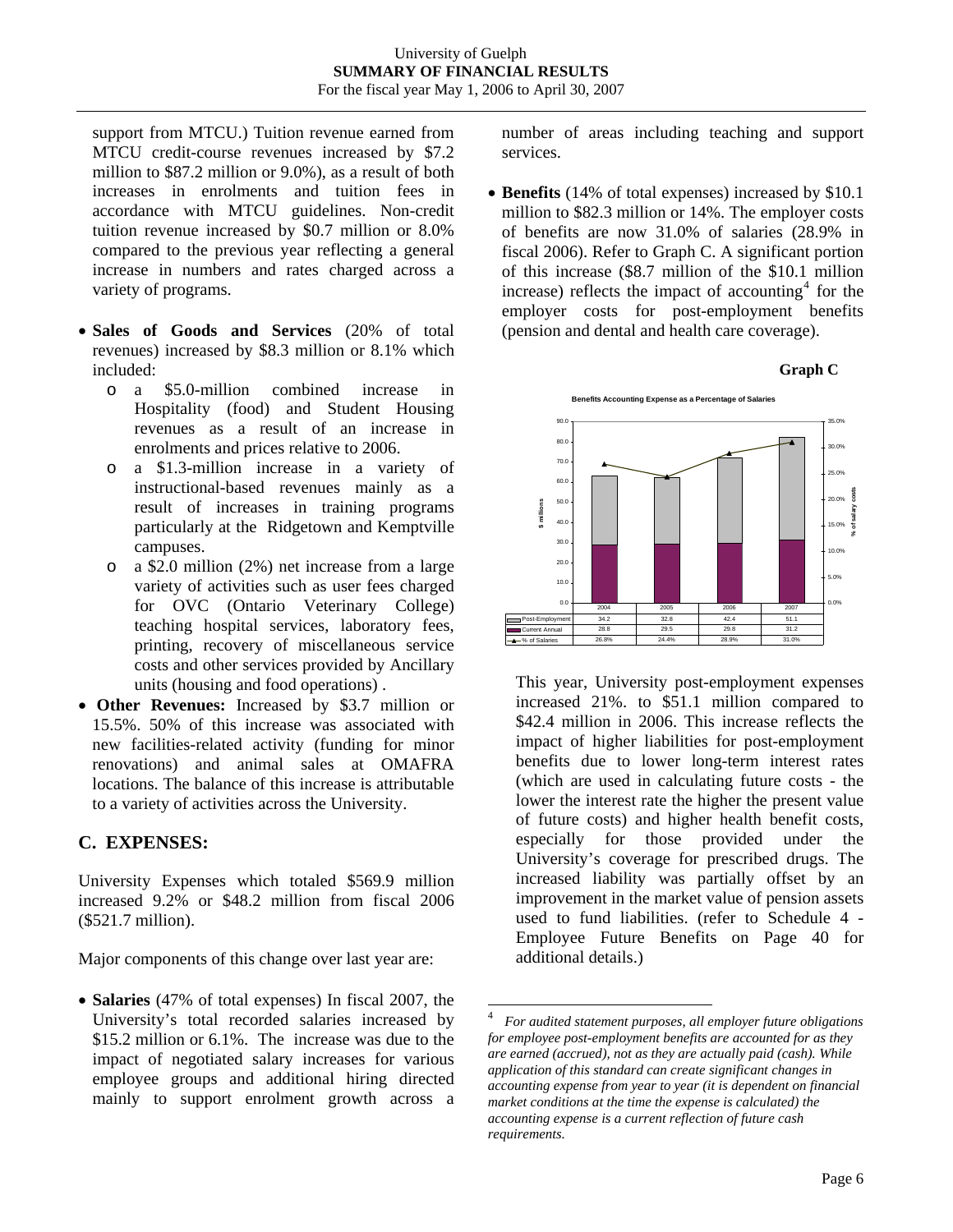In recording the impact of these charges over the past several years, the University has incurred an accumulated unrestricted deficit of \$79.2 million. Refer to Note 11- Unrestricted Net Assets on Page 32.

On a purely cash basis, total payments for benefits increased by \$22.8M from \$39.1 million in fiscal 2006 to \$61.9 million in fiscal 2007 – a 58% increase consisting of:

- o \$1.4M for non post-employment (statutory and negotiated) employer benefit costs, an increase of 4.7% to \$31.2 million .
- o Cash contributions for post-employment liabilities increased by \$21.4 million from \$9.3 million in fiscal 2006 to \$30.7 million in fiscal 2007. This significant employer cash contribution (for pension plans) was required based on the results of the actuarial valuation performed at September 30, 2006, on the university's registered pension plans. (Cash contributions for non-pension postemployment costs remained unchanged at \$3.4 million for the year)

 (Note: the actuarial valuation is a requirement under the Pensions and Benefits Act of Ontario for all sponsors of registered pension plans. As plan sponsor, the University is required to fund any deficits in the plans using actuarial methods determined appropriate for defined benefits plans by provincial legislation and regulators e.g., Financial Services Commission of Ontario). At September 30, 2006, the pension plans' fiscal year end, the pension plans had a combined deficit of approximately \$130 million. Application of funding rules has the University paying \$48 million annually into the plans to fund this deficit. Payments at this rate commenced in January 2007, only partially impacting fiscal 2007. With the assistance of its actuaries, the University is undertaking regular reviews of the pension plans' funded status with the express objective of seeking opportunities (e.g., from improved market conditions) to reduce these payments. In the short-term, plans are underway to establish facilities to finance this deficit and to increase contributions in the University's operating budget to repay any borrowing costs. Longer-term analysis is underway to determine the longer term sustainability of these plans in the context of benefits and cost-sharing structures under a variety of future financial market conditions.

- **Operating Expenses** (26% of total expenses) increased by \$15.0 million or 12.7%. This increase reflects a general increase in purchases of supplies, services and equipment in support of increased activity in a number of areas, including teaching, support services (for increased enrolments), OMAFRA and research. \$6.1 million of the increase was directly related to the OMAFRA agreement activities within the Operating Fund as a result of the additional responsibilities for the operating costs of physical facilities assumed by the University in April of 2006. Operating expenses in the Research and Trust Fund and Ancillary Enterprises Fund also increased \$5.7 million and \$2.1 million respectively reflecting a general increase in activity and offset by an increase in revenues.
- **Scholarships and Bursaries**: Total University spending on Scholarships and Bursaries increased by \$2.9 million or 15.4% to \$21.8 million (\$18.9 million in fiscal 2006; refer to Graph E). Scholarships and Bursaries have two main sources of funding: the Operating Fund and externally restricted funds, e.g., grants, donations and endowments. Almost all of the increase in 2007 was within the Operating Fund (\$2.7 million of \$2.9 million). This increase reflects the greater number of first-year entrance scholarships awarded as a direct result of a higher intake in the fall of 2006 (compared to the fall of 2005). Student aid funding is now approximately 25.0% (23.6% in 2006) of total credit tuition revenues. Of the \$21.8 million, 49% is funded from the Operating Fund and 51% from trust (restricted) funds, including endowments.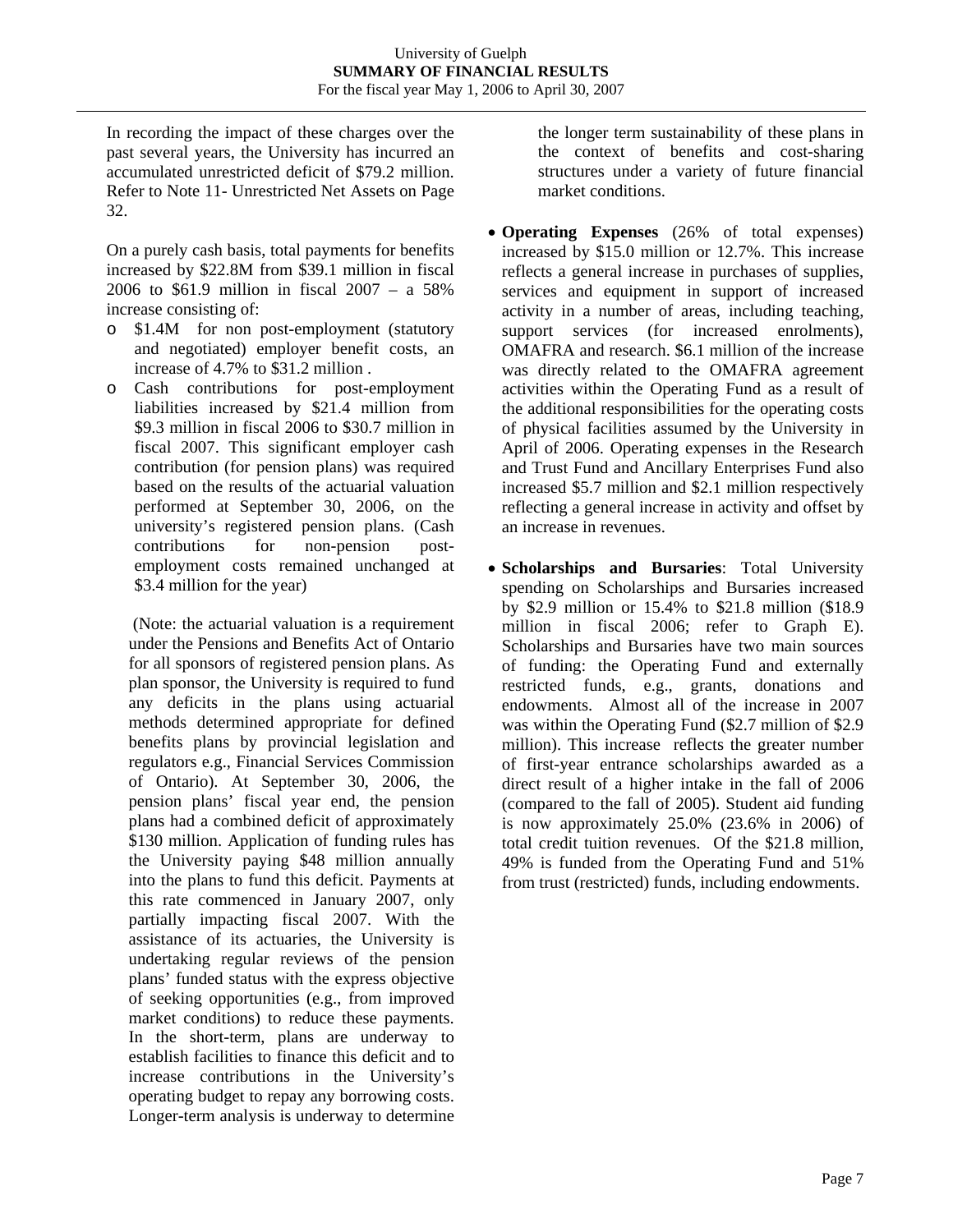## **Graph E**



Student Aid: Scholarships, Bursaries As a Percentage of Tuition Revenue (Credit)

• **Capital Asset Amortization:** In accordance with CICA accounting principles, the cash costs of major equipment and building acquisitions are not charged to income as they occur but over the expected useful life of the related asset. (Refer to note 2 (f) on Page 23 of the financial statements for the specific policy). The charge to income is called amortization (or depreciation). In fiscal 2007 this charge increased by \$3.4 million or 9.6% over 2006 as the direct result of capital acquisitions (equipment, buildings and major renovations) over the past several years paid for mainly by external grants and debt financing. (refer to the section on the Capital Fund on Page 10.)

# **D. LONG-TERM DEBT AND INTEREST :**

<span id="page-8-0"></span>In fiscal 2003, the University issued a \$100 million 6.24% unsecured debenture due in 2042. Debenture proceeds will continue to provide financing for major capital projects identified by the University as part of its strategic planning process. Projects targeted to receive these funds are Rozanski Hall, a major teaching classroom complex completed in the fall of 2003; an extension to the MacKinnon Building to provide faculty offices for the arts and social science, completed in fiscal 2006 and the new science complex to be completed in fiscal 2008. The total combined cost of these three projects is estimated at \$171.0 million. Funds from the provincial SuperBuild Growth Fund program, targeted federal and provincial grants and donations will also provide a significant portion of the funding for these costs.

The cost of the debenture is reflected in the interest expense of \$10.6 million (\$10.5 million in 2006).

Total external debt and debt servicing as a percentage of total University revenue are 28.1% (31.0% in 2006) and 3.0% (2.6% in 2006) respectively (refer to Graph F). Both percentages are within University policy limits of 45% and 4.5%, respectively.

Additional debt totaling \$6.9 million was incurred in fiscal 2007. Of this, \$6 million was incurred for Real Estate Division use and replaces the \$3.5 million interest rate exchange (swap) contract that matured in May of 2006. The remaining \$0.9 million reflects a five year capital lease for laboratory testing equipment. The increase in total debt and debt servicing from 2006 reflects the new debt and repayment of \$6.2 million in external debt in  $2007$ .<sup>[5](#page-8-0)</sup> The decline in debt as a percentage of revenue reflects growth in total income relative to the increase in total debt.





45% and 4.5% respectively.

 $\overline{a}$ 

<sup>5</sup> *Total external debt repayment excludes internal "sinking" fund investments (\$9.2 million, book value, in fiscal 2007) that have been set up to retire interest- only debt. Refer to Note 3 on Page 25"Investments Held for Debt Repayment".*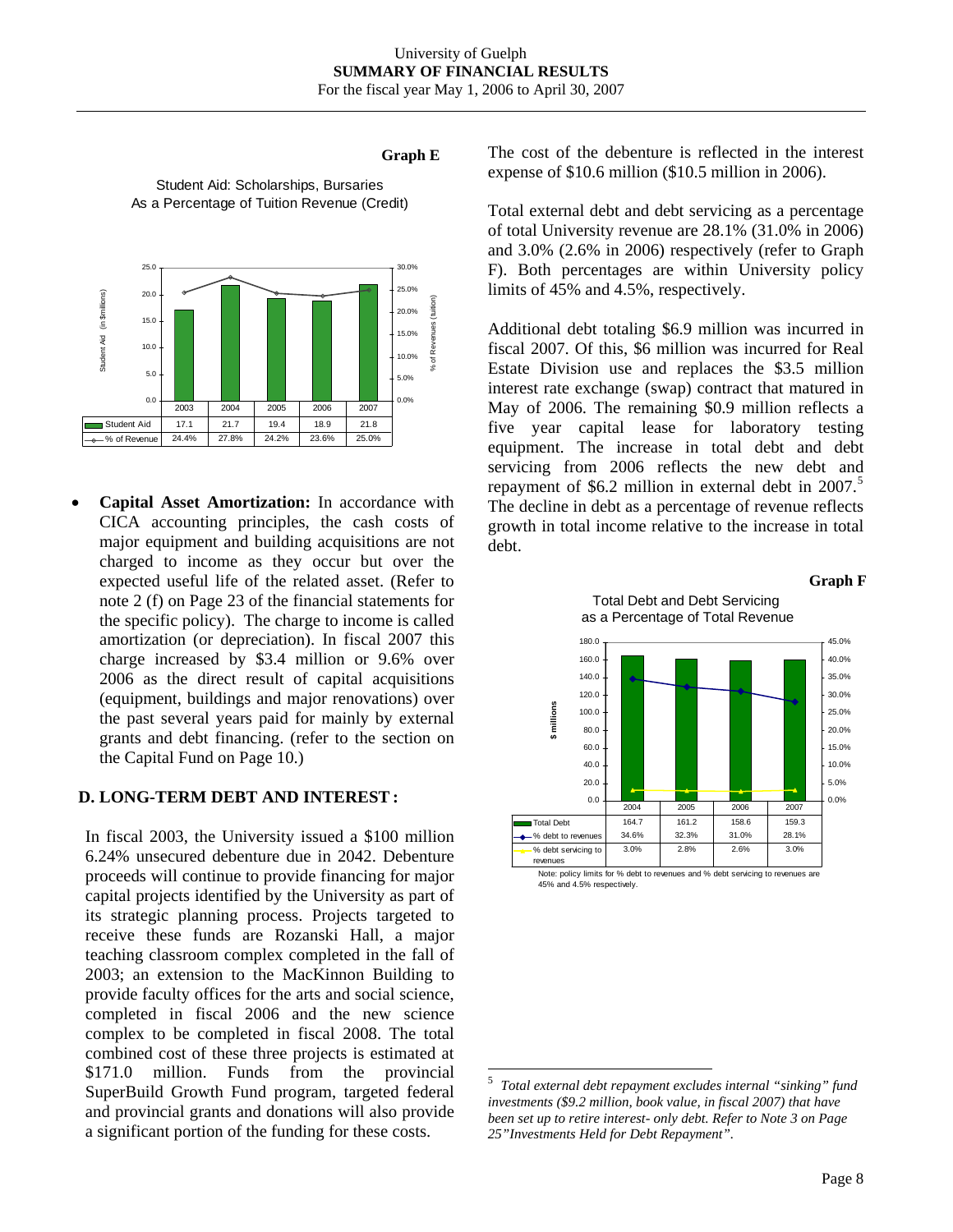# **E: The Endowment Fund:**

The Endowment Fund (total investments of \$184.9 million, market values) is composed of restricted segregated funds provided by external benefactors or established by the Board of Governors. Under University policy, only accumulated investment income earned on these funds, after having provided for inflation protection, and in specific cases, growth, may be expended for the designated purpose. While all University endowments are pooled for investment purposes, there are two major endowment funds with different spending objectives: the Heritage Fund (investments of \$58.7 million) and the General Endowment Fund (investments of \$126.2 million). Refer to Graph G.



The **Heritage Fund** was created in 1991 by a declaration of trust of the Board of Governors with the intention that the capital of the fund be held in perpetuity for University strategic purposes. The main sources of growth for the fund are proceeds of University real estate sales, leases from Boarddesignated properties and investment income earned on the capital of the fund. Distributions from the fund are made in accordance with a formula based on a five-year average of market returns after providing for inflation protection and growth. Management of the fund was delegated by the Board of Governors to the Board of Trustees.

The General Endowment Fund contains all remaining University endowments recorded in 800 separate accounts and consisting of external and Boarddesignated donations directed mainly to student aid. Approximately 58% of all University endowments are allocated to student assistance (refer to Graph H.)

**Graph H Allocation of University Endowments** 180.0 165.0 endowment **\$ millions of endowment** 150.0 **32% 31%** 135.0 **30%** 120.0 **30%** 105.0 i millions of 90.0 **60% 58% 59% 58%** 75.0  $60.0$ 45.0 30.0 ...<br>15.0 0.0 2004 2005 2006 2007 Other | 17.5 | 14.5 | 16.2 | 19.2 Heritage | 41.6 | 45.0 | 50.7 | 58.7 Student Aid 80.4 90.2 97.3 107.0

Total | 139.5 | 149.7 | 164.2 | 184.9

The University's **General Endowment Fund** management policy uses long-term investment assumptions in which investments are averaged over a moving four-year period in determining both investment performance and disbursement targets. The annual spending rate of the General Endowment Fund is restricted (4.5% in fiscal 2007). The difference between actual returns and the spending rate is accumulated each year in the endowment fund to provide for capital protection, growth, and if required, to supplement annual returns to meet the annual disbursement targets.

- In total, the market value at April 30th of all endowment investments had increased by \$20.7 million or 12.6% from \$164.2 million in 2006 to \$184.9 million in 2007. The increase in market value is the result of investment returns of 12.8% (7.4% in fiscal 2006) and net capital additions of \$8.7 million, less funds required for disbursements.
- Total 2007 investment income (realized and unrealized) from all endowments was \$20.5 million, reflecting annual investment returns (compared to a \$10.6 million return in 2006). In fiscal 2007, in accordance with the University's spending policy, approximately \$6.3 million of the total accumulated investment earnings were made available for disbursement. The remaining investment income of \$14.2 million was added to the accumulated earnings from prior years (refer to Graph I).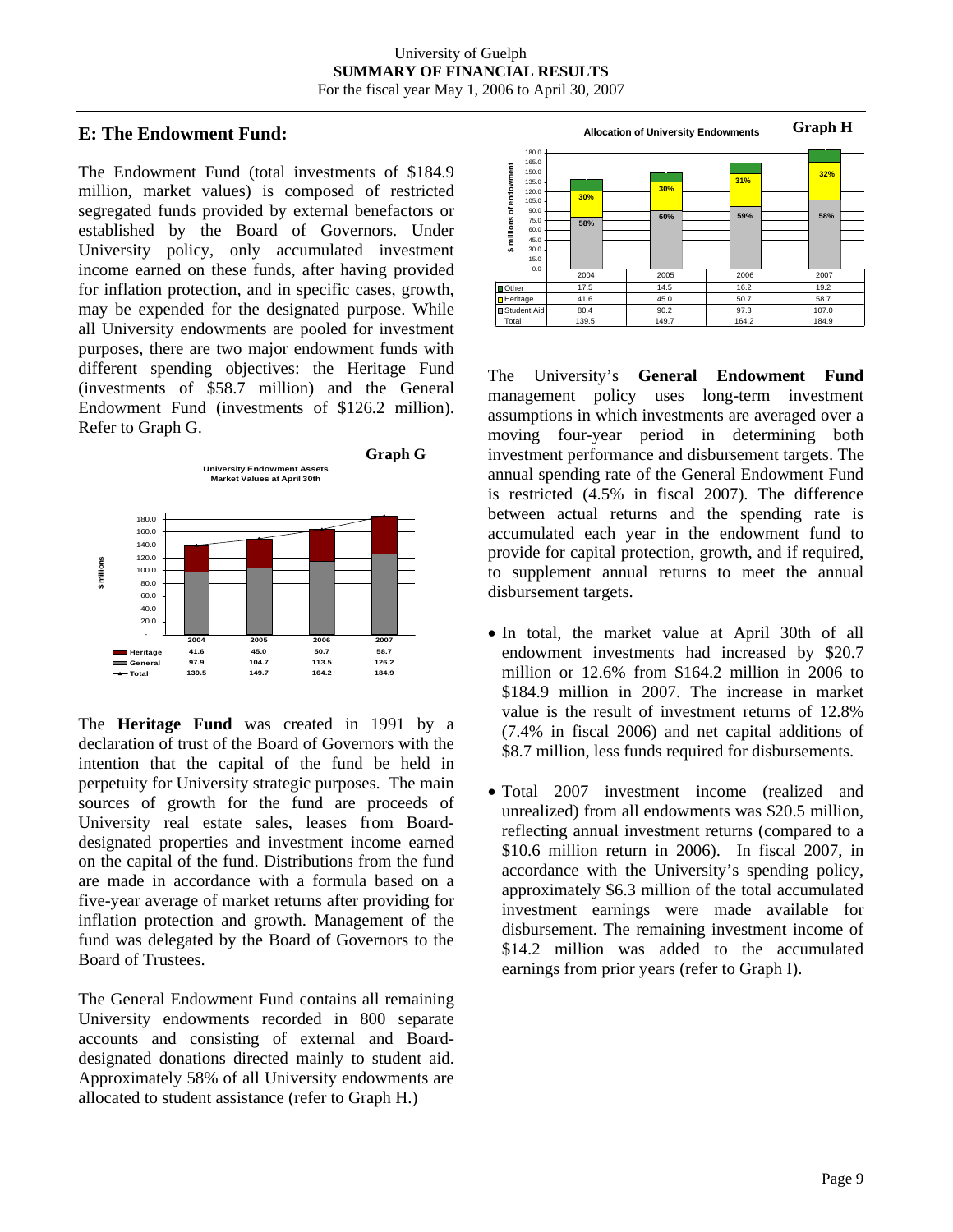

# • **Endowment Contributions:**

Endowment Contributions record the impact on the Endowment Fund of investment income and net funds flows due to donations and disbursements. Total endowment contributions for fiscal 2007 were \$22.9 million (\$13.3 million in fiscal 2006). The increase of \$22.9 million recorded in fiscal 2007 consisted of:

- o \$3.1 million (\$3.8 million in 2006) transferred to the Heritage Fund from real estate net proceeds;
- o \$5.6 million (\$4.3 million in 2006) in additional capital, mainly from donations, received during the year;
- o \$14.2 million (\$5.2 million in 2006) due to 2007 investment income endowed to provide for long-term capital protection in accordance with University policy;

# **F: The Capital Fund:**

<span id="page-10-0"></span>**Financial Statement Presentation**: The Capital Fund records the University's capital building, major equipment and library acquisition costs for all funds except for Ancillary Enterprises. For financial statement purposes in accordance with CICA principles, external funding received for capital projects is not recorded as capital fund revenue until the related capital asset is amortized. (Until recognized as revenues, external capital contributions are recorded as deferred contributions in the liability section of the statements.) The major expense of the Capital Fund is the amortization (or depreciation) of capital asset costs. The cost of newly acquired capital assets in the fiscal year are recorded in major asset classes; land, land improvements, buildings, computer

equipment, construction in progress, equipment, and library and art collections.

Expenses are charged (amortized) in the Capital Fund over the estimated useful life of each asset class (refer to Note 2(f) on Page 23 for the amortization period of each asset class). In the equity section or fund balance of the Capital Fund, the account, "Investment in Capital Assets" records the net book value less any debt or restricted contributions associated with capital assets. This represents the University's residual (net of amortization and any external debt) equity in its capital assets.

**Capital Acquisitions:** The University initiated a number of major capital projects starting in 2002/2003 to meet its strategic planning objectives to improve existing facilities, including the reduction of deferred maintenance and to provide new space to meet the needs of additional planned enrolments. In support of these plans, the University recorded a major increase in its external debt in fiscal 2003 as the result of its issuance of a \$100-million, 40-year debenture. The proceeds of this additional debt are designated to finance major capital projects in the context of long-term strategic plans. Fiscal 2007 saw the continuation of this major capital construction program with purchases of \$68.7 million (\$100.7 million in fiscal 2006) in capital assets, \$26.1 million of which were related to the University's major "SuperBuild"<sup>[6](#page-10-0)</sup> project. Other acquisitions reflect the combined impact of both increased research funding under federal and provincial government programs and a general increase in teaching equipment purchases and renovations funded from new enrolment revenues.

Note: The University presents internal funds used for the temporary financing of capital projects in both the Capital Fund and Ancillary Enterprise Fund. Both of these items are reported on Statement 3 Page 20 of this report under Internally Restricted Net Assets in the appropriate fund (Capital or Ancillary).

 6 *"SuperBuild" refers to the provincial government's 2001 capital program designed to create new physical space for the "double cohort". Under this program, the University received \$45.0 million in 2002 toward the construction of new teaching (Rozanski Hall) and science buildings and smaller amounts in subsequent years for a number of deferred-maintenance and academic building projects.*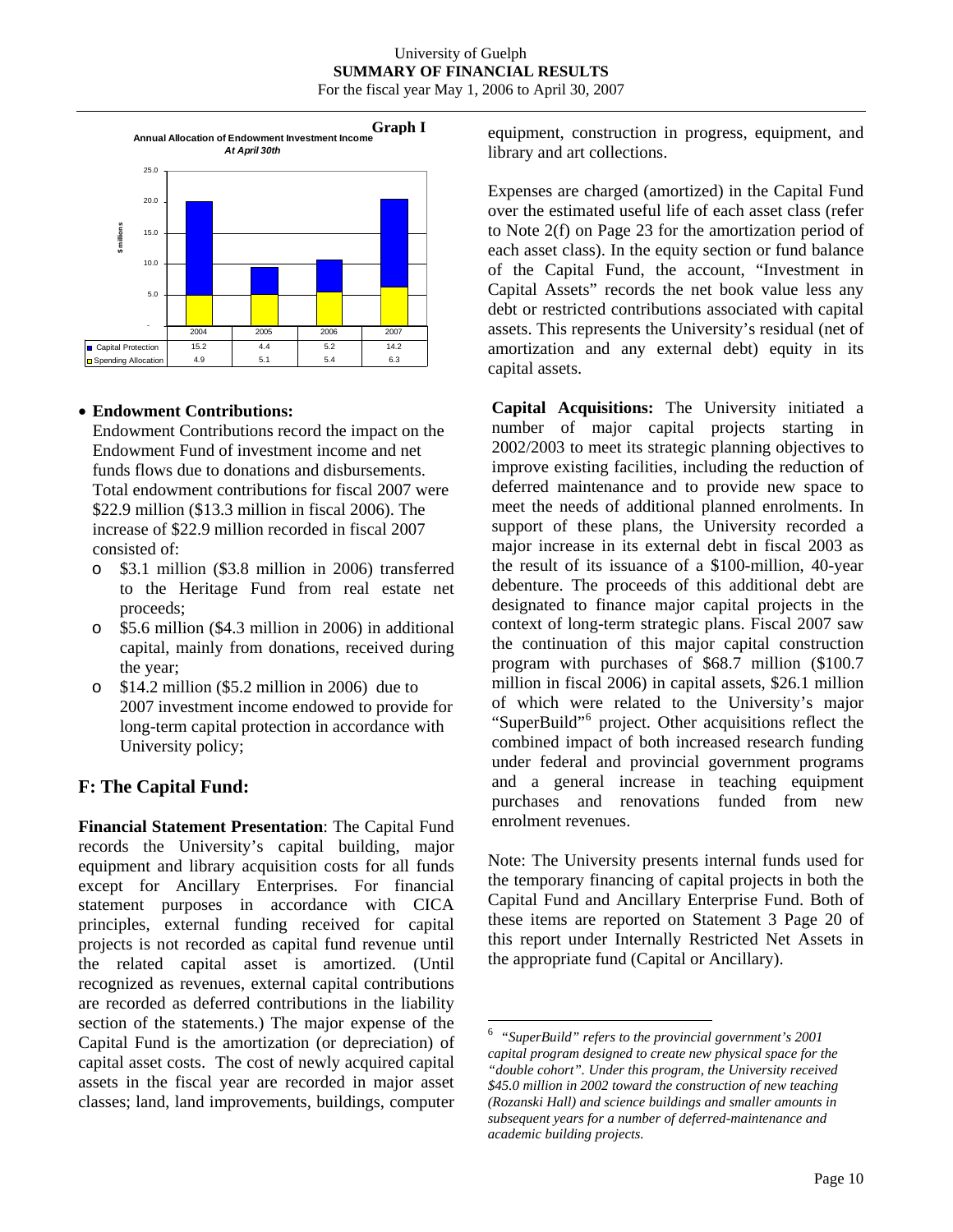In the fiscal 2007 financial statements**,** the net book value of capital assets increased by \$29.3 million (\$64.8 million in 2006), reflecting expenditures on capital and work-in-progress in several building/renovation projects of \$68.7 million (\$100.7 million in 2006; refer to Graph J) less capital asset amortization of \$39.4 million. These acquisitions will be funded through a combination of external grant or contract funding, e.g., the Ontario government's SuperBuild Growth Fund, donations, student residence user fees and designated funds in the University's Operating Budget.

**Capital Contributions and Acquisitions:** Following is a description of the major capital acquisitions and funding activity that occurred during the year. Although this activity is not apparent in the audited financial statements, it is reflected in the cash flow – additions and deletions related to capital assets.

- **Capital contributions received (total \$12.2 million) during the year**;
	- o \$1.6 million (\$1.7 million in 2006) in facilities renewal grants were received from MTCU. The contribution is restricted for deferred maintenance repairs and renovations for the campus physical plant infrastructure. Given the age and usage of University buildings and past deficiencies in funding, at least \$200 million in deferred maintenance costs for buildings alone have been estimated<sup>[7](#page-11-0)</sup>. Facilities renewal funding is normally allocated to deal with the highest priority items such as safety and emergency repairs;
	- o \$2.6 million of interest was earned on invested funds received from the federal government and OMAFRA for the Ontario Veterinary College (OVC) redevelopment project. The invested funds are restricted for the renovation and expansion of the veterinary hospital, laboratories and research buildings. This project is in the early stage of development,

l

and to the end of fiscal 2007, \$3.8 million had been spent;

- o \$2.0 million was received in donations designated for capital projects;
- o \$1.5 million was transferred from the Heritage Fund to assist in funding the University's integrated data and voice communication system;
- o \$3.8 million (\$20.8 million in 2006) was allocated from CFI and Ontario research infrastructure funds to support a number of ongoing capital projects;
- o \$0.7 million from MTCU to support the first phase of graduate education expansion.
- **Capital acquisitions during the year (\$68.7 million, refer to Graph J**) **include:**
	- o \$26.1 million for the science and teaching facilities financed with the SuperBuild provincial grant, external federal and provincial capital research grants, campaign donations and debenture financing (external debt);
	- o \$23.9 million in major equipment purchases and major building renovations funded by both departmental transfers from the Operating Fund and external research grant/contract funding transferred from the Research and Trust Fund;
	- o \$4.5 million on the first year of a five-year critical deferred maintenance financing plan;
	- o A balance of \$14.2 million made up of multiple projects of less than \$2 million each.





<span id="page-11-0"></span><sup>7</sup>  *In 2004, \$13.5 million of the debenture proceeds were allocated toward critical deferred maintenance projects. In 2007, the University received approval for a five year financing plan (2007- 2011) for an additional \$127.7 million to be spent on high priority deferred maintenance projects including residence buildings. These costs are to be funded from a combination of the annual provincial facilities renewal grant, residence fees and borrowing which in the absence of any provincial or federal capital funding will be serviced from the Operating Fund.*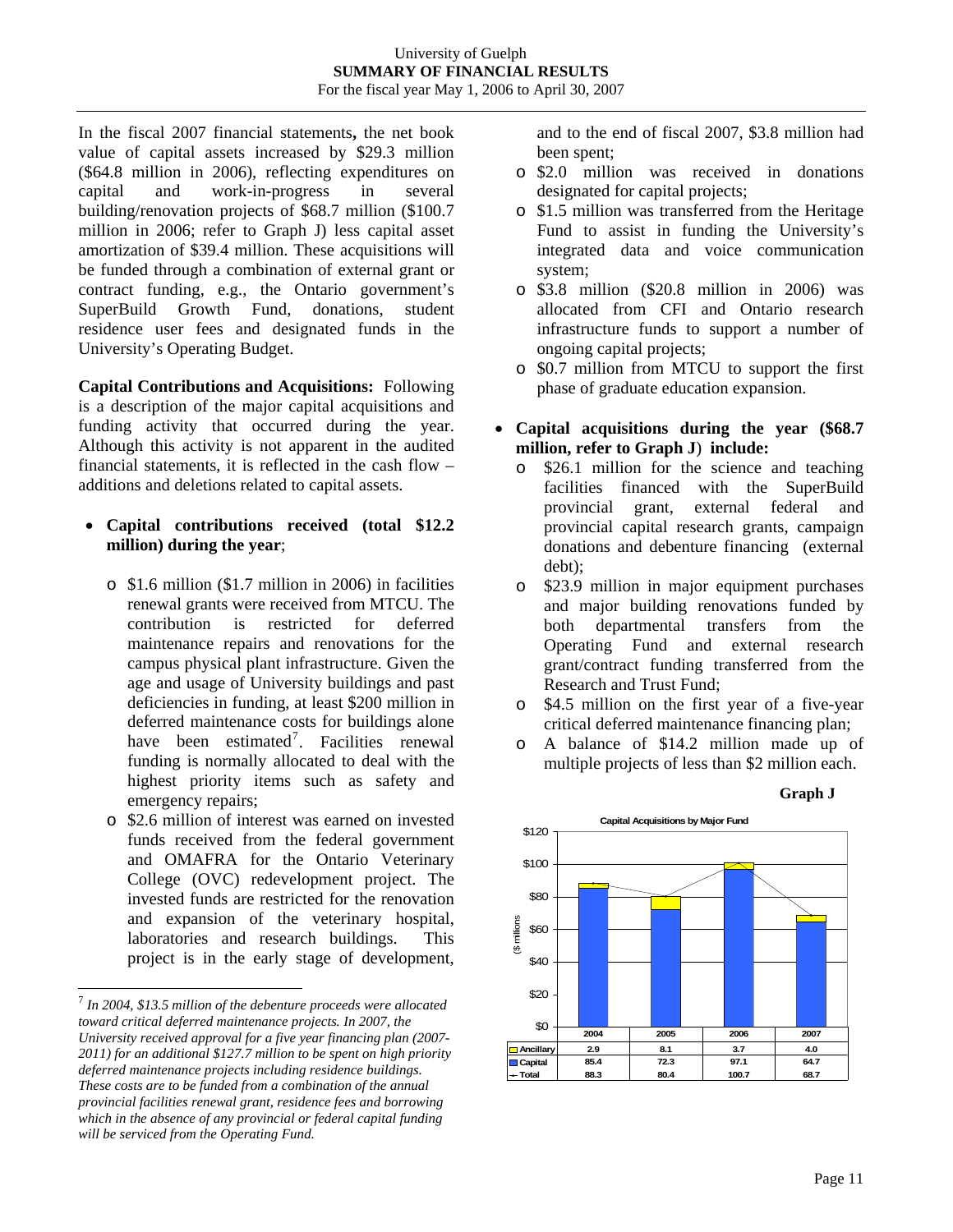# **G: The Research and Trust Fund:**

The Research and Trust Fund contains contributions (and related expenses) made primarily by outside organizations in the form of **restricted** research contracts and grants. Although reported as one fund on the financial statements (refer to Schedule 1 on Page 35), the Research and Trust Fund consists of about 5,000 individual accounts that record both revenues and expenses for each grant, contract or special purpose. Major sources of funding include federal research grants including the  $Tri-Countis<sup>8</sup>$  $Tri-Countis<sup>8</sup>$  $Tri-Countis<sup>8</sup>$ and CFI (Canada Foundation for Innovation), provincial infrastructure funding under a variety of programs and contracts from industry for sponsoredresearch projects. Research funds and related expenses restricted for capital purposes are reported under the Capital Fund.

It is important to note that this fund records only a portion of the estimated total University research funds (cash) allocated of \$128.4 million in fiscal 2007 (\$145.4 million in 2006). Refer to Graph K.

**Research Funding Allocated**





 $\overline{a}$ 

<span id="page-12-1"></span>l

Lower research funding in 2007 was the result of the decline in infrastructure funding for major capital projects received from the province of Ontario when compared to 2006 (when the University received funding for several large research projects from the province). Of the total research funding allocated, \$35.7 million was recorded in the Operating Fund as part of the agreement with the Ontario Ministry of Agriculture, Food and Rural Affairs. The balance of the funding (\$92.7 million compared to \$111.0 million in 2006) was received mainly from external sponsors as restricted revenue<sup>[9](#page-12-1)</sup> for both operating and capital purposes. Because these research receipts are mainly restricted by the contributor, they are not recorded as revenue in the financial statements until spent. In 2007, there was a recorded increase of \$13.3 million in revenues (to \$86.2 million) in Other Grants and Contracts (where non-OMAFRA research revenue is recognized on the financial statements). This increase largely reflects the increase in expenditures funded from funds received in 2007 and prior years.

Additional major expenditures in this fund included scholarships and bursaries of \$11.0 million (\$10.8 million in fiscal 2006) funded from grants, annual donations and endowment investment income transferred to this fund from endowments for disbursement.

# **H: The Ancillary Enterprises Fund:**

**The Ancillary Enterprises Fund** with revenues of \$66.9 million or 11.8% of total University revenues (2006 revenues of \$61.5 million) reports financial results of University activities not related to academic and direct-support functions reported in the Operating Fund. Ancillary units are responsible for any net operating shortfalls, capital amortization costs, interest costs and all other support costs incurred in their operations. Individual annual budgets are prepared and approved for each of these operations. Results by unit are detailed in Schedule 2 on Page 37.

<span id="page-12-0"></span>*<sup>8</sup> Includes NSERC (Natural Sciences and Engineering Research Council), SSHRC (Social Sciences and Humanities Research Council),CIHR (Canadian Institute of Health Research), CRC's (Canada Research Chair), and NCE's (Networks of Centres of Excellence)* 

<sup>9</sup> *Research funding is restricted for specific purposes mainly by external sponsors, and under CICA accounting principles, cannot be recognized as revenue in the financial statements until the designated expenses are incurred. Therefore, while actual funding (cash) may be received in a fiscal year, it may not be recognized or recorded as revenue until future years. In the interim, the funding is recorded as a Deferred Contribution on the University's Statement of Financial Position (refer to page 24 for the accounting policy on revenue recognition.)*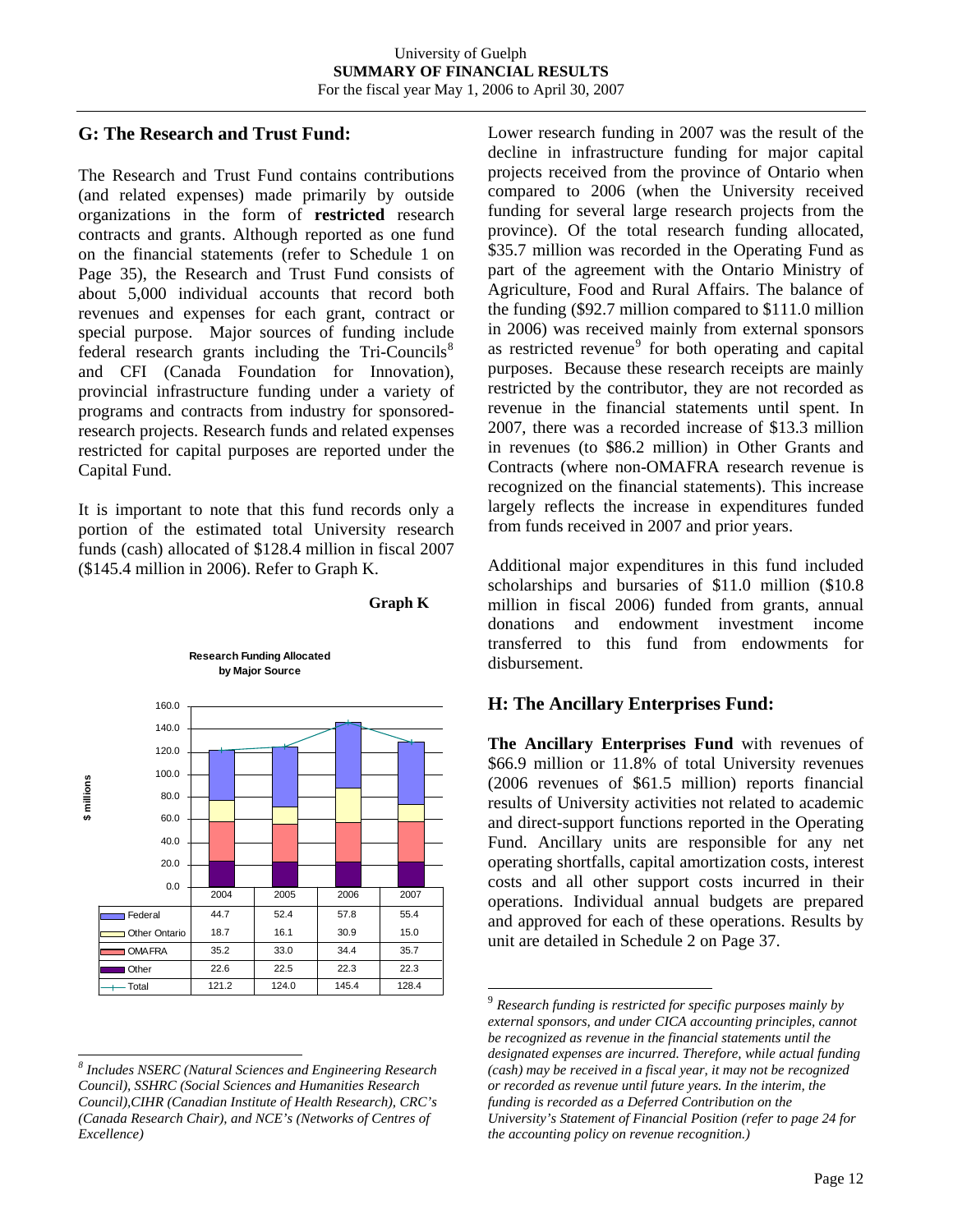In comparison to 2006, **total revenues** in the Ancillary Fund increased by 8.9% or \$5.5 million. Hospitality and Student Housing revenues increased in 2007 by \$2.4 million and \$2.6 million respectively (\$2.1 million decrease and \$1.1 million increase in 2006 respectively) both as a result of the increase in first-year students on campus and more students overall in residence. Other Ancillary Fund operations reported a combined increase in revenue of \$0.5 million.

Ancillary **total expenses** increased by 4.6% or \$2.6 million over 2006. Hospitality and Student Housing expenses increased in 2007 by \$1.9 million and \$0.7 million respectively (\$1.7 million decrease and \$0.3 million decrease in 2006 respectively) primarily in cost of materials and operating expenses. This corresponds to the revenue increases as a result of more enrolment including more students in residence. This is offset by a \$0.1 million decrease in other Ancillary Fund expenses. Net income in all ancillary units was positive with the exception of the University Centre, which had a small loss of \$0.170 million which was covered from accumulated surpluses from prior years.

# **I: The Operating Fund:**

**The Operating Fund** records the revenues and expenses for most of the University's day-to-day academic and institutional infrastructure activities. It is the largest fund, with approximately 67% of total University revenues. (refer to Schedule 1, Page 35, for details of Operating Fund revenues and expenses.)

**Operating Fund Revenues:** (total 2007 revenues of \$381.4 million, refer to Graph M) Operating grants from MTCU, funds received under the agreement with OMAFRA and tuition, both credit and non-credit revenues, provide the three largest components of revenue in this fund. Together they account for 41%, 15% and 26%, respectively, of total Operating Fund revenues. Remaining revenues of 18% are from miscellaneous fees, sales of goods and services raised by a variety of academic and service units, investment income and general external cost-recoveries.



**OMAFRA Agreement:** Included in the Operating Fund is OMAFRA agreement activity (2007 total expenses of \$85.3 million). The OMAFRA agreement under which the University delivers research, education and laboratory testing programs, is unique in the Ontario university system. The University of Guelph and OMAFRA renewed the Agreement on April 1, 2002 for five years (scheduled to end in 2007). However the Agreement was extended 1 year to 2008 by both OMAFRA and the University in order to permit more time for details of the renewed agreement to be completed. OMAFRA-agreement related expenses were funded from provincial transfers of \$54.9 million and related non-provincial revenues from the sale of goods and services and diploma and training enrolments of \$30.4 million. In total, the OMAFRA contract generates 22% (15% from provincial funds and 7% earned from sales and fees from teaching, research and laboratory test operations) of total Operating Fund revenues. Under the terms of the agreement, OMAFRA revenues and expenses are treated as a separate restricted account within the Operating Fund and must be fiscally balanced. It therefore has no direct financial impact on the net income of the Operating Fund. For detailed results of the OMAFRA agreement see Schedule 3 on Page 39 of the annual audited financial statements.

**Operating Fund Expenses:** (total of \$380.2 million, refer to Graph N) Salaries and benefits compose 76.3% of total Operating Fund expenses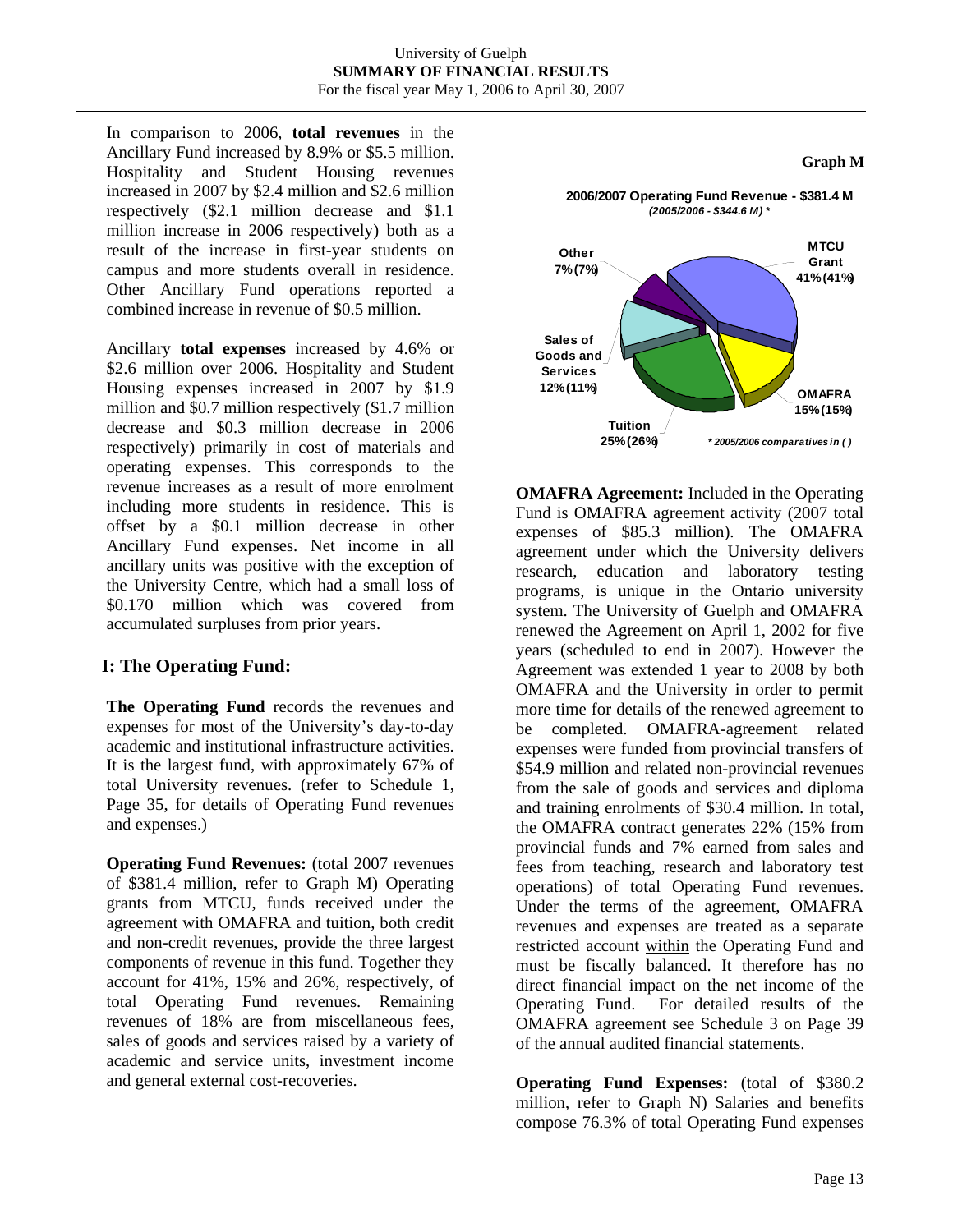(77.1% in fiscal 2006). Salaries increased by 5.6% or \$11.5 million in 2007. This increase was due to the impacts of both negotiated settlements with employee groups and an increase in staff and faculty positions in 2007. The 2007 benefit expense in the Operating Fund increased by 14.5% or \$9.6 million reflecting a significant increase in post-employment costs. Overall, postemployment benefit costs incurred by the University in 2007 accounted for 62% (59% in 2006) of total benefit costs. Benefit costs incurred by the University for non-post-employment benefits increased by 4.7%.



<span id="page-14-0"></span>Operating expenses within the Operating Fund increased by \$7.5 million or 10.5%. \$6.1 million of this increase pertained to OMAFRA agreement activities within the Operating Fund. ( related to increased responsibilities, by the University, for the physical plant operations of the research stations and regional campuses related to the OMAFRA contract.) Other operating expenses increased by \$3.5 million reflecting a general increase in the costs of supplies, services and equipment. Partially offsetting this increase, was a \$2.1 million recovery of prior year's expenses pertaining to the Guelph-Humber joint venture.

**Operating Fund Net Assets –** Net Assets in the Operating Fund consist of Internally Restricted<sup>[10](#page-14-0)</sup> and Unrestricted funds recording the Operating fund's accumulated net financial results. In fiscal 2007, the Operating Fund experienced a \$14.5 million net decrease in Net Assets (\$19.3 million decrease in fiscal 2006). Consisting of the following:

# **Operating Fund: Internally Restricted Net Assets: (Increase of \$7.6 million to \$35.1 million)**

This category records funds designated for specific Operating Fund purposes under either University policy (e.g., carry forwards of unspent departmental funds) or Board designated funds. The net increase of \$7.6 million in Internally Restricted Funds consists of:

- o \$14.2 million of funds to be carried into fiscal 2008 in order to assist with meeting the University's 2007/2008 budget target. These funds were realized from an unexpected April 2007 one-time grant transfer from MTCU of \$12.7 million plus some general institutional accounts savings.
- o Offsetting this increase was a \$6.0 million transfer out of the Stabilization Fund that was used to repay one-time restructuring costs, (Voluntary Early Retirement Programs of 2004/2005 and 2005/2006) effectively eliminating this fund as well as the deficit.
- o In addition, \$0.6 million was transferred out of the restricted funds to assist with the purchase of Equipment and Supplies mainly by operational units (colleges and departments).

# **Unrestricted Operating Fund Net Assets (increase in the deficit of \$22.1 million to \$78.4 million):**

After adjustments to Internally Restricted Funds, the Operating Fund Unrestricted deficit has increased by \$22.1 million. The unrestricted deficit consists of the following:

 $\overline{a}$ 

<sup>10</sup> *Internally Restricted refers to funds that are designated for specific purposes by either the Board of Governors or University policy. A major example of Internally Restricted funds are operating budget funds that departments may "carry forward" into the following year for specific purposes. Refer to Statement 3 on page 20 for details on all Internal Restricted funds..*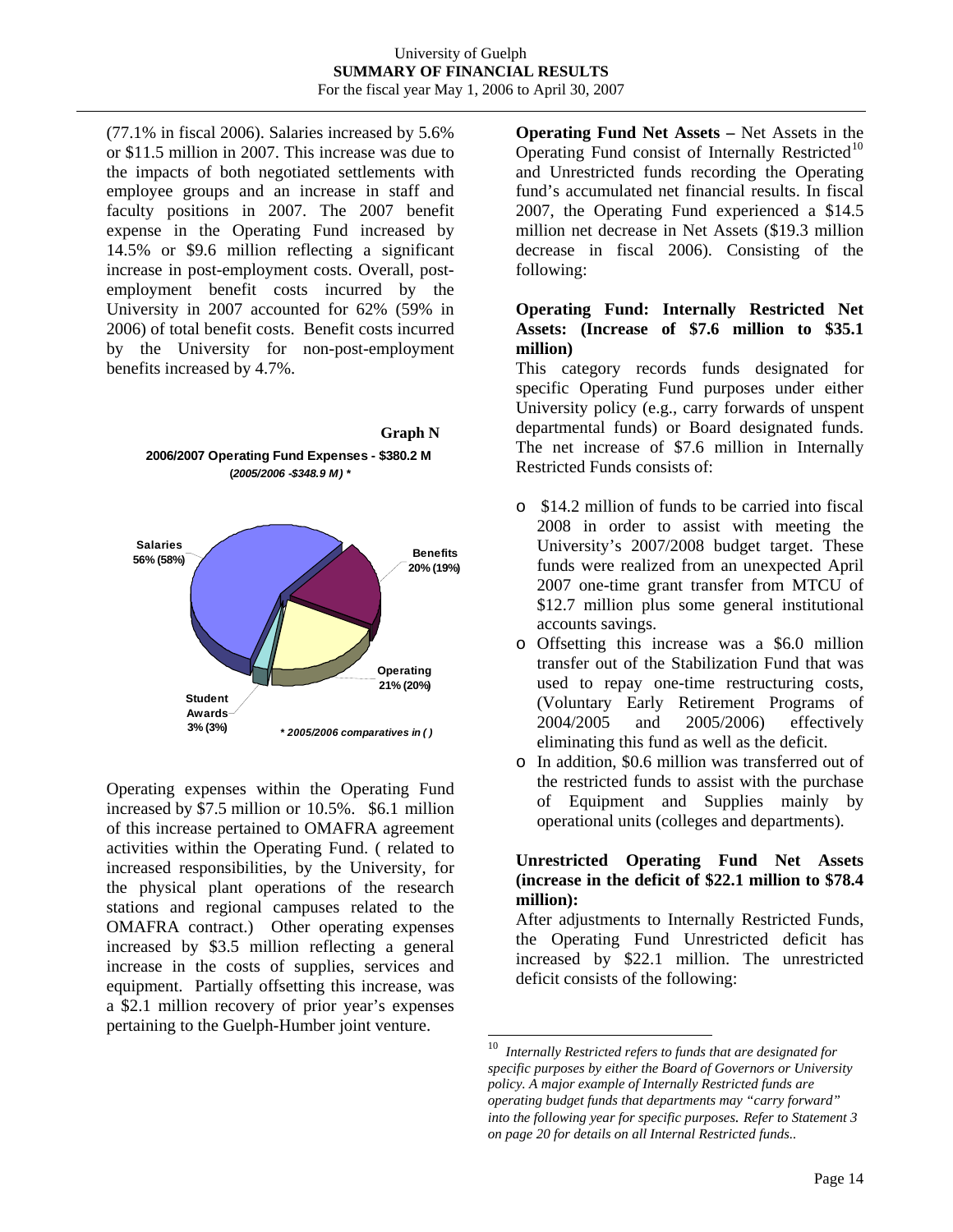- o \$34.6 million deficit increase represents the impact of the accounting accrual of pension and other post-employment benefits. This amount is the difference between benefit expenses funded through the University's annual budget process and the accounting accrual. The accumulated deficit balance in this fund is now \$79.3 million.
- o \$8.6 million in prior years' deficit eliminated by using the Operating Fund's Stabilization Fund of \$6.0 million and \$2.6 million 2006/2007 net revenues. This deficit was the accumulated cost of earlier one-time restructuring programs incurred in 2004/2005 and 2005/2006.
- o \$3.9 million (surplus) is the University's share of the 2006/2007 net income of the University of Guelph-Humber joint venture (refer to note 5 on Page 27). This surplus eliminated the deficit (created from accumulated start-up costs of the joint venture of \$3.1 million) leaving \$0.8 million in accumulated surplus.

The accumulated Unrestricted Deficit in the Operating Fund at the end of fiscal 2007 was \$78.4 million. Refer to Note 11 on Page 32.

**Budget to Actual Variances on the MTCU Portion of the Operating Fund:** The following table presents the University's net financial results for the MTCU component of the Operating Fund. This portion of the Operating Funds records the major components of the University's teaching and related infrastructure costs including most faculty and support staff positions.

On the revenue side, the budget to actual variance indicates a large positive variance mainly the result of the large (\$12.7 million) transfer from MTCU in onetime provincial operating grants received in April 2007. These grants, along with \$1.5 million in other institutional net revenues have been designated (in Internally Restricted Net Assets) to assist in meeting the overall 2007/2008 budget target. The balance of the Total Funds Available have been applied under the University's policy of allowing departments to retain budget surpluses (and deficits) for future purposes (\$19.150 million) and to eliminate the accumulated costs (deficit) of earlier one-time restructuring programs incurred in 2004/2005 and 2005/2006.

Expenses recorded a positive variance of \$13.213 million mainly as the result of departments not spending all of their funds carried forward (\$20,941 million) from prior years (budgeted in the "Operating" budget category.)

#### **2006/2007 MTCU Operating Results (in thousands of dollars)**

|                                            | 2006/07       | 2006/07        |    |                 |
|--------------------------------------------|---------------|----------------|----|-----------------|
|                                            | <b>Budget</b> | <b>Actual</b>  |    | <b>Variance</b> |
| <b>Revenue</b>                             |               |                |    |                 |
| <b>MTCU</b> Grants                         | 144,203       | 157,784        |    | 13,581          |
| Tuition (Credit & Non-Credit)              | 91,558        | 93,199         |    | 1,641           |
| Sales of Goods and Services                | 16,457        | 18,047         |    | 1,590           |
| <b>Investment Income</b>                   | 2,042         | 2,063          |    | 21              |
| Other Revenue                              | 11,698        | 15,051         |    | 3.353           |
| <b>Institutional Recoveries</b>            | 10,757        | 10,557         |    | (200)           |
| Research OH Cost Rec & Rev                 | 24,987        | 25,698         |    | 711             |
| <b>Total Revenue</b>                       | 301,702       | 322,399        |    | 20,697          |
| <b>Expenses</b>                            |               |                |    |                 |
| <b>Salaries</b>                            | 174,736       | 179,319        |    | (4,583)         |
| <b>Benefits</b>                            | 39,138        | 39,122         |    | 16              |
| Operating                                  | 67,010        | 49,513         |    | 17,497          |
| <b>Utilities</b>                           | 19,848        | 19,959         |    | (111)           |
| Scholarships and Bursaries                 | 9,943         | 9,719          |    | 224             |
| University Contingency                     | 168           |                |    | 168             |
| <b>Other Institutional Transfers</b>       | 9,800         | 9,798          |    | 2               |
| <b>Total Expenses</b>                      | 320,643       | 307,430        |    | 13,213          |
| Revenue Less Expenses                      | (18, 941)     | 14,969         | #1 | 33,910          |
| Add: Int Restricted Net Assets - Beginning |               |                |    |                 |
| <b>From Departments</b>                    | 20.941        | 20,941         |    |                 |
| From Stabilization Fund                    |               | 6,000          |    | 6,000           |
| <b>Total Funds Available</b>               | 2,000         | 41,910         |    | 39,910          |
| Less: Int Restricted Net Assets - Ending   |               |                |    |                 |
| For Budget Relief in 2007/2008             |               | 14,200         |    | 14,200          |
| For Departments                            |               | 19,150         |    | 19,150          |
| Net Repayment of Restructuring Costs       | 2,000         | 8,560          |    | 6,560           |
| <b>Restructuring Costs - Opening</b>       | (8,560)       | (8,560)        |    |                 |
| <b>Restructuring Costs - Closing</b>       | (6,560)       | $\overline{0}$ |    | 6,560           |

| #1 Operating Fund - Change in Net Assets          | \$ thousands |
|---------------------------------------------------|--------------|
| Revenue Less Expenses (MTCU Operating only. Refer | 14.969       |
| to Table above):                                  |              |
| Additional Items Included in the Operating Fund   |              |
| (Financial Statements):                           |              |
| o Guelph Humber (University's share of 2006/2007  |              |
| surplus):                                         | 3,905        |
| o Employee Benefits                               | (33, 372)    |
| o Net Increase(Decrease) in Net Assets<br>(per    |              |
| Schedule #1):                                     |              |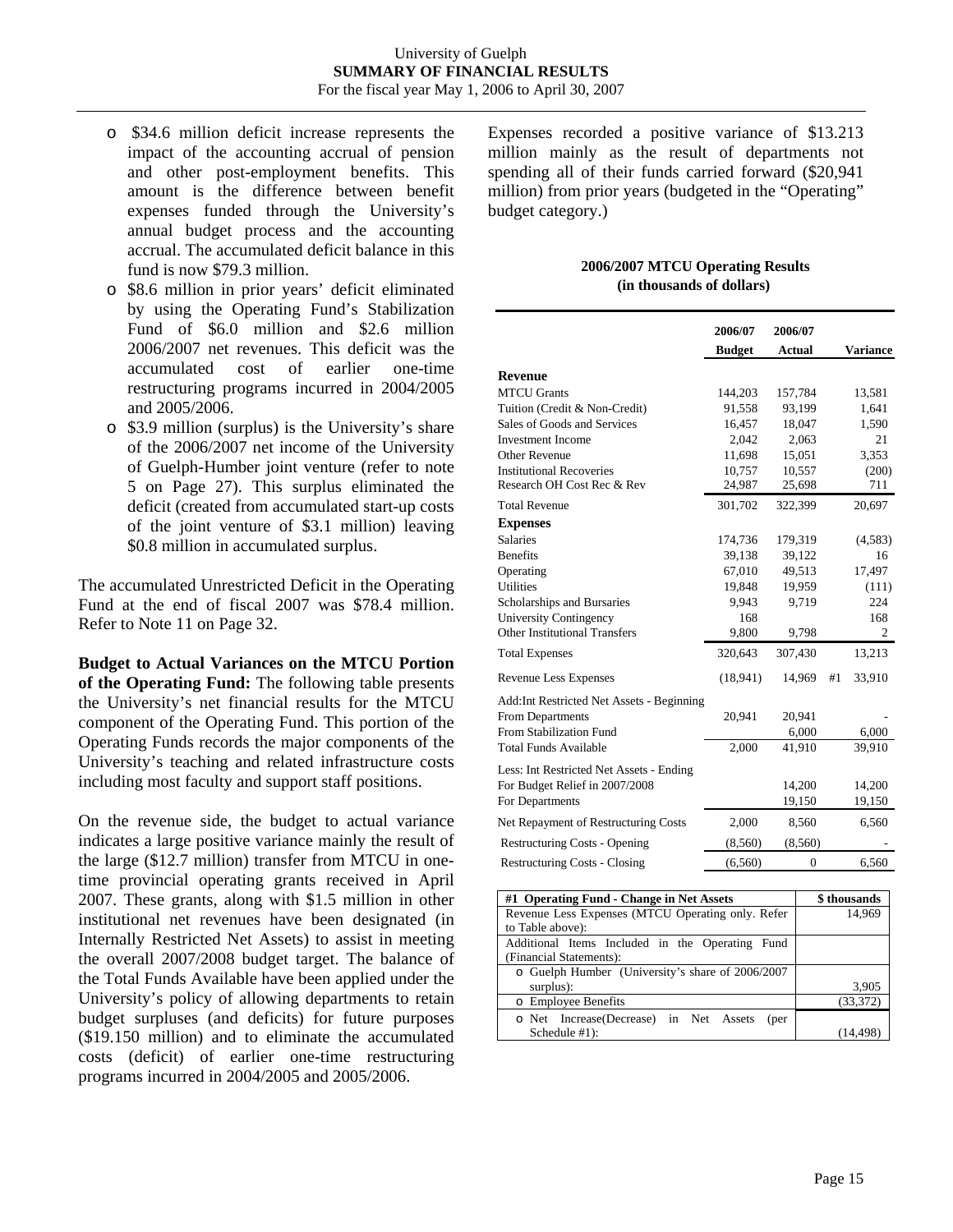# **J: Summary of Net Assets - All University Funds:**

Total University income received in fiscal 2007 from all funds was \$567.0 million (\$510.8 million in fiscal 2006). Total expenses were \$569.9 million (\$521.7 million in fiscal 2006). The net of revenues less expenses was a deficit of \$2.9 million (\$10.9 million net deficit in 2006). In order to complete the total calculation of changes in Net Assets, the \$19.1 million donations and endowed investment income is added. The resulting \$16.2 million net increase in Net Assets was allocated in accordance with external restrictions, Board policy, and future budget and expenditure requirements. The following notes and tables summarize the distribution of changes to Net Assets based on fiscal 2007 financial results:

- Invested in Capital Assets an increase of  $$27.1$ million (2006, increase of \$31.3 million) records the net change in the University's equity in its capital assets. This account increased as a result of an increase in net book value of capital assets (acquisitions greater than amortization) and the reduction in debt on the University's capital assets (which increases our equity).
- Endowed Funds an increase of  $$22.9$  million (2006, \$13.3 million increase) records the net change in endowments due to \$19.8 million in new donations, contributions and capitalized interest, plus \$3.1 million in net proceeds from real estate sales. (Note: The Endowed Assets of \$173.2 million is that portion of endowed investments of \$184.9 million designated for initial donated capital, plus accumulated investment earnings allocated for inflation protection and growth. The balance of investments have been either designated for spending in accordance with Board policies or have been advanced to the endowment fund for investment purposes only.
- Internally Restricted Assets records net funds committed or used for specific purposes such as temporarily financing capital projects, outstanding purchase commitments, departmental funds, research, capital replacement expenses and stabilization funds (refer to Statement 3 on Page 20. In total, the University's internally restricted net assets decreased by \$15.8 million (2006, decrease of \$24.2 million). This net decrease was composed of an increase in use of internal funds

for the temporary financing of capital projects (\$27.9 million) offset by additional funds of \$12.1 million across all funds designated for specific purposes.

• Unrestricted Surplus (Deficit) – reports the accumulated net income or deficit of University operations after adjustments for internal restrictions on assets under University policy. In total, the University's Unrestricted Deficit increased by \$18.1 million to \$67.6 million. Components of this increase were:

o Operating Fund deficit of \$22.1 million :

- \$34.6 million deficit from the accounting accrual (non-cash expense) of postemployment benefits,
- less the elimination of a \$8.6 million deficit from previous years' employee restructuring programs and
- less an increase of \$3.9 million in surplus: the University's share of operations of the University of Guelph-Humber joint venture
- o \$4.0 million in net revenues from the combined ancillary unit operations.

The following table summarizes total University financial results for fiscal year 2006/2007:

#### **2006/2007 UNIVERSITY RESULTS Summary of All Funds (\$millions)**

|                                                                                              | Opening 2006/ Closing       |        |             |
|----------------------------------------------------------------------------------------------|-----------------------------|--------|-------------|
|                                                                                              | <b>Assets</b>               |        | 2007 Assets |
|                                                                                              | (Deficit) Results (Deficit) |        |             |
| <b>Total University Revenues</b>                                                             |                             | 567.0  |             |
| <b>Total University Expenses</b>                                                             |                             | 569.9  |             |
| Revenues Less Expenses                                                                       |                             | (2.9)  |             |
| Add: Endowment Contributions:<br>recorded as a direct increase(decrease) in<br>Fund Balance. |                             | 19.1   |             |
| Equals: Increase (decrease) in<br>Net Assets<br><b>UNIVERSITY NET ASSETS:</b>                |                             | 16.2   |             |
| <b>Invested In Capital Assets</b>                                                            | 101.4                       | 27.1   | 128.5       |
| <b>Endowed Funds</b>                                                                         | 150.3                       | 22.9   | 173.2       |
| Internally Restricted (all funds)                                                            | 40.3                        | (15.7) | 24.6        |
| Unrestricted - Ancillaries                                                                   | 6.8                         | 4.0    | 10.8        |
| Unrestricted - Operating Fund                                                                | (56.3)                      | (22.1) | (78.4)      |
| <b>Total Net Assets</b>                                                                      | 242.5                       | 16.2   | 258.7       |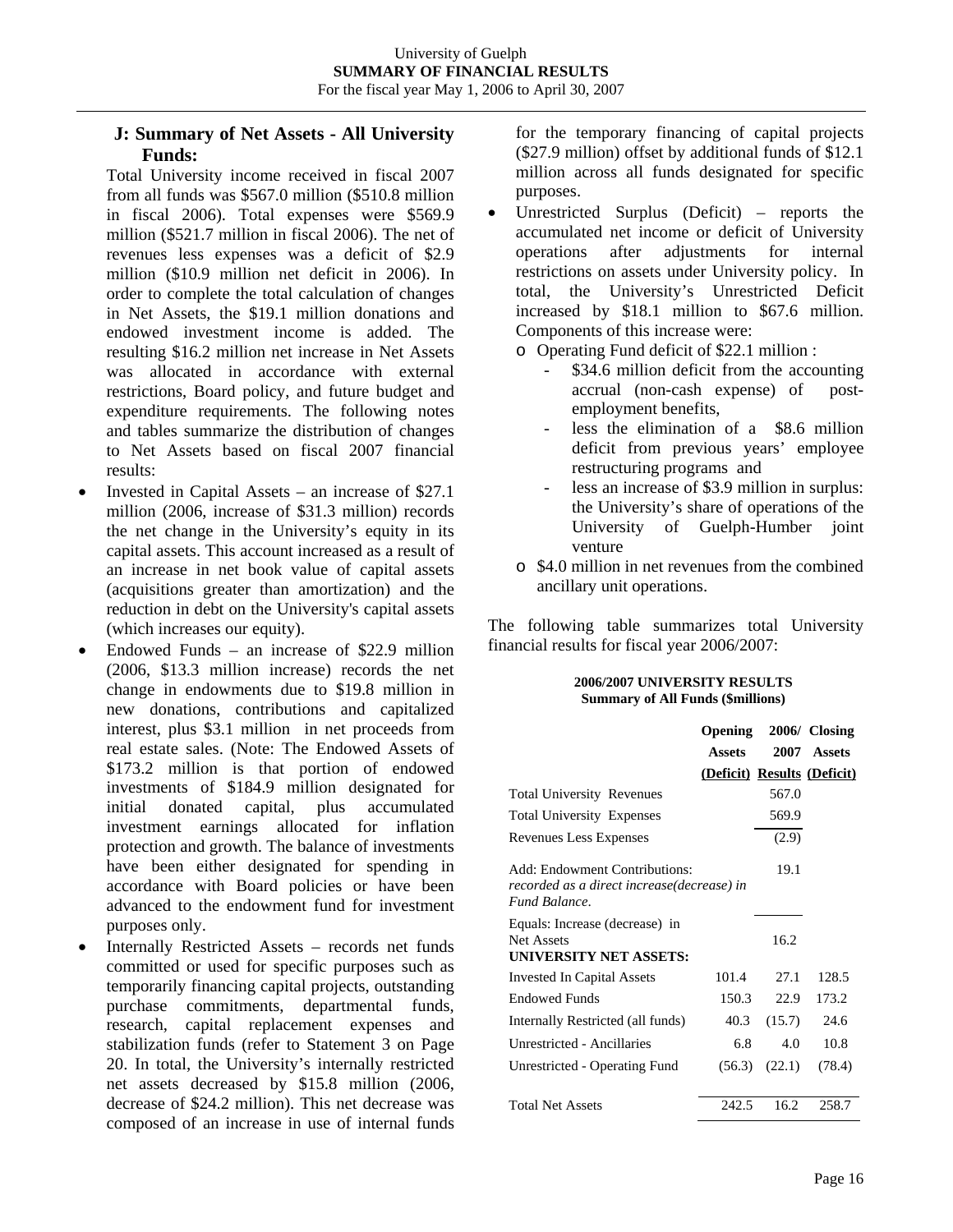

**PricewaterhouseCoopers LLP Chartered Accountants** 95 King Street South, Suite 201 Waterloo, Ontario Canada N2J 5A2 Telephone +1 519 570 5700 Facsimile +1 519 570 5730

page 17

October 4, 2007

**Auditors' Report**

## **To the Governors of the University of Guelph**

We have audited the statement of financial position of the **University of Guelph** as at April 30, 2007 and the statements of operations and changes in net assets (internally restricted, unrestricted surplus, endowed, and invested in capital assets), changes in internally restricted net assets and cash flows for the year then ended. These financial statements are the responsibility of the management of the University of Guelph. Our responsibility is to express an opinion on these financial statements based on our audit.

We conducted our audit in accordance with Canadian generally accepted auditing standards. Those standards require that we plan and perform an audit to obtain reasonable assurance whether the financial statements are free of material misstatement. An audit includes examining, on a test basis, evidence supporting the amounts and disclosures in the financial statements. An audit also includes assessing the accounting principles used and significant estimates made by management, as well as evaluating the overall financial statement presentation.

In our opinion, these financial statements present fairly, in all material respects, the financial position of the University of Guelph as at April 30, 2007 and the results of its operations and its cash flows for the year then ended in accordance with Canadian generally accepted accounting principles.

PricewaterhouseCoopers LLP

**Chartered Accountants, Licensed Public Accountants**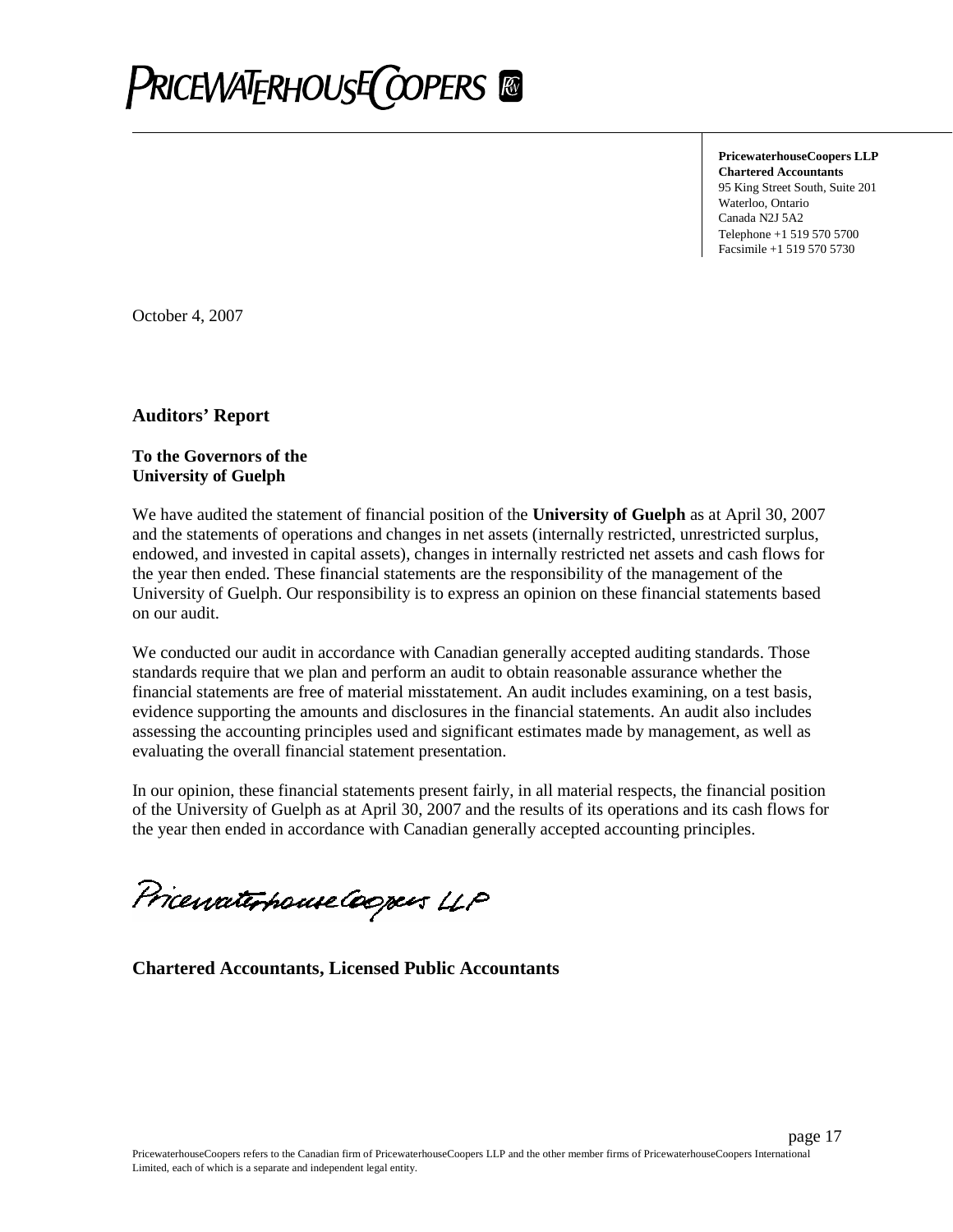# **UNIVERSITY OF GUELPH STATEMENT OF FINANCIAL POSITION AS AT APRIL 30, 2007**

(in thousands of dollars)

|                                                                | 2007      | 2006      |
|----------------------------------------------------------------|-----------|-----------|
| <b>ASSETS</b>                                                  |           |           |
| <b>Current</b>                                                 |           |           |
| Cash and Short-term Investments                                | 86,169    | 72,191    |
| <b>Accounts Receivable</b>                                     | 25,049    | 20,309    |
| Inventories                                                    | 3,352     | 3,094     |
| Prepaid Expenses                                               | 786       | 1,281     |
|                                                                | 115,356   | 96,875    |
| Long-term                                                      |           |           |
| Deferred Pension Costs (Schedule 4)                            | 40,419    | 40,275    |
| Real Estate Projects in Progress                               | 356       | 293       |
| Long-term Receivables                                          | 238       | 263       |
| Deferred Charge (Note 14)                                      | 817       | 840       |
| Investments (Note 3)                                           | 277,853   | 277,598   |
|                                                                | 319,683   | 319,269   |
| Capital Assets (Note 6)                                        | 550,752   | 521,444   |
|                                                                | 985,791   | 937,588   |
| <b>LIABILITIES</b><br><b>Current</b>                           |           |           |
| Accounts Payable and Accrued Charges                           | 50,557    | 53,375    |
| Current Portion of Long-term Debt (Note 7)                     | 1,960     | 5,527     |
| Current Portion of Deferred Revenue and Contributions (Note 8) | 13,680    | 13,935    |
|                                                                | 66,197    | 72,837    |
| Employee Future Benefits (Schedule 4)                          | 90,613    | 70,306    |
| Long-term Debt (Note 7)                                        | 157,347   | 153,080   |
| Deferred Revenue and Contributions (Note 8)                    | 149,979   | 137,379   |
| Deferred Capital Contributions (Note 9)                        | 262,954   | 261,437   |
|                                                                | 727,090   | 695,039   |
| <b>NET ASSETS</b>                                              |           |           |
| Invested in Capital Assets (Note 10)                           | 128,491   | 101,400   |
|                                                                |           | 150,347   |
| Endowed (Note 12)                                              | 173,267   |           |
| Internally Restricted (Statement 3)                            | 24,565    | 40,326    |
| Unrestricted Surplus (Deficit) (Note 11)                       | (67, 622) | (49, 524) |
|                                                                | 258,701   | 242,549   |

**"Signed"**

D. Derry Chair Chair A. Summerlee President

**"Signed"**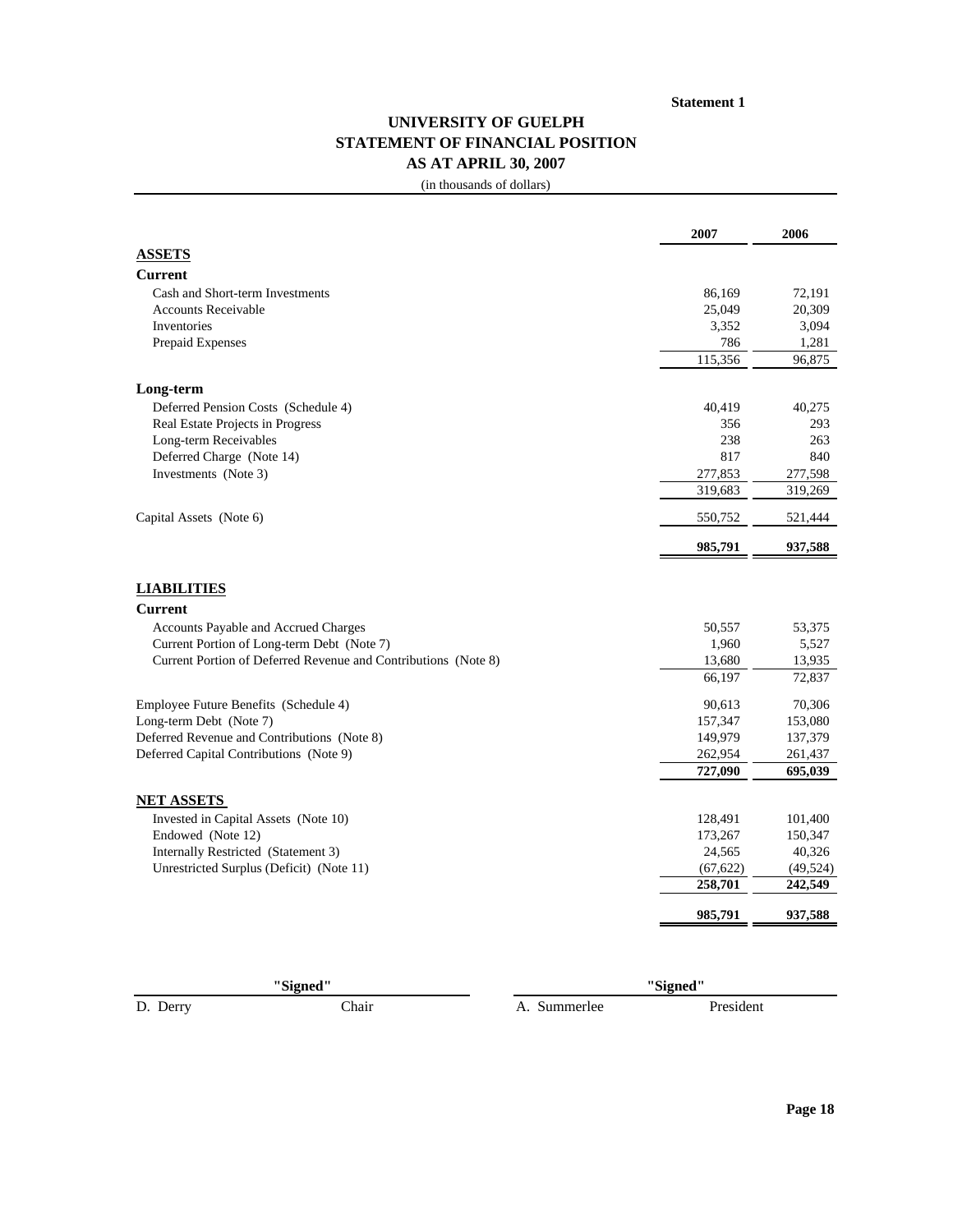# **UNIVERSITY OF GUELPH STATEMENT OF OPERATIONS AND CHANGES IN NET ASSETS FOR THE YEAR ENDED APRIL 30, 2007**

(in thousands of dollars)

| <b>REVENUE</b><br>Ministry of Training, Colleges and Universities<br>159,354<br>Ministry of Agriculture, Food and Rural Affairs (Schedule 3)<br>54,885<br>Tuition (Credit and Non-Credit)<br>96,531<br>Donations (Note 13)<br>5,055<br>Sales of Goods and Services<br>110,722<br>10.489<br>Investment Income (Note 4)<br>Other Grants and Contracts<br>86,219<br>20,901<br>Amortization of Deferred Capital Contributions (Note 9)<br>22,888<br>Other<br>567,044 | 141,733<br>50,226<br>88,658<br>7,367<br>102,395<br>9,638<br>72,942<br>18,670<br>19,160 |
|------------------------------------------------------------------------------------------------------------------------------------------------------------------------------------------------------------------------------------------------------------------------------------------------------------------------------------------------------------------------------------------------------------------------------------------------------------------|----------------------------------------------------------------------------------------|
|                                                                                                                                                                                                                                                                                                                                                                                                                                                                  |                                                                                        |
|                                                                                                                                                                                                                                                                                                                                                                                                                                                                  |                                                                                        |
|                                                                                                                                                                                                                                                                                                                                                                                                                                                                  |                                                                                        |
|                                                                                                                                                                                                                                                                                                                                                                                                                                                                  |                                                                                        |
|                                                                                                                                                                                                                                                                                                                                                                                                                                                                  |                                                                                        |
|                                                                                                                                                                                                                                                                                                                                                                                                                                                                  |                                                                                        |
|                                                                                                                                                                                                                                                                                                                                                                                                                                                                  |                                                                                        |
|                                                                                                                                                                                                                                                                                                                                                                                                                                                                  |                                                                                        |
|                                                                                                                                                                                                                                                                                                                                                                                                                                                                  |                                                                                        |
|                                                                                                                                                                                                                                                                                                                                                                                                                                                                  |                                                                                        |
|                                                                                                                                                                                                                                                                                                                                                                                                                                                                  | 510,789                                                                                |
|                                                                                                                                                                                                                                                                                                                                                                                                                                                                  |                                                                                        |
| <b>EXPENSES</b>                                                                                                                                                                                                                                                                                                                                                                                                                                                  |                                                                                        |
| <b>Salaries</b><br>265,245                                                                                                                                                                                                                                                                                                                                                                                                                                       | 250,042                                                                                |
| 82,309<br><b>Benefits</b>                                                                                                                                                                                                                                                                                                                                                                                                                                        | 72,239                                                                                 |
| 13,390<br>Travel                                                                                                                                                                                                                                                                                                                                                                                                                                                 | 12,559                                                                                 |
| 133,189<br>Operating                                                                                                                                                                                                                                                                                                                                                                                                                                             | 118,154                                                                                |
| 3,968<br>Minor Renovations and Repairs                                                                                                                                                                                                                                                                                                                                                                                                                           | 3.335                                                                                  |
| 10,635<br>Interest                                                                                                                                                                                                                                                                                                                                                                                                                                               | 10,523                                                                                 |
| Scholarships and Bursaries<br>21,830                                                                                                                                                                                                                                                                                                                                                                                                                             | 18,912                                                                                 |
| <b>Capital Asset Amortization</b><br>39,378                                                                                                                                                                                                                                                                                                                                                                                                                      | 35,930                                                                                 |
| 569,944                                                                                                                                                                                                                                                                                                                                                                                                                                                          | 521,694                                                                                |
|                                                                                                                                                                                                                                                                                                                                                                                                                                                                  |                                                                                        |
| <b>Revenue Less Expenses</b><br>(2,900)                                                                                                                                                                                                                                                                                                                                                                                                                          | (10,905)                                                                               |
| Endowment Contributions (Note 12)<br>19,052                                                                                                                                                                                                                                                                                                                                                                                                                      | 8,967                                                                                  |
|                                                                                                                                                                                                                                                                                                                                                                                                                                                                  |                                                                                        |
| Net Increase (Decrease) in Net Assets<br>16,152                                                                                                                                                                                                                                                                                                                                                                                                                  | (1,938)                                                                                |
| Net Assets, Beginning of Year<br>242,549                                                                                                                                                                                                                                                                                                                                                                                                                         | 244,487                                                                                |
| Net Assets, End of Year<br>258,701                                                                                                                                                                                                                                                                                                                                                                                                                               | 242,549                                                                                |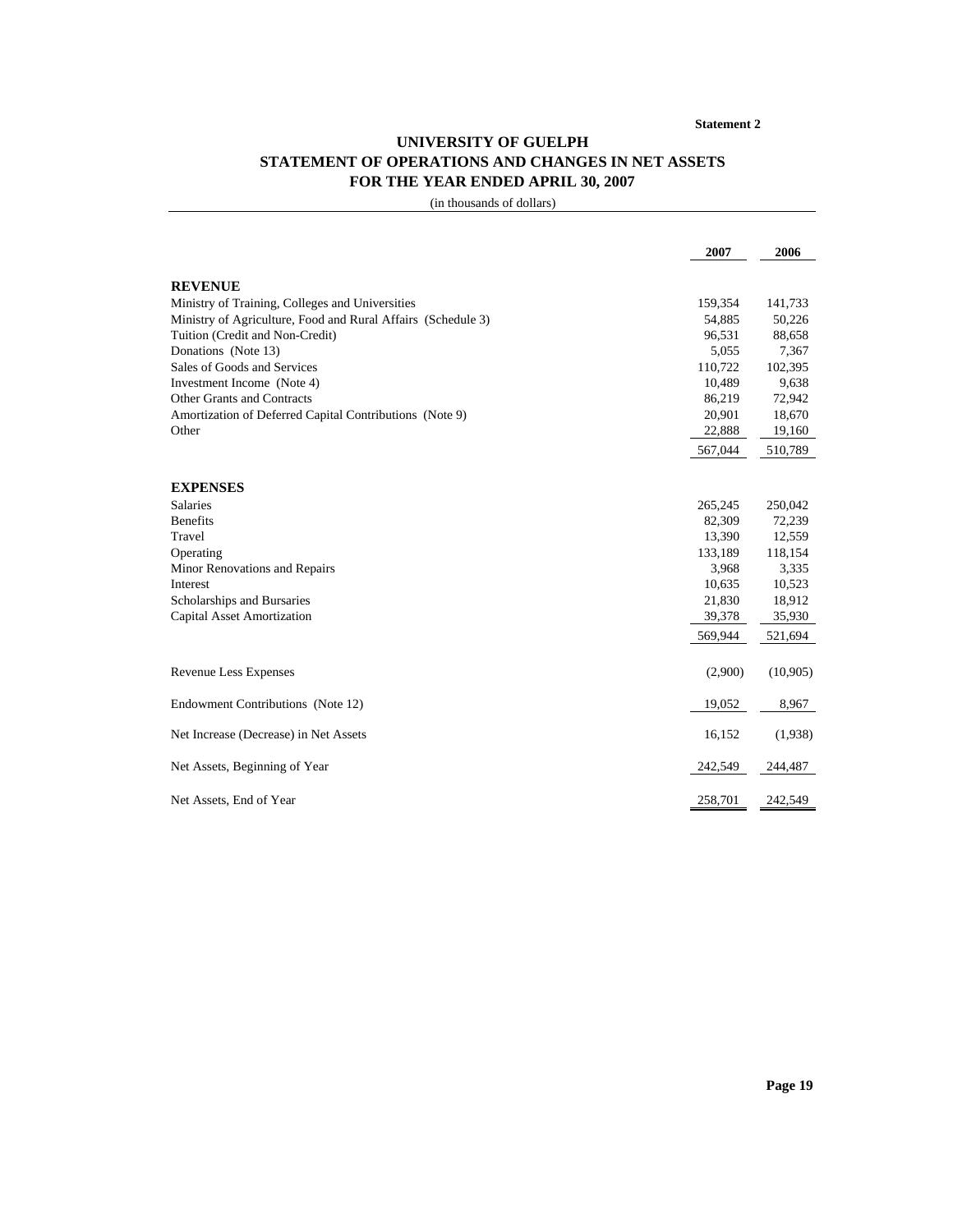# **UNIVERSITY OF GUELPH STATEMENT OF CHANGES IN INTERNALLY RESTRICTED NET ASSETS FOR THE YEAR ENDED APRIL 30, 2007**

(in thousands of dollars)

| <b>OPERATING FUND</b>                                    | Balance, Beginning<br>of Year | Transfer To (From)<br><b>Internally Restricted</b> | Balance, End<br>of Year |
|----------------------------------------------------------|-------------------------------|----------------------------------------------------|-------------------------|
| <b>Equipment and Supplies</b>                            | 20,941                        | (604)                                              | 20,337                  |
| <b>Self Insured Losses</b>                               | 550                           |                                                    | 550                     |
| <b>Stabilization Fund</b>                                | 6,000                         | (6,000)                                            |                         |
| Budget 2007/08                                           |                               | 14,200                                             | 14,200                  |
|                                                          | 27,491                        | 7,596                                              | 35,087                  |
| <b>CAPITAL FUND</b>                                      |                               |                                                    |                         |
| Capital Projects and Renovations                         | 6,888                         | (276)                                              | 6,612                   |
| <b>Minor Renovations</b>                                 | 2,262                         | (593)                                              | 1,669                   |
| <b>Sinking Fund</b>                                      | 1,446                         | 1,007                                              | 2,453                   |
| <b>Internally Financed Projects</b>                      | (12, 723)                     | (28, 284)                                          | (41,007)                |
|                                                          | (2,127)                       | (28, 146)                                          | (30,273)                |
| <b>ANCILLARY ENTERPRISES</b>                             |                               |                                                    |                         |
| <b>Real Estate Division</b>                              | 53                            | (53)                                               |                         |
| Real Estate Division Internally Financed Projects        | (2,643)                       | 1,867                                              | (776)                   |
| <b>Student Housing Services</b>                          | 500                           |                                                    | 500                     |
| <b>Student Housing Sinking Fund</b>                      | 6,290                         | 462                                                | 6,752                   |
| Student Housing Internally Financed Projects             | (14, 869)                     | (1,517)                                            | (16, 386)               |
| <b>Hospitality Services Internally Financed Projects</b> | (3,231)                       | 68                                                 | (3,163)                 |
| <b>University Centre</b>                                 | 222                           | 10<br>837                                          | 232                     |
|                                                          | (13,678)                      |                                                    | (12, 841)               |
| <b>RESEARCH AND TRUST FUND</b>                           |                               |                                                    |                         |
| <b>Research and Trust</b>                                | 28,640                        | 3,952                                              | 32,592                  |
| <b>TOTAL</b>                                             | 40,326                        | (15,761)                                           | 24,565                  |
|                                                          |                               |                                                    |                         |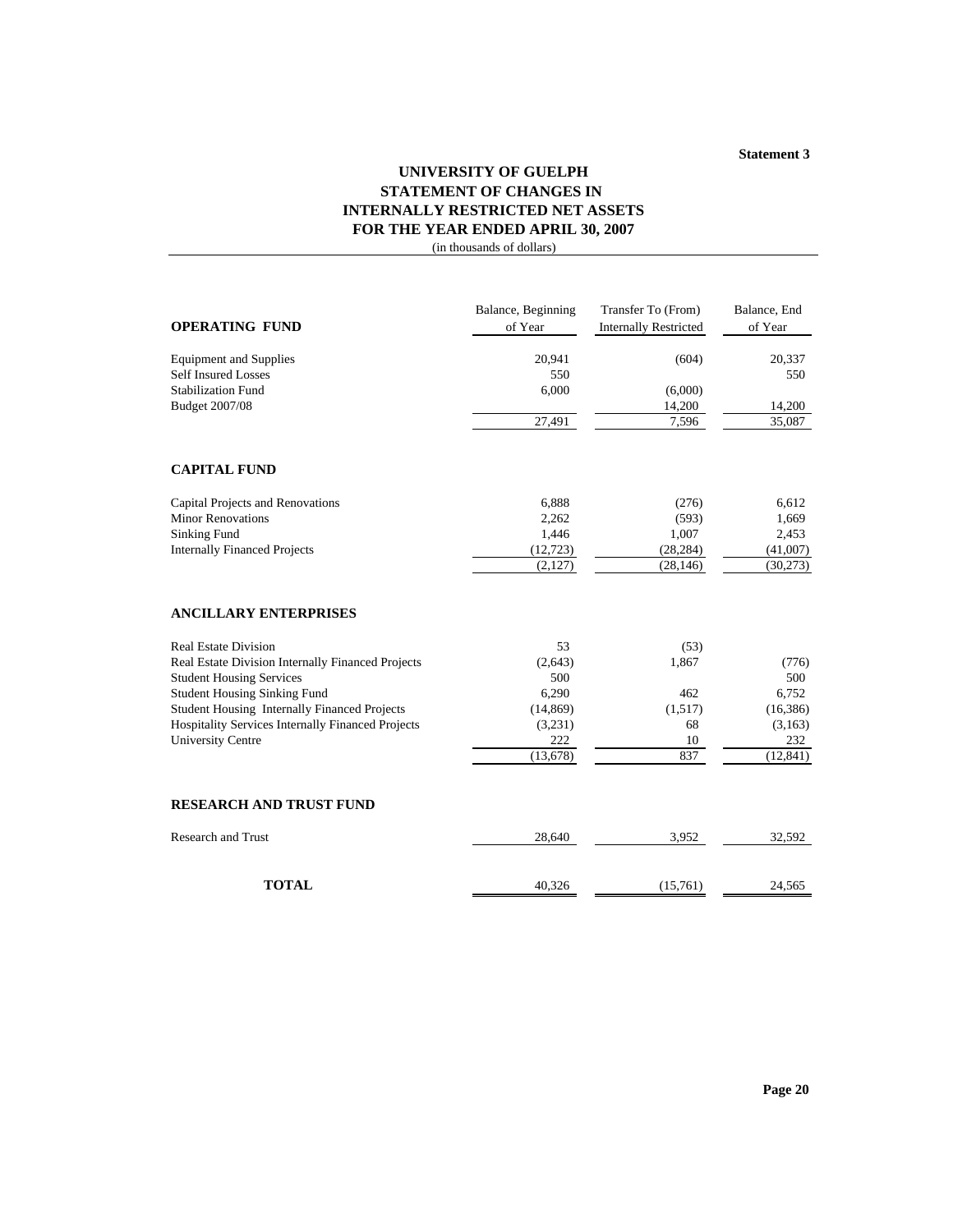# **UNIVERSITY OF GUELPH STATEMENT OF CASH FLOWS FOR THE YEAR ENDED APRIL 30, 2007**

(in thousands of dollars)

|                                                                                 | 2007             | 2006       |
|---------------------------------------------------------------------------------|------------------|------------|
| <b>OPERATING ACTIVITIES</b>                                                     |                  |            |
| Increase (Decrease) in Net Assets (Statement 2)<br>Add (Deduct) Non-cash Items: | 16,152           | (1,938)    |
| Capital Asset Amortization (Statement 2)                                        | 39,378           | 35,930     |
| Amortization of Deferred Capital Contributions (Statement 2)                    | (20,901)         | (18,670)   |
| Unrealized (Gain) Loss on Investments                                           | (8,907)          | (7, 561)   |
| (Increase) Decrease in Long-term Receivables                                    | 25               | 25         |
| Decrease in Mortgage Receivable                                                 |                  | 2,000      |
| (Increase) Decrease in Deferred Pension Costs                                   | (144)            | 15,685     |
| Increase in Employee Future Benefits                                            | 20,307           | 16,782     |
| (Increase) Decrease in Non-cash Working Capital                                 | (7, 384)         | 11,563     |
|                                                                                 | 38,526           | 53,816     |
| <b>FINANCING ACTIVITIES</b>                                                     |                  |            |
|                                                                                 |                  |            |
| Decrease in Deferred Charges                                                    | 23               | 23         |
| Increase in Long-term Debt<br>Repayment of Long-term Debt                       | 6,857<br>(6,157) | (2,590)    |
| Deferred Capital Contributions Received During the Year                         | 22,418           | 53,064     |
| Increase in Deferred Contributions                                              | 12,345           | 25,181     |
|                                                                                 | 35,486           | 75,678     |
| <b>INVESTING ACTIVITIES</b>                                                     |                  |            |
|                                                                                 |                  |            |
| (Acquisition) Disposal of Investments                                           | 8,652            | (7,420)    |
| (Acquisition) Disposal of Capital Assets (Note 6)                               | (68, 686)        | (100, 750) |
|                                                                                 | (60, 034)        | (108, 170) |
| Change in Cash and Short-term Investments                                       | 13,978           | 21,324     |
| CASH AND SHORT-TERM INVESTMENTS,                                                |                  |            |
| <b>BEGINNING OF THE YEAR</b>                                                    | 72,191           | 50,867     |
| CASH AND SHORT-TERM INVESTMENTS,                                                |                  |            |
| <b>END OF THE YEAR</b> (Statement 1)                                            | 86,169           | 72,191     |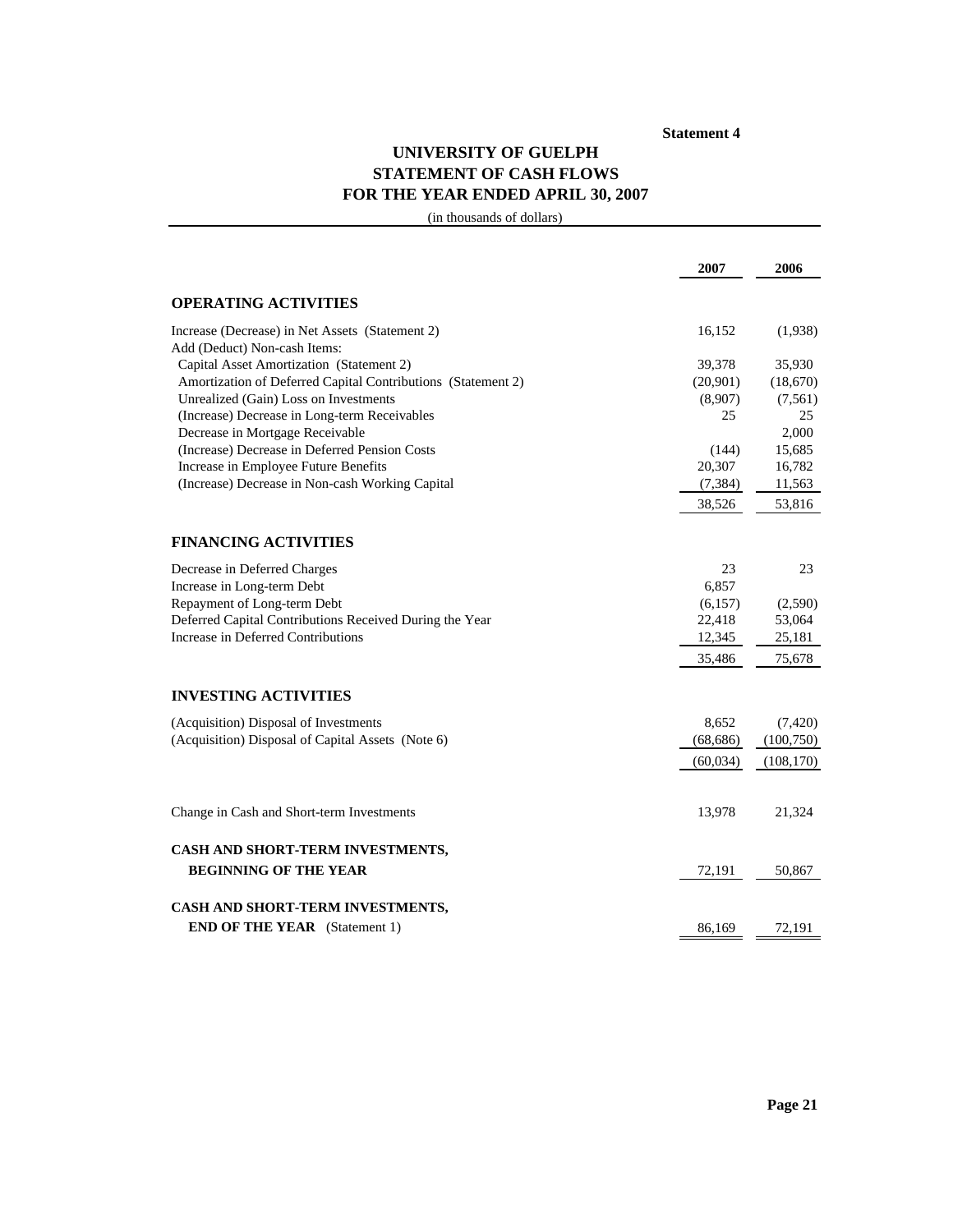(in thousands of dollars)

# **1. AUTHORITY AND PURPOSE**

The University of Guelph operates as a not-for-profit entity under the authority of the University of Guelph Act (1964). The University is a comprehensive, research intensive university offering a range of undergraduate and graduate programs. With the exception of academic governance, which is vested in the University's Senate, the University is governed by the Board of Governors. The University is a registered charity (#10816 1829 RR001) and is therefore exempt from income taxes under section 149 of the Income Tax Act.

### **2. SUMMARY OF SIGNIFICANT ACCOUNTING POLICIES AND REPORTING PRACTICES**

These financial statements have been prepared by management in accordance with generally accepted accounting principles, applied consistently within the framework of the accounting policies summarized below:

#### **(a) Fund Accounting**

The accounts of the University are maintained in accordance with the principles of fund accounting in order to observe the limitations and restrictions placed on the use of available resources. Under fund accounting, resources for various purposes are classified for accounting and reporting purposes into separate funds in accordance with specified activities or objectives. For financial reporting purposes, the University has combined funds with similar characteristics into five major fund groups:

- i. The Operating Fund presents the academic, administrative and other operating activities of the University.
- ii. The Capital Fund presents the funds received and expended on property, plant and equipment except capital expenditures related to ancillary operations.
- iii. The Ancillary Enterprises Fund presents the operations of services carried on by the University that are supportive of but not directly related to the University's primary functions of teaching and research. Any deficits incurred are recoverable from each ancillary's future operations. The Ancillary Enterprises Fund includes the following:

Hospitality Services Parking Services and Transportation Planning Real Estate Division Student Housing Services University Centre

- iv. The Research and Trust Fund includes those funds provided by benefactors and external contracts, the expenditure of which is restricted to a specific purpose. Also included is that portion of investment income on endowments which has been made available for expenses under University Policy.
- v. The Endowment Fund records donations provided by benefactors or funds designated by the Board, which are restricted as to purpose and expendability. Only the accumulated investment income earned on these funds, after having provided for inflation protection and, in specific cases, growth may be expended for the designated purpose. The endowment capital remains intact. Endowment earnings available for expenditure are recorded in the Research and Trust Fund.

The Endowment Fund consists of two major groups of investments each with different spending objectives: the Heritage Fund and the General Endowment Fund.

The Heritage Fund was created in 1991 by a declaration of trust of the Board of Governors with the sole intention that the capital of the Fund will be held in perpetuity for University strategic purposes. The main sources of growth for the Fund are proceeds of University real estate sales and leases from designated properties and investment income earned on the capital of the Fund.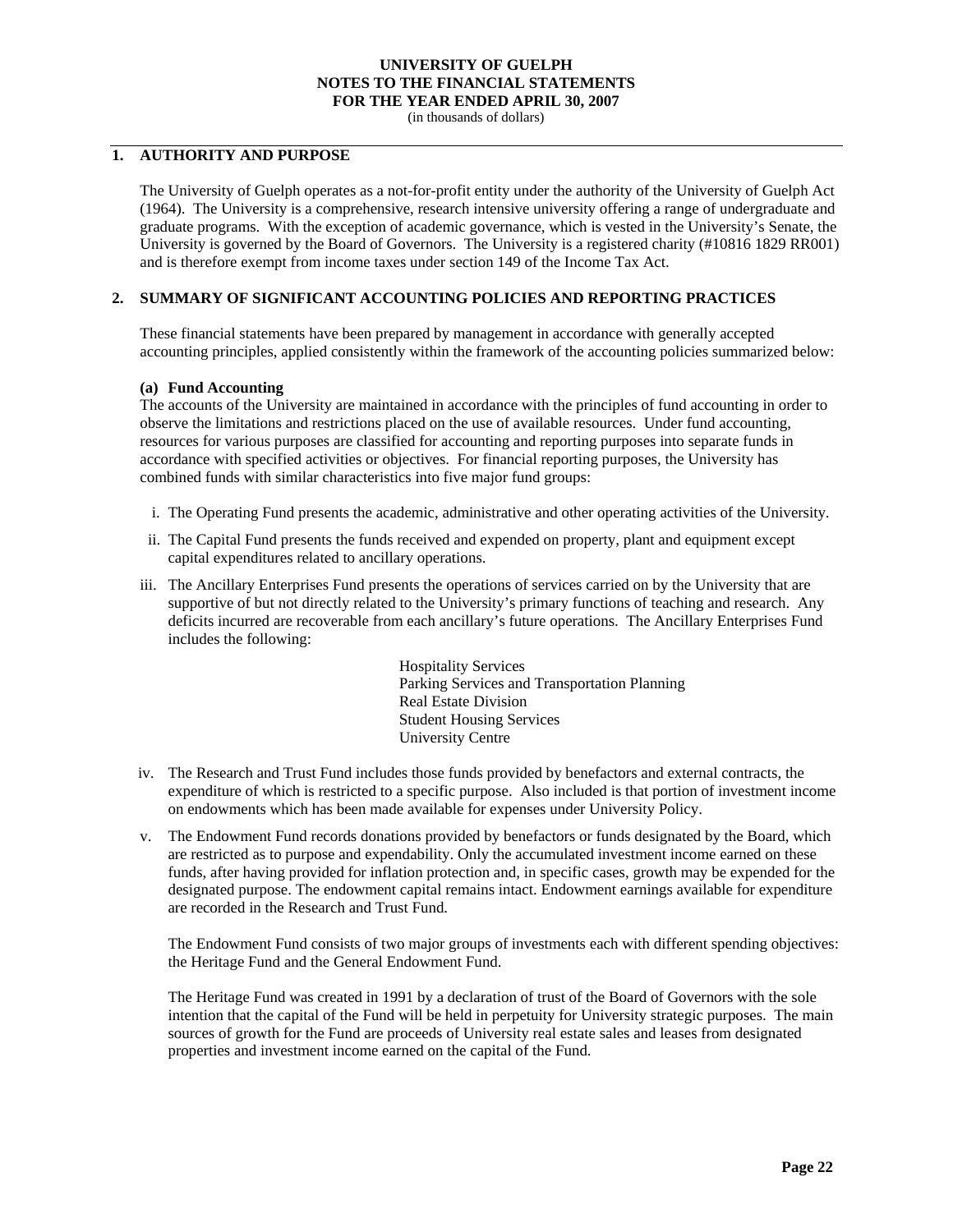(in thousands of dollars)

Distributions from the Fund are made in accordance with a formula based on a five-year average of market returns after having provided for inflation protection and growth. Management of the Fund is delegated by the Board of Governors to the Board of Trustees of the Heritage Fund.

The General Endowment Fund contains all remaining University endowments which consist of private and Board designated donations directed primarily for student aid.

#### **(b) Investments**

The University reports its investments at market value with the exception of the capital fund and ancillary enterprises investments which are recorded at book value whereby the investments are initially recorded at cost and the earnings from such investments are recognized only to the extent received or receivable.

#### **(c) Related Entity**

With the approval of the Ontario Ministry of Training, Colleges and Universities, the University of Guelph and The Humber College Institute of Technology and Advanced Learning entered into a Memorandum of Understanding dated June 10, 1999, to develop and deliver joint programming as the University of Guelph-Humber (the Joint Venture). Under the Joint Venture, the University is represented on the Executive Committee of the Joint Venture. The Joint Venture has not been consolidated in the University financial statements, however the University recognizes 50% of the total net operating results in the Statement of Operations and Changes in Net Assets of the Joint Venture.

#### **(d) Financial Instruments**

Accounts receivable are recorded at estimated net realizable value, which approximates fair value. Accounts payable and long-term debt are recorded at their cost amounts, which approximates fair value.

The University is party to certain derivative financial instruments, principally interest rate swap contracts and foreign exchange contracts. These instruments are not recognized in the consolidated financial statements on inception of the contract. Payments and receipts under interest rate swap contracts are recognized as adjustments to interest expense on long-term debt. Gains and losses on forward foreign exchange contracts are recognized when they mature. The carrying amounts of derivative financial instruments, which are comprised of accrued gains and losses not yet realized, are not included in the consolidated financial statements.

#### **(e) Inventory Valuation**

Inventories are recorded at the lower of cost and market.

#### **(f) Capital Assets**

Capital assets are recorded at cost less accumulated amortization, except for the donated assets which are recorded at appraised values with the exception of art, rare books and artifacts. These are recorded at a nominal value of \$1,000 and are not amortized.

The cost of capital assets is amortized on a straight-line basis over the estimated useful life as follows:

| Land Improvements         | 10 to 60 Years |
|---------------------------|----------------|
| <b>Buildings</b>          | 40 Years       |
| Furniture and Equipment   | 10 Years       |
| Library Acquisitions      | 5 Years        |
| <b>Computer Equipment</b> | 3 Years        |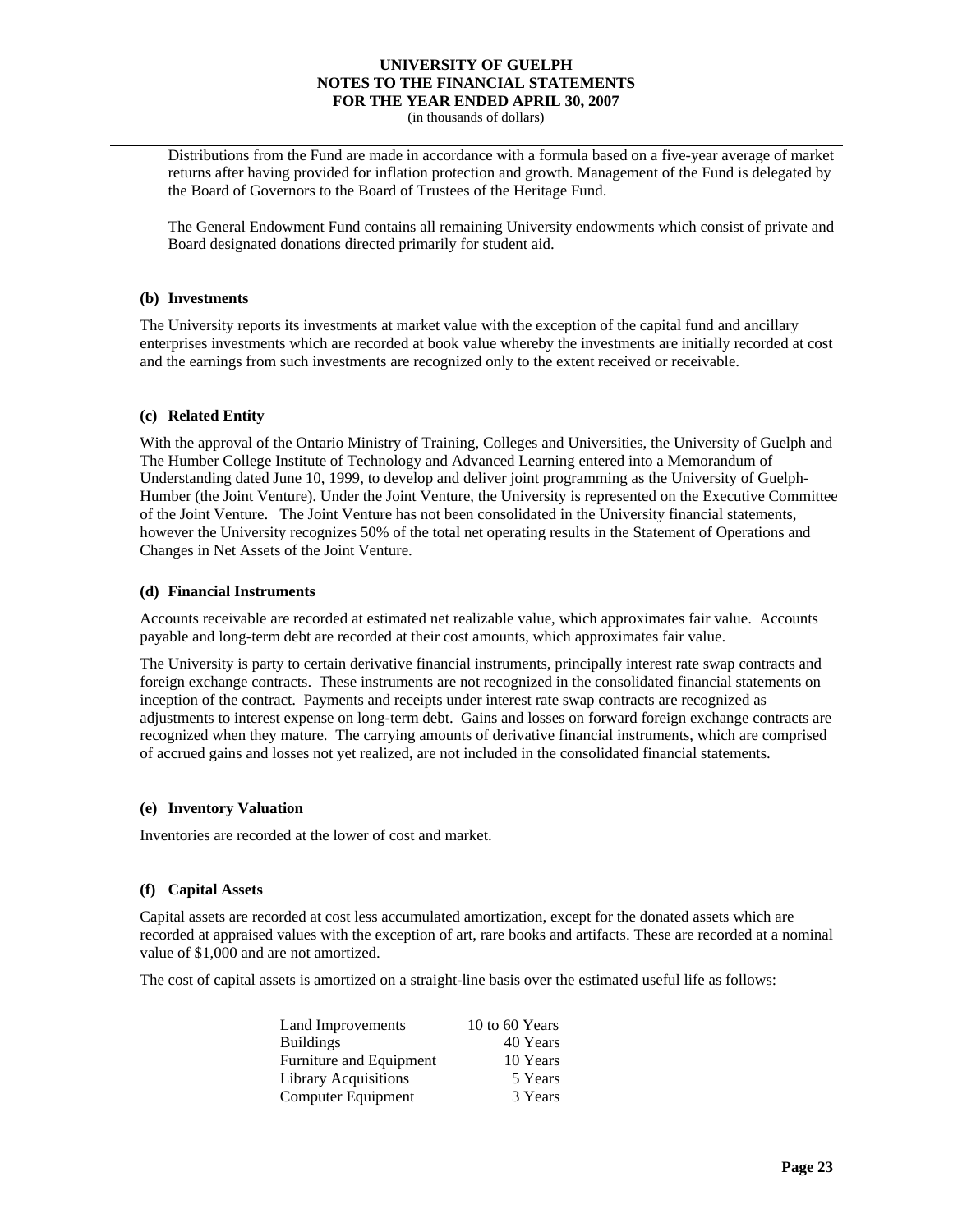(in thousands of dollars)

#### **(g) Leases Payable**

The University has entered into certain equipment and building leases for which title to the related assets will vest in the University on the termination of the leases. The cost of these assets is reflected in capital assets and the present value of the lease commitments is reflected as a liability.

### **(h) Internally Restricted Net Assets**

These are restrictions of net assets designated for future purchase order commitments; capital and renovation projects committed but not completed; capital assets funded through internal borrowings; unspent organizational unit funds permitted to be carried forward at the end of each year for expenditure in the following year; and contingencies in such amounts as are deemed necessary by the Board.

#### **(i) Recognition of Revenue**

The University accounts for restricted contributions in accordance with the deferral method.

Externally restricted contributions received for:

- purposes other than endowment or the acquisition of capital assets are deferred and recognized as revenue in the year in which the related expenses are incurred.
- the acquisition of capital assets having limited life are initially recorded as deferred contributions in the period in which they are received. They are recognized as revenue over the useful life of the related assets.
- the acquisition of unlimited life assets such as land and collections are recognized as direct increases in net assets in the period in which they are received.

Endowment contributions and related investment income or loss allocated to endowment capital preservation and growth are recognized as direct increases or decreases in net assets in the period in which they are received or earned.

Unrestricted contributions are recognized as revenue when received.

Revenues received for the provision of goods and services are recognized in the period in which the goods or services are provided by the University. Revenues received for a future period are deferred until the goods or services are provided.

### **(j) Employee Future Benefits**

The University maintains three defined benefit pension plans for its employees: Professional Plan, Retirement Plan and Non-Professional Plan. Pension plan assets, liabilities and changes in net assets are reported in the respective financial statements of these plans. The assets of the plans are held by an independent custodian and are not recorded in the accounts of the University.

Additionally, the University provides extended health care and dental benefits to retirees and their eligible dependents on a cost-sharing basis.

The cost of the pension and other retirement benefits earned by employees is actuarially determined using the projected benefit method prorated on service and management's best estimate of expected plan investment performance, salary escalation, retirement ages of employees and other actuarial factors. Future plan obligations are discounted using current market interest rates.

As allowed under generally accepted accounting principles, the University has exercised a three-month accelerated measurement date for financial reporting purposes. Accordingly, January 31 of each year is the measurement date used for determining the benefit obligation and value of plan assets.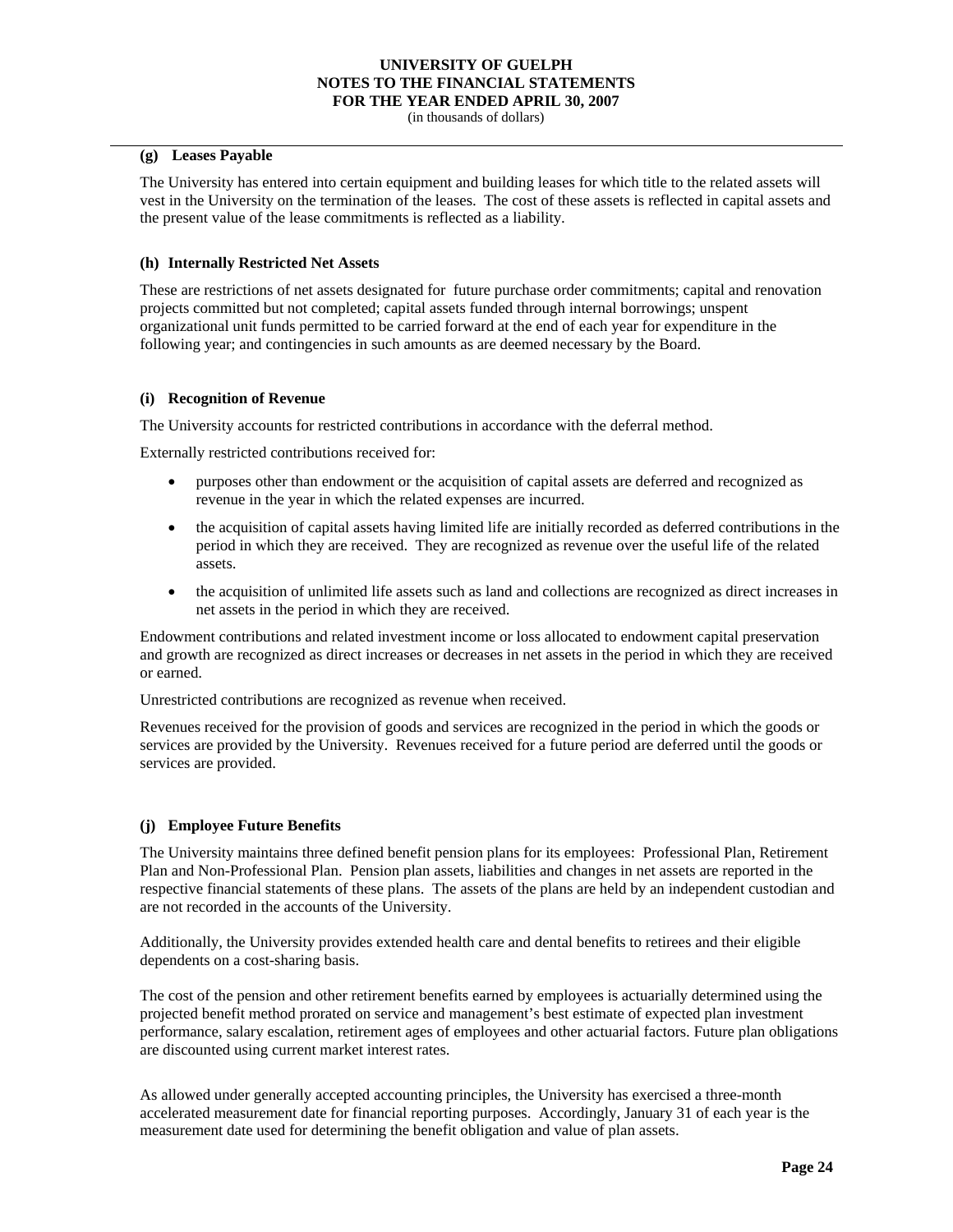(in thousands of dollars)

For the purpose of calculating the expected return of plan assets, the assets are valued at fair value. Actuarial gains (losses) arise from actual experience differing from expected or from changes in actuarial assumptions used to determine the accrued benefit obligation. The excess of the net accumulated actuarial gain (loss) over 10 percent of the greater of the accrued benefit obligation and the fair value of plan assets is amortized over the average remaining service period of the active employees (or, if applicable, the average remaining life expectancy of the former employees). Past service costs arising from plan amendments are amortized over the average remaining service period of employees active at the date of amendment.

On May 1, 2000, the University adopted the new accounting standard on employee future benefits using the prospective application method. The University is amortizing the resulting transitional asset/obligation over the average remaining service period of employees expected to receive benefits under the benefit plans as of May 1, 2000. (refer to Schedule 4)

#### **(k) Real Estate Projects**

The Real Estate Division is included in the ancillary enterprises fund. The Real Estate Division was established to develop certain real estate properties owned by the University and designated as Heritage Fund properties.

Real Estate projects in progress are carried at the lower of total cost and estimated net realizable value.

Costs, including capitalized interest (2007 \$14; 2006 \$2) of projects not yet completed are deferred and recorded as "Real Estate Projects in Progress" on the Statement of Financial Position. It is anticipated that these project costs will be recovered from future Real Estate Division revenues.

## **3. INVESTMENTS**

|                                            | <b>Book Value</b> |         | <b>Market Value</b> |         |  |
|--------------------------------------------|-------------------|---------|---------------------|---------|--|
|                                            | 2007              | 2006    | 2007                | 2006    |  |
| Short-term Notes and Bonds                 | 71,789            | 95,681  | 71,604              | 94,380  |  |
| <b>Investments Held for Debt Repayment</b> | 9,205             | 7,737   | 9,861               | 8,369   |  |
| Guelph-Humber                              | 843               |         | 843                 |         |  |
| Research & Trust Fund                      |                   |         |                     |         |  |
| <b>OMAFRA Post Retirement</b>              | 2,235             | 2,255   | 5,070               | 4,552   |  |
| <b>OMAFRA Early Retirement</b>             | 2,662             | 2,685   | 6,050               | 5,430   |  |
| Total Research & Trust Fund                | 4,897             | 4,940   | 11,120              | 9,982   |  |
| General and Heritage Endowment Funds       |                   |         |                     |         |  |
| Cash and Short-term Notes                  | 2,919             | 3,104   | 2,763               | 3,104   |  |
| <b>Canadian Equities</b>                   | 17,205            | 26,743  | 32,809              | 47,420  |  |
| <b>Canadian Pooled Equity</b>              | 1,936             | 2,710   | 2,403               | 3,479   |  |
| Canadian Fixed Income                      | 40,662            | 37,332  | 40,953              | 37,502  |  |
| <b>Foreign Equities</b>                    | 90,853            | 55,722  | 100,726             | 49,705  |  |
| Foreign Pooled Equity                      | 3,542             | 18,534  | 4,602               | 22,352  |  |
| Foreign Fixed Income                       | 645               | 645     | 640                 | 636     |  |
|                                            | 157,762           | 144,790 | 184,896             | 164,198 |  |
| <b>Total Investments</b>                   | 244,496           | 253,148 | 278,324             | 276,929 |  |

Investment values as reported on the Statement of Financial Position, are as follows:

| Investments                                   | 2007    | 2006    |
|-----------------------------------------------|---------|---------|
| Short-term Notes and Bonds (Book)             | 71.789  | 95.681  |
| Investments Held for Debt Repayment (Book)    | 9.205   | 7.737   |
| Guelph-Humber                                 | 843     |         |
| Research & Trust Fund (Market)                | 11.120  | 9.982   |
| General and Heritage Endowment Funds (Market) | 184,896 | 164,198 |
|                                               | 277,853 | 277,598 |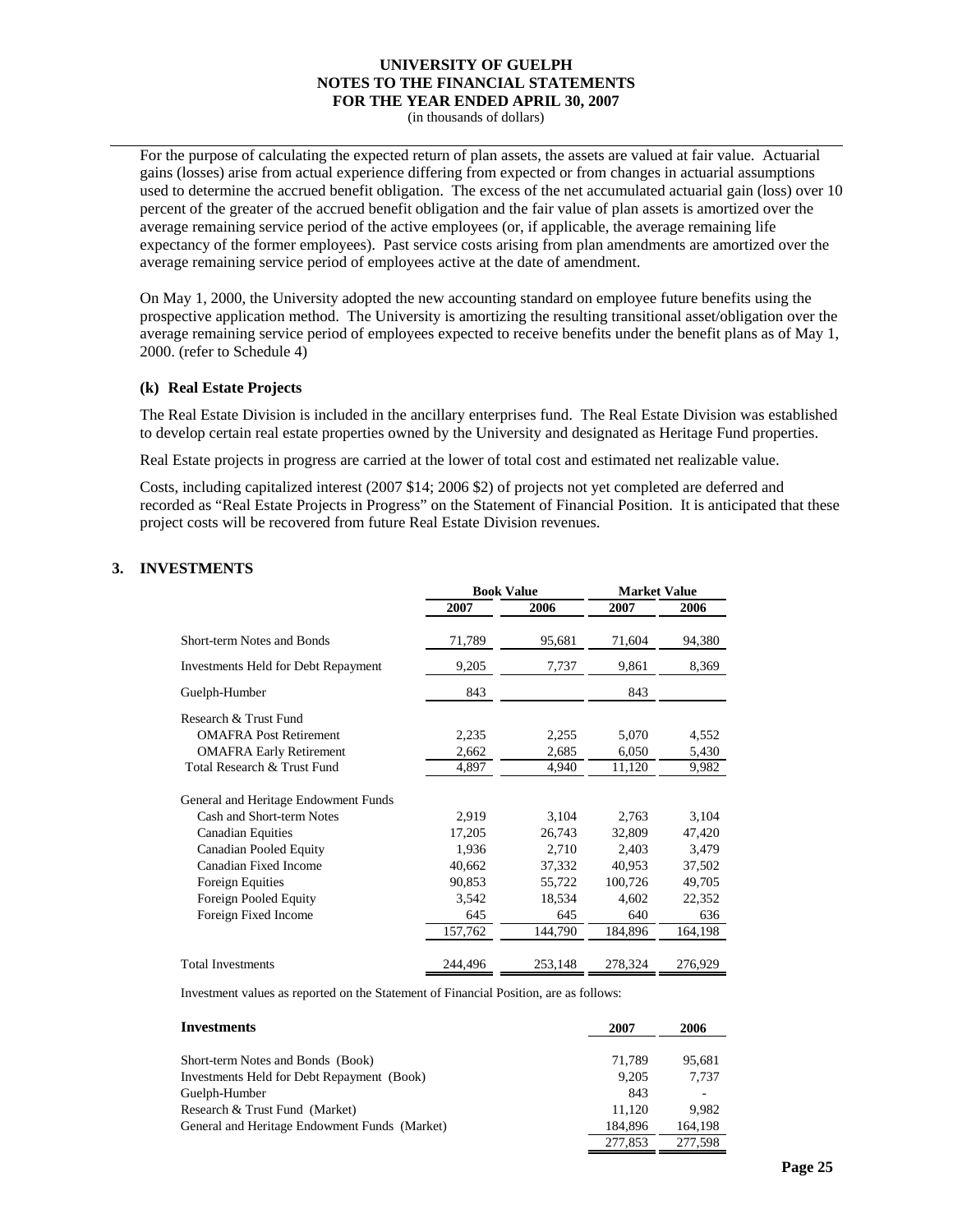(in thousands of dollars)

## **3. INVESTMENTS, continued**

Pooled investments held by the General and Heritage Endowment Funds refer to the value of units held in externally managed investment funds specializing in equities, fixed income and international investments.

In April 1997, as part of the enhanced partnership agreement with OMAFRA, the University received funds which may only be used to cover the post retirement and early retirement benefit costs related to past service for former Ministry employees, now employed by the University. The OMAFRA Post Retirement and the OMAFRA Early Retirement Funds are invested in a diversified pooled fund of Canadian equities, bonds, foreign equities and cash investments.

The assets of the General and Heritage Endowment Funds have been pooled for investment purposes. Each fund's interest in the pooled investments is calculated based on the units held by each fund in the investment pool using market values. The respective values of the assets of the General and Heritage Endowment Funds, based on the number of units held by each fund, are as follows:

|                   |         | <b>Book Value</b> |         | <b>Market Value</b> |
|-------------------|---------|-------------------|---------|---------------------|
|                   | 2007    | 2006              | 2007    | 2006                |
| General Endowment | 108.356 | 101.031           | 126.194 | 113.503             |
| Heritage Fund     | 49.406  | 43.759            | 58,702  | 50.695              |
|                   | 157.762 | 144.790           | 184.896 | 164.198             |

#### **4. INVESTMENT INCOME**

Investment income is earned from operations and endowments. The income from endowments is recorded in operations as the income becomes available for expenditure in accordance with the University's endowment spending policy.

| <b>Investment Income</b>                          |         |                             | <b>Total</b> | <b>Total</b> |
|---------------------------------------------------|---------|-----------------------------|--------------|--------------|
|                                                   |         | <b>Operations Endowment</b> | 2007         | 2006         |
| Net Realized Investment Income                    | 5.931   | 12.749                      | 18.680       | 10.227       |
| Increase in Unrealized Investment Income          | 1,954   | 7,726                       | 9,680        | 6,752        |
| Total Investment Income                           | 7.885   | 20,475                      | 28,360       | 16,979       |
| Increase in Accumulated Endowed Investment Income |         | (14, 174)                   | (14, 174)    | (5,218)      |
| Investment Income Available for Expenditure       | 6.301   | (6,301)                     |              |              |
| Net (Increase) Decrease in Deferred Contributions | (3,697) |                             | (3,697)      | (2,123)      |
| Total                                             | 10,489  |                             | 10.489       | 9,638        |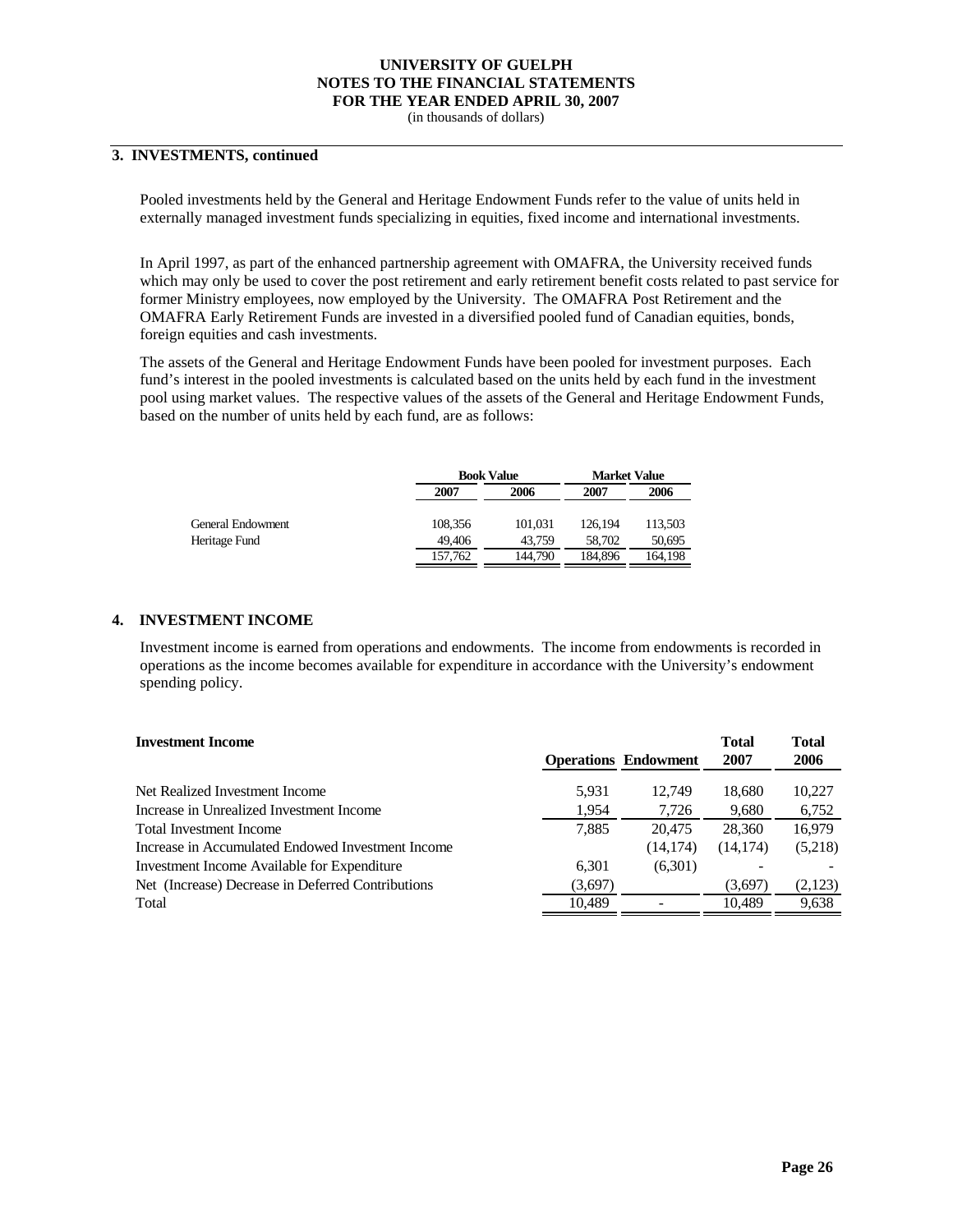(in thousands of dollars)

## **5. JOINT VENTURE, UNIVERSITY OF GUELPH-HUMBER**

With the approval of the Ontario Ministry of Training, Colleges and Universities, the University of Guelph and The Humber College Institute of Technology and Advanced Learning entered into a Memorandum of Understanding dated June 10, 1999, to develop and deliver joint programming as the University of Guelph-Humber (the Joint Venture). Under the Joint Venture, the University is represented on the Executive Committee of the Joint Venture.

As part of its participation in the Joint Venture, the University also provides certain services including academic administration, student recruitment and admissions, curriculum development, student aid and course delivery. The University has advanced funds equal to the cost of these services to the Joint Venture. At April 30, 2007, there is a total advance of \$4,952 (2006 \$4,284) representing the net cumulative amount of all services provided by the University, relating to the Joint Venture, since the inception of the program. The University expects to collect on these advanced funds as the Joint Venture continues to accumulate a surplus.

The Joint Venture has not been consolidated in the University financial statements however the University recognized 50% of the total net operating results of the Joint Venture as an investment and revenue. Separately audited financial statements are prepared for the Joint Venture (year-ended March 31, 2007). The total cumulative surplus for the University is \$843 (2006 \$3,062 cumulative deficit).

A financial summary of the joint venture for the fiscal years ended March 31, 2006 and 2007 is as follows:

|                                 | 400 I  | ∠vvv    |
|---------------------------------|--------|---------|
| <b>Financial Position:</b>      |        |         |
| <b>Total Assets</b>             | 11,789 | 8,597   |
| <b>Total Liabilities</b>        | 10,103 | 14,792  |
| <b>Total Net Assets</b>         | 1,686  | (6,195) |
|                                 |        |         |
| <b>Results of Operations:</b>   |        |         |
| <b>Total Revenue</b>            | 26,280 | 19,736  |
| <b>Total Expenses</b>           | 18,399 | 17,925  |
| Excess of Revenue over Expenses | 7,881  | 1,811   |

**2007 2006**

### **University of Guelph - Humber**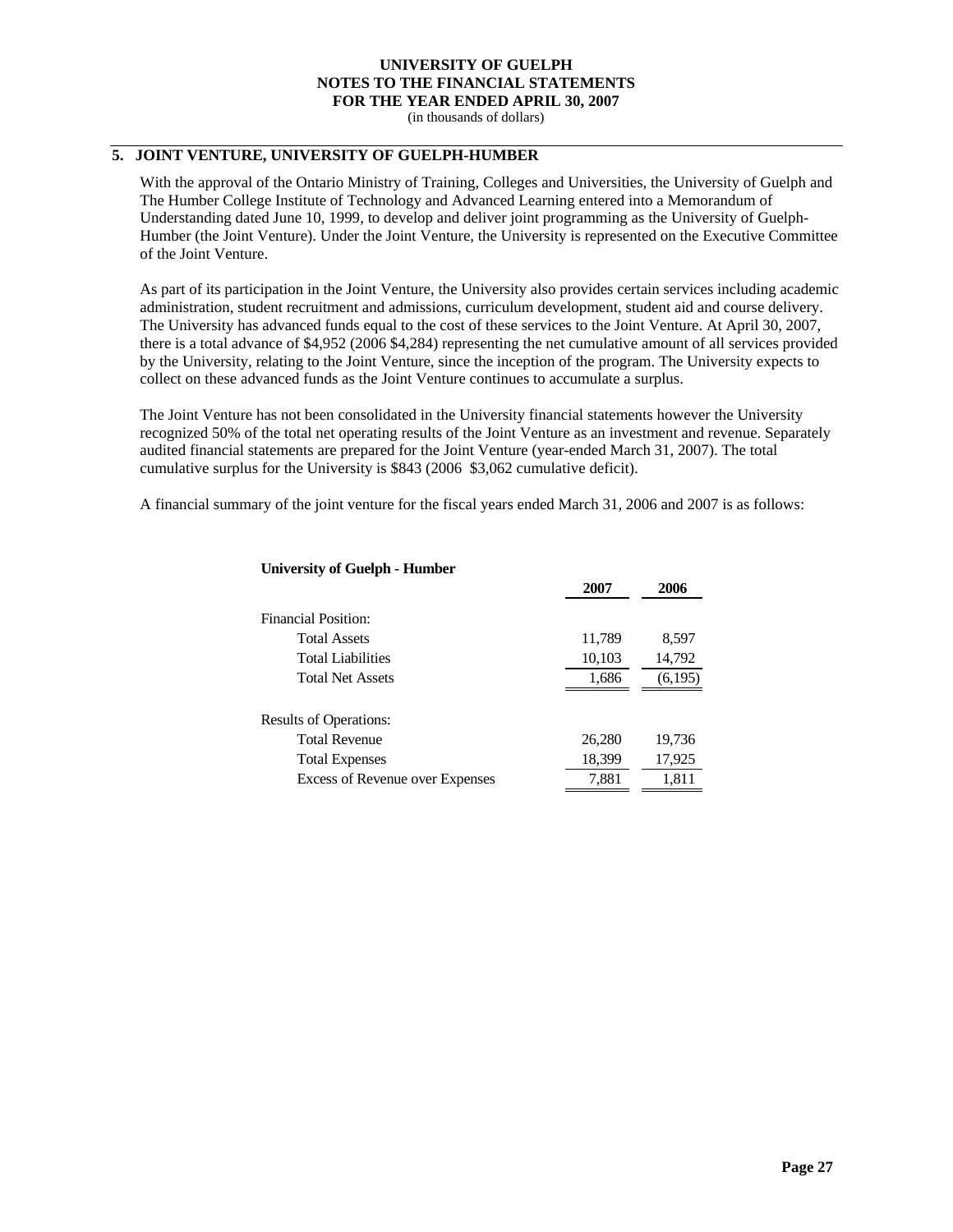(in thousands of dollars)

# **6. CAPITAL ASSETS**

| <b>Details</b><br>a)                  |          | 2007         |          | 2006      |
|---------------------------------------|----------|--------------|----------|-----------|
|                                       |          | Accumulated  | Net Book | Net Book  |
|                                       | Cost     | Amortization | Value    | Value     |
| Land                                  | 8,761    |              | 8,761    | 8,761     |
| Land improvements                     | 24,695   | 9,078        | 15,617   | 15,847    |
| <b>Buildings</b>                      | 608,619  | 206,863      | 401,756  | 320,430   |
| Furniture and equipment               | 197,562  | 106,717      | 90,845   | 86,608    |
| Construction in progress              | 21,001   |              | 21,001   | 72,663    |
| Computer equipment                    | 28,791   | 20,620       | 8,171    | 13,097    |
| Library and art collection            | 24,154   | 19,553       | 4,601    | 4,038     |
|                                       | 913,583  | 362,831      | 550,752  | 521,444   |
| <b>Change in Net Book Value</b><br>b) |          |              |          |           |
|                                       |          |              | 2007     | 2006      |
| Balance, beginning                    |          |              | 521,444  | 456,624   |
| Purchase of capital assets            |          |              | 68,686   | 100,750   |
| Less: Amortization of capital assets  |          |              | (39,378) | (35,930)  |
| Balance, ending                       |          |              | 550,752  | 521,444   |
|                                       |          |              |          |           |
| <b>Insured Values</b><br>c)           |          |              |          |           |
|                                       | 2007     | 2007         | 2006     | 2006      |
|                                       | Net Book | Insured      | Net Book | Insured   |
|                                       | Value    | Value        | Value    | Value     |
| <b>Buildings</b>                      | 401,756  | 1,125,112    | 320,430  | 1,095,550 |

Furniture, equipment and library books Art and artifacts collection

| Net Book | Insured   | Net Book | Insured   |
|----------|-----------|----------|-----------|
| Value    | Value     | Value    | Value     |
| 401,756  | 1,125,112 | 320,430  | 1,095,550 |
| 103,617  | 850,305   | 103,743  | 837,966   |
|          | 11,865    |          | 11.796    |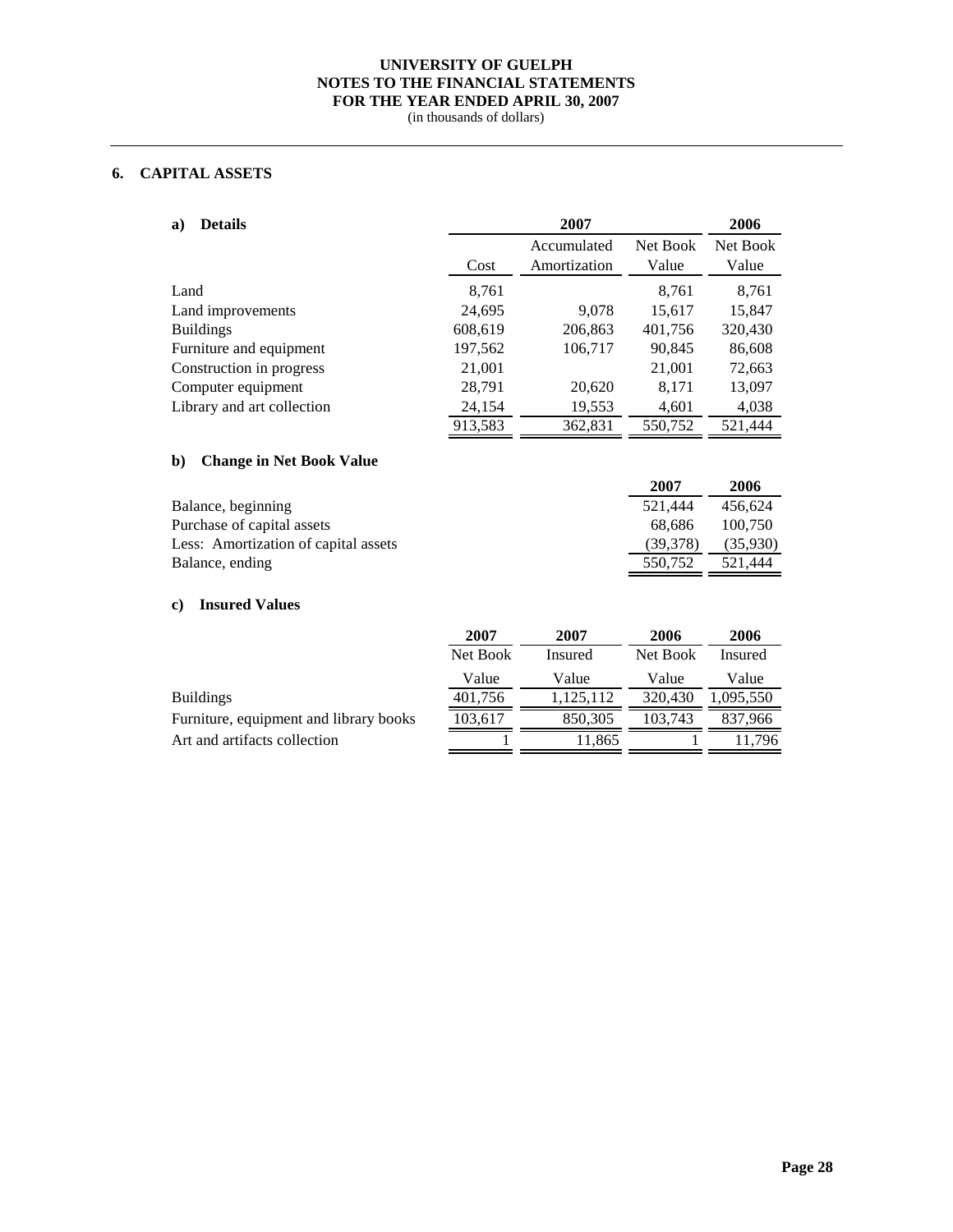(in thousands of dollars)

## **7. a) LONG-TERM DEBT**

|                                       |               |             |                | 2007    | 2006    |
|---------------------------------------|---------------|-------------|----------------|---------|---------|
|                                       | Interest      | Issue       | Due            |         |         |
|                                       | Rate          | Date        | Date           | Total   | Total   |
|                                       | $\frac{0}{0}$ |             |                |         |         |
| <b>Series A Unsecured Debenture</b>   | 6.24          | 11-Oct-02   | 10-Oct-42      | 100,000 | 100,000 |
| <b>Banker's Acceptance</b>            |               |             |                |         |         |
| Canadian Imperial Bank of Commerce    | 7.88          | 1-May-96    | $1-May-06$     |         | 3,539   |
| Canadian Imperial Bank of Commerce    | 4.96          | $1-May-06$  | $2-May-16$     | 5,557   |         |
| Canadian Imperial Bank of Commerce    | 5.89          | $6$ -Jul-98 | $6$ -Jul-07    | 282     | 1,372   |
| <b>Bank of Montreal</b>               | 7.01          | 16-Oct-00   | $16$ -Jun-25   | 31,600  | 32,100  |
| Leases payable                        |               |             |                | 37,439  | 37,011  |
| Ontario Student Housing Corp.         | 6.13          | $1-Jan-69$  | $1-Dec-18$     | 630     | 665     |
| Canada Mortgage and Housing Corp.     | 5.88          | $1-Jan-69$  | $1-Dec-18$     | 5,554   | 5,865   |
| <b>Applied Biosystems</b>             | 4.75          | $2$ -Dec-06 | $1$ -Dec- $11$ | 670     |         |
|                                       |               |             |                | 6,854   | 6,530   |
| Mortgages payable                     |               |             |                |         |         |
| Canada Mortgage and Housing Corp.     | 5.38          | $1-Jan-67$  | $1-Dec-16$     | 709     | 761     |
| Ontario Housing Corp. (interest only) | 10.36         | $1-Oct-90$  | $1-Apr-10$     | 1,225   | 1,225   |
| Ontario Housing Corp.(interest only)  | 9.86          | $1-Dec-92$  | $1-Jun-11$     | 13,080  | 13,080  |
|                                       |               |             |                | 15,014  | 15,066  |
|                                       |               |             |                | 159,307 | 158,607 |
| <b>Current Portion</b>                |               |             |                | (1,960) | (5,527) |
|                                       |               |             |                | 157,347 | 153,080 |

During the current fiscal year, the University of Guelph made principal repayments in the amount of \$6,157 (2006 \$2,590) and incurred \$10,635 (2006 \$10,523) in interest expense from long-term debt.

The repayments required in the next five years for the debt listed above are summarized as follows:

|            | Principal | Interest | Total  |
|------------|-----------|----------|--------|
|            |           |          |        |
| 2008       | 1,960     | 10,582   | 12,542 |
| 2009       | 1,710     | 10,446   | 12,156 |
| 2010       | 2,970     | 10,348   | 13,318 |
| 2011       | 1,781     | 10,093   | 11,874 |
| 2012       | 14,711    | 9,962    | 24,673 |
|            | 23,132    | 51,431   | 74,563 |
| Thereafter | 136,175   |          |        |
|            | 159,307   |          |        |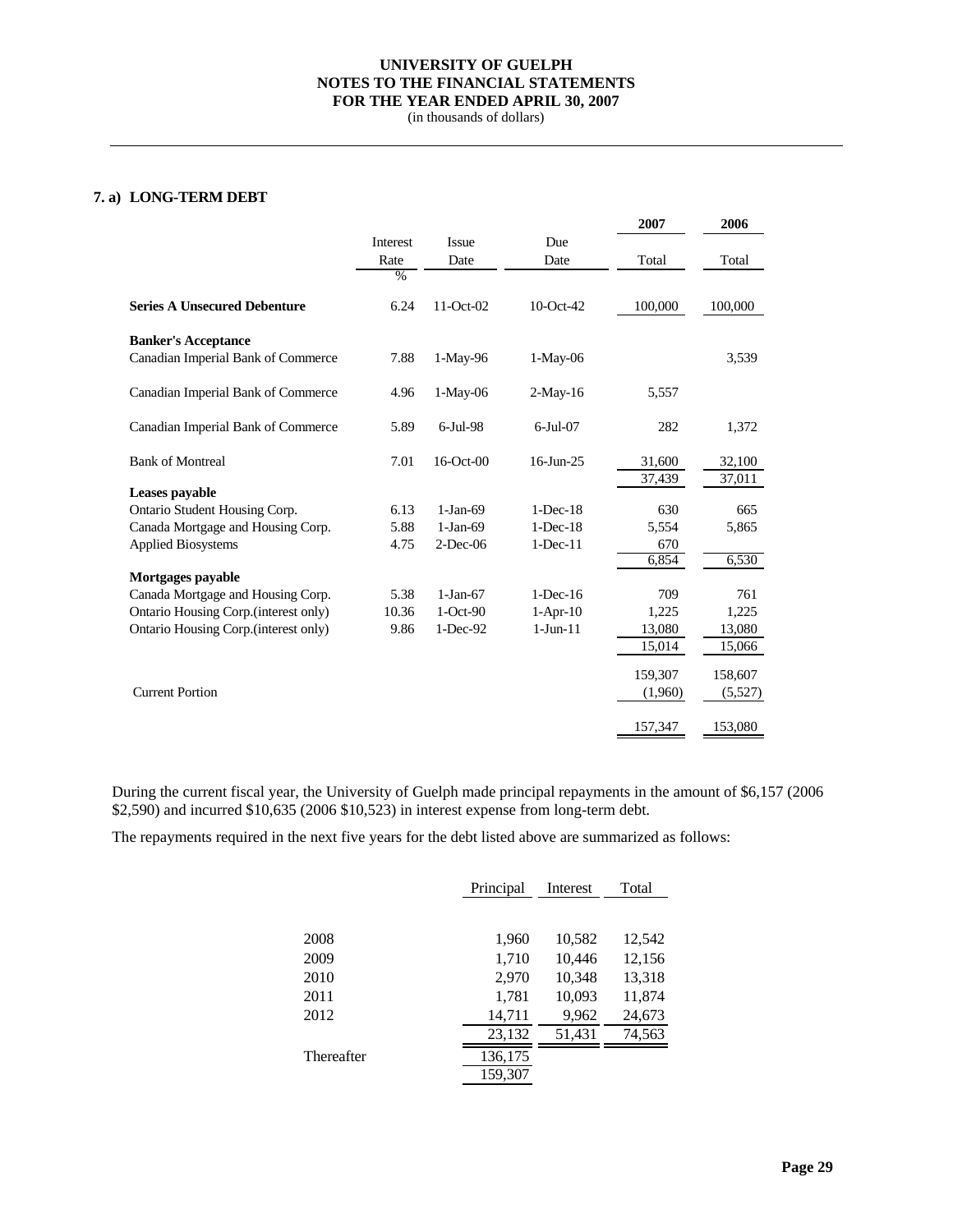(in thousands of dollars)

#### **b) SERIES A UNSECURED DEBENTURE**

On October 11, 2002 the University issued a Series A senior unsecured debenture in the aggregate principal amount of \$100,000 at a price of \$998.69 for proceeds of \$99,869. The debenture bears interest at 6.24%, which is payable semi-annually on April 10 and October 10 with the principal amount to be repaid on October 10, 2042. The proceeds of the issue are primarily being used to finance capital projects including the construction of new classrooms and a science complex.

#### **c) INTEREST RATE RISK**

The University entered into interest rate exchange (swap) contracts with the Bank of Montreal and Canadian Imperial Bank of Commerce in order to convert variable-rate borrowings to fixed rates, thereby reducing interest rate risk associated with its outstanding debt. The interest rate swap contract involves an exchange of floating rate to fixed rate interest payments between the University and the financial institutions. Under the terms of these agreements, the University pays a fixed rate and receives a variable rate on each swap's notional principal amount. The swap transactions are completely independent and have no direct effect on the relationship between the University and its lenders.

The notional amount of the interest rate swap and the net unrealized gain (loss) on these contracts outstanding at April 30, 2007 are:

|                                    | Due Date    | Notional<br>Amount | Gain / (Loss) |
|------------------------------------|-------------|--------------------|---------------|
| Canadian Imperial Bank of Commerce | $6$ -Jul-07 | 282                | (1)           |
| Canadian Imperial Bank of Commerce | $2-Mav-16$  | 5.550              | (61)          |
| <b>Bank of Montreal</b>            | 16-Jun-25   | 30,538             | (6,269)       |

#### **8. DEFERRED REVENUE AND CONTRIBUTIONS**

Deferred revenue and contributions are monies received in the current and prior years for services to be provided in a future year.

| a) Deferred Revenue                               | 2007       | 2006       |
|---------------------------------------------------|------------|------------|
| Prepaid Leases, Fees and Grants                   | 14,374     | 13,824     |
| <b>OMAFRA Advance</b>                             | 11,275     | 11,360     |
| Other                                             | 5,608      | 1,702      |
|                                                   | 31,257     | 26,886     |
| Less: Current Deferred Revenue                    | (13,680)   | (13, 935)  |
|                                                   | 17,577     | 12,951     |
| b) Deferred Contributions                         |            |            |
| Changes in Deferred Contributions are as follows: |            |            |
| Balance, beginning of year                        | 124,428    | 103,985    |
| Contributions received during the year            | 119,751    | 155,864    |
| Contributions recognized in the year              | (111, 777) | (135, 421) |
| Balance, end of year                              | 132,402    | 124,428    |
| <b>Total Deferred Revenue and Contributions</b>   | 149,979    | 137,379    |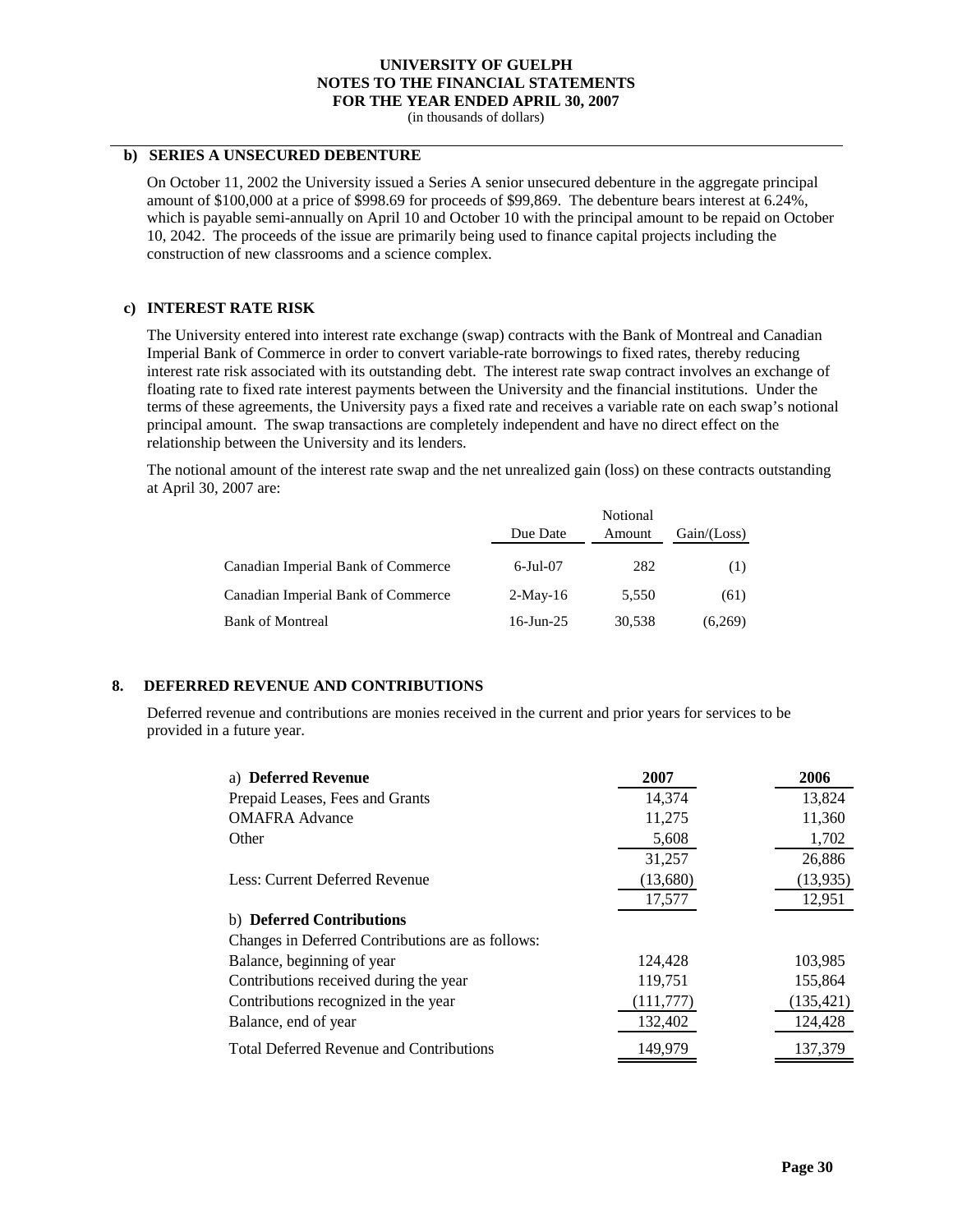(in thousands of dollars)

# **9. DEFERRED CAPITAL CONTRIBUTIONS**

Deferred capital contributions represent the unamortized amount of donations and grants received over a number of years restricted to the purchase of capital assets. The amortization of deferred capital contributions is recorded as revenue in the statement of operations and changes in net assets.

| <b>Deferred Capital Contributions</b>                     | 2007     | 2006     |
|-----------------------------------------------------------|----------|----------|
| Changes in Deferred Capital Contributions are as follows: |          |          |
| Balance, beginning of year                                | 261.437  | 227,043  |
| Contributions received during the year                    | 22.418   | 53,064   |
| Amortization of deferred capital contributions            | (20,901) | (18,670) |
| Balance, end of year                                      | 262,954  | 261,437  |

### **10. INVESTED IN CAPITAL ASSETS**

|                                 | 2007       | 2006       |
|---------------------------------|------------|------------|
| Capital Assets (Net Book Value) | 550.752    | 521.444    |
| Less:                           |            |            |
| Long-term Debt                  | (159,307)  | (158,607)  |
| Deferred Capital Contributions  | (262, 954) | (261, 437) |
| Invested in Capital Assets      | 128.491    | 101,400    |

#### **Change in Invested in Capital Assets**

|                                            | 2007      | 2006     |
|--------------------------------------------|-----------|----------|
| <b>Purchase of Capital Assets</b>          | 68,686    | 100,750  |
| Debt Payment                               | 6.157     | 2.590    |
| Increase in Deferred Capital Contributions | (22, 418) | (53,064) |
| <b>Amortization Expense</b>                | (39,378)  | (35,930) |
| Deferred Capital Contribution Amortization | 20,901    | 18,670   |
| Increase in Long-term Debt                 | (6,857)   |          |
| Use of Debenture Debt                      |           | (1,716)  |
|                                            | 27,091    | 31,300   |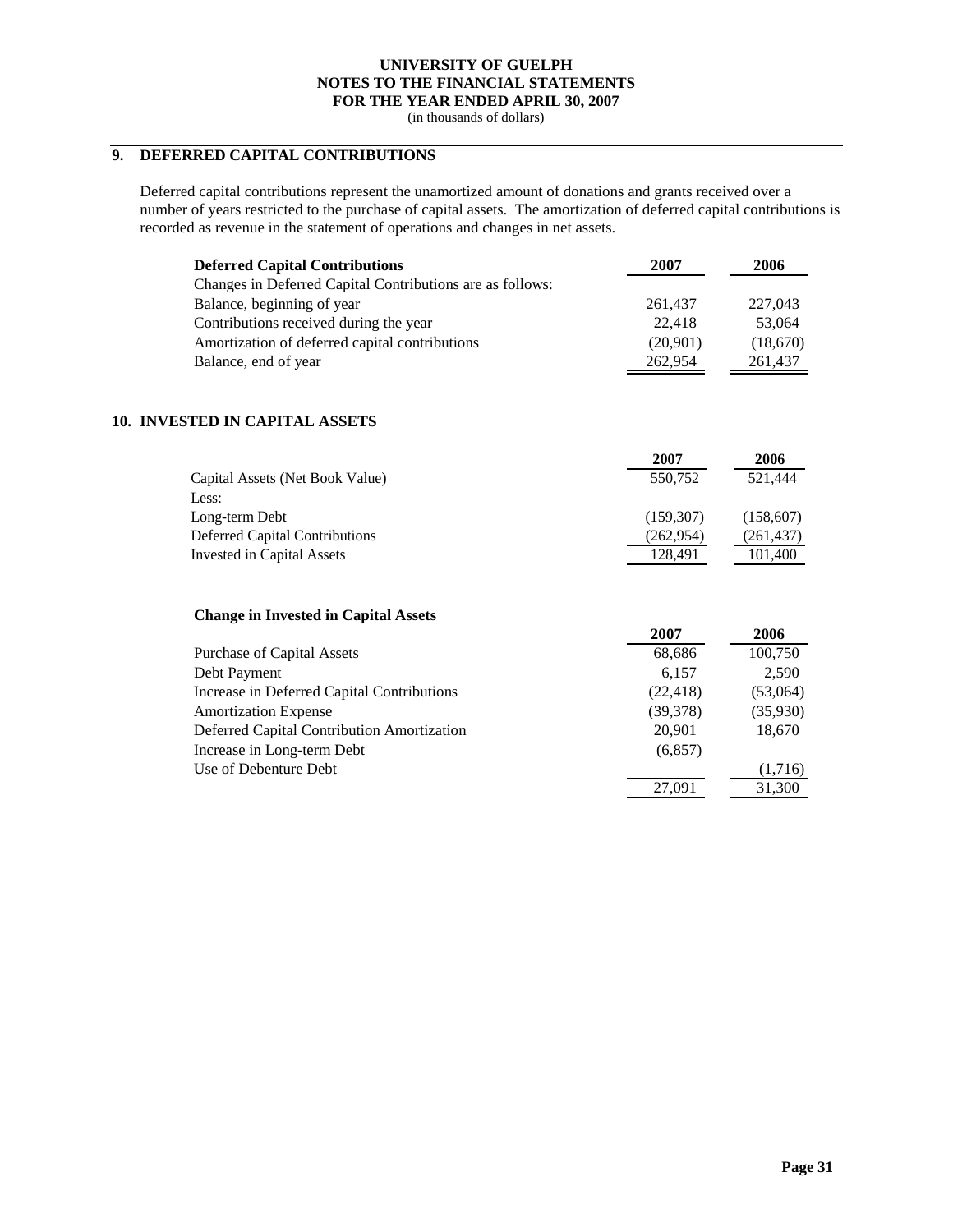(in thousands of dollars)

## **11. UNRESTRICTED SURPLUS (DEFICIT)**

|                                             | 2007      | 2006      |
|---------------------------------------------|-----------|-----------|
| <b>Operating Fund</b>                       |           |           |
| <b>Accrual for Employee Future Benefits</b> | (79, 248) | (44,689)  |
| <b>Voluntary Early Retirement Programs:</b> |           |           |
| 2004/2005 Program                           |           | (5,974)   |
| 2005/2006 Program                           |           | (4,586)   |
| Repayment                                   |           | 2,000     |
|                                             |           | (8,560)   |
| University of Guelph-Humber (Note 5)        | 843       | (3,062)   |
|                                             | (78, 405) | (56,311)  |
| <b>Ancillary Enterprises</b> (Schedule 2)   | 10,783    | 6,787     |
| Balance, end of year                        | (67, 622) | (49, 524) |

The University's total Unrestricted Surplus (Deficit) for the Operating Fund at the end of fiscal 2006/2007 shows a net deficit of \$78,405 consisting of:

- **Accrual for Employee Future Benefits**: The University has costs associated with its sponsorship of three pension plans and other post-retirement benefits. These costs are actuarially determined and charged to the University's Statement of Operations and Changes in Net Assets. (Refer to Schedule 4)
- **University of Guelph-Humber**: This surplus represents the University's share of the total net surplus of the University's joint venture with The Humber College Institute of Technology and Advanced Learning.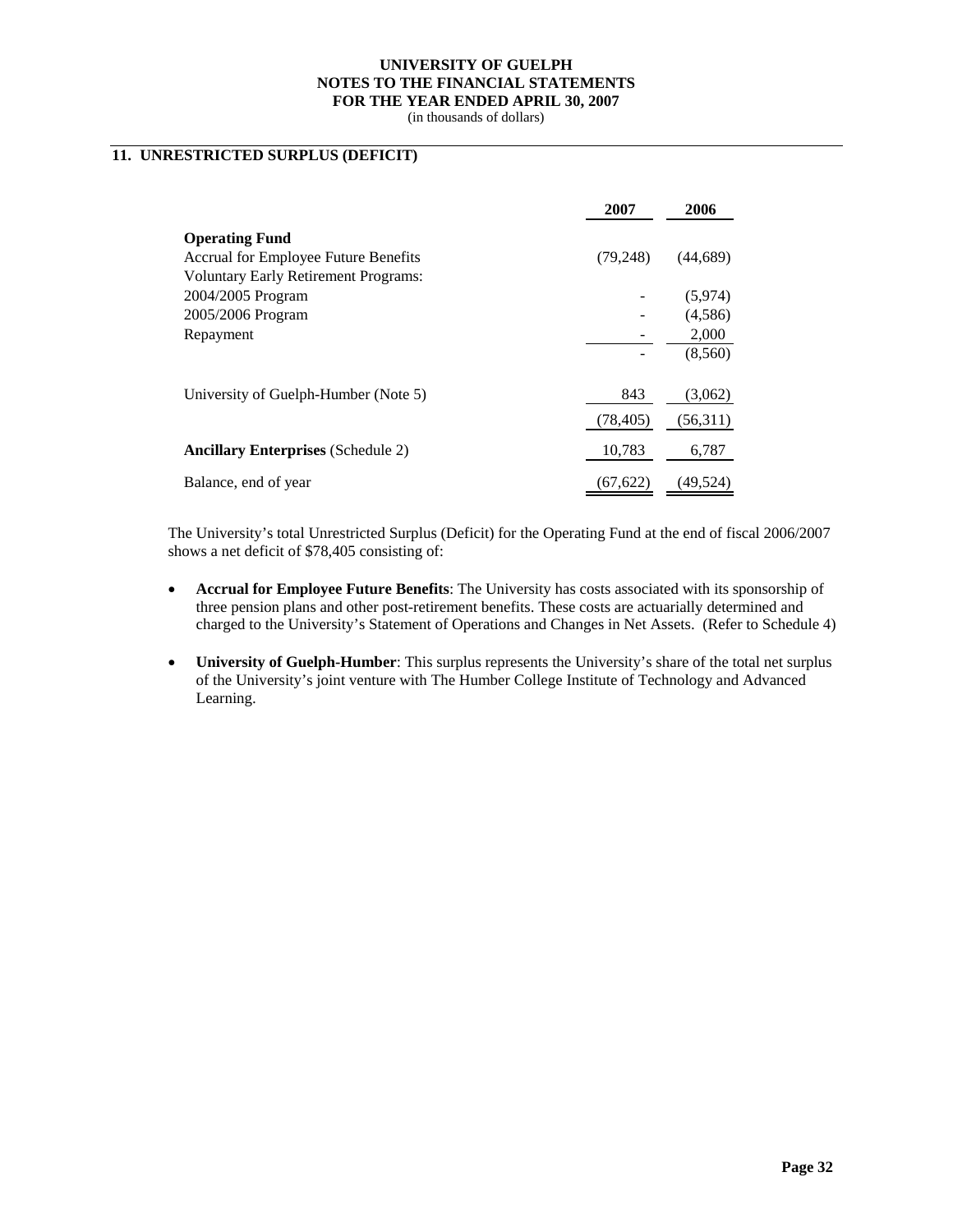(in thousands of dollars)

## **12. CHANGES IN NET ASSETS – ENDOWED**

Endowed net assets include externally restricted donations received by the University and donations designated by the Board to be endowed for specific purposes. The University endowment policy has the objective of protecting the real spending value of the endowed principal by limiting spending of investment income earned on endowments. The balance of annual investment income is recorded as a direct change to the endowed net assets.

|                                        | <b>Externally</b> | <b>Board</b>      | <b>Total</b> | <b>Total</b> |
|----------------------------------------|-------------------|-------------------|--------------|--------------|
|                                        | <b>Restricted</b> | <b>Restricted</b> | 2007         | 2006         |
| Investment income (loss) on endowments | 17,956            | 2,519             | 20,475       | 10,656       |
| Less: available for expenditure        | (5, 462)          | (839)             | (6,301)      | (5, 438)     |
| Increase (Decrease) in                 |                   |                   |              |              |
| accumulated endowed investment income  | 12.494            | 1,680             | 14,174       | 5,218        |
| Contributions received during year     | 4,591             | 287               | 4,878        | 3,749        |
| <b>Endowment Contributions</b>         | 17,085            | 1.967             | 19,052       | 8,967        |
| Transfers in                           | 3,868             |                   | 3,868        | 4,282        |
| Net Increase (Decrease) in Net Assets  | 20,953            | 1.967             | 22,920       | 13,249       |
| Net assets, beginning of year          | 131,165           | 19,182            | 150,347      | 137,098      |
| Net assets, end of year                | 152,118           | 21,149            | 173,267      | 150,347      |

#### **13. DONATIONS**

|                                                       | 2007    | 2006    |
|-------------------------------------------------------|---------|---------|
| Donations received during the year                    | 12.289  | 11.390  |
| Donations recorded as a direct addition to endowments | (3,779) | (3,298) |
| Donations recorded as deferred capital contibutions   | (3,455) | (725)   |
| Donations recognized as revenue                       | 5,055   | 1.367   |

#### **14. DEFERRED CHARGE**

Transaction costs and discount totaling \$934 incurred in connection with the \$100,000 6.24% Series A unsecured debenture issue are being amortized over the term of the debt (40 years). Amortization costs recognized in fiscal 2007 are \$23 (2006 \$23).

#### **15. COMMITMENTS**

Costs to complete major capital projects in progress as at April 30, 2007 are estimated to be \$9,600 (2006 \$47,218) and will be funded by government grants, gifts and University resources.

#### **16. CONTINGENCY**

- a) The University is a defendant in a number of legal proceedings. Claims against the University in these proceedings have not been reflected in these financial statements. It is the opinion of the management and the University's legal counsel that the resolution of these claims will not have a material effect on the financial position of the University.
- b) The University is a member in a self-insurance co-operative in association with other Canadian universities to provide property and general liability insurance coverage. Under this arrangement referred to as the Canadian University Reciprocal Insurance Exchange (C.U.R.I.E.), the University is required to share in any net losses experienced by C.U.R.I.E. The commitment was renewed to January 1, 2013.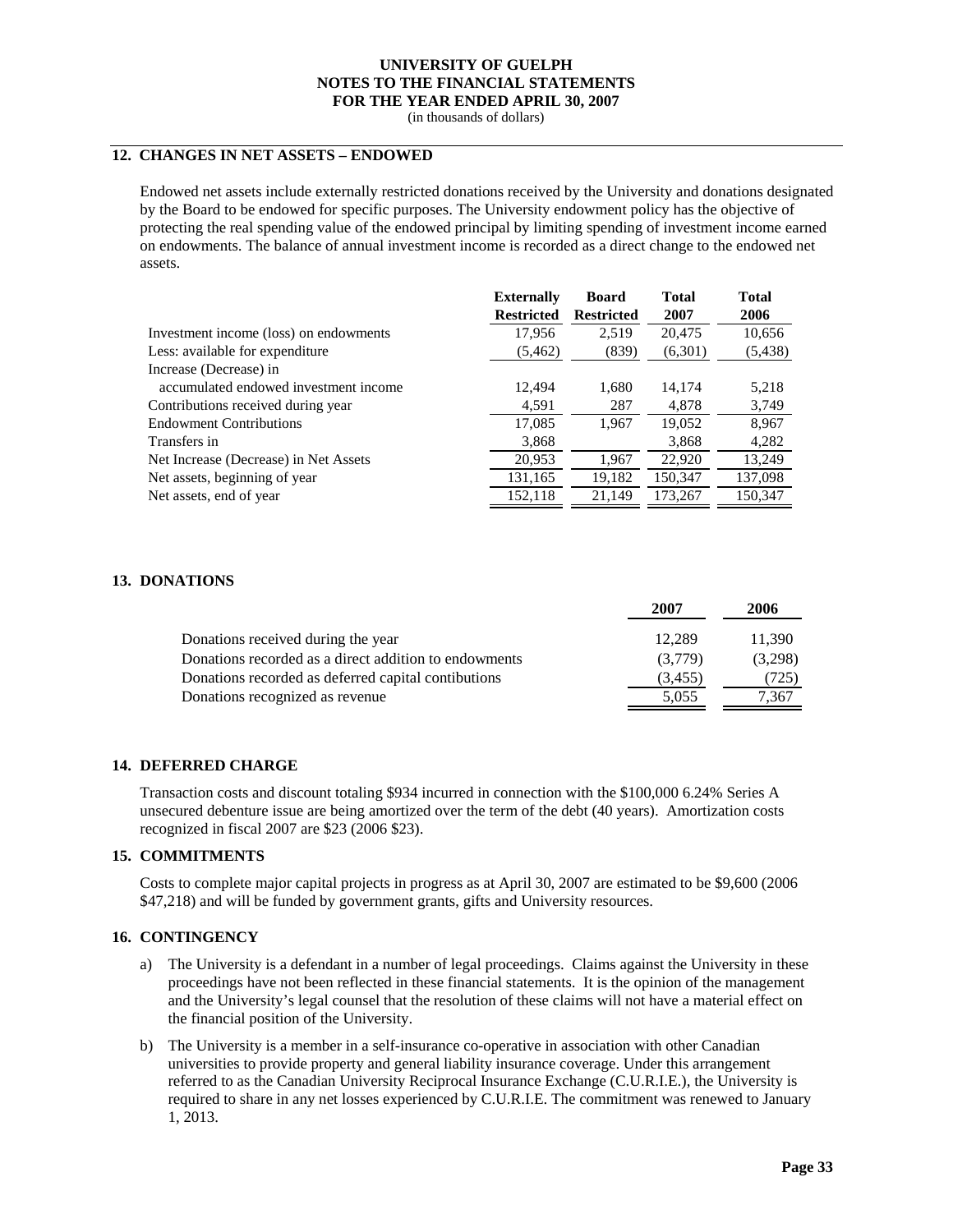(in thousands of dollars)

- c) The University allows a licensee to extract aggregate from its Puslinch property. Under the terms of the license agreement, the licensee is responsible for site restoration after extraction is complete, according to an agreed upon plan of restoration. Site restoration is regularly carried out by the licensee as extraction from portions of property is complete. While management is of the view that the licensee will meet its obligations under the agreement with respect to site restoration, should the licensee be unable to do so, the University as property owner would be responsible.
- d) The Guelph Golf & Recreation Club Limited (Cutten Club) was wholly owned by the University. As of March 31, 2005, the Guelph Golf & Recreation Club Limited (Cutten Club) discontinued operations. The University has entered into a lease arrangement with the entity, whereby the University leases the assets to the entity.

As part of this agreement, the University has guaranteed a loan of up to \$2,500 for the legal entity. As of April 30, 2007 the entity borrowed \$1,000.

### **17. COMPARATIVE NUMBERS**

Certain comparative numbers have been reclassified to conform with the presentation adopted for the current year.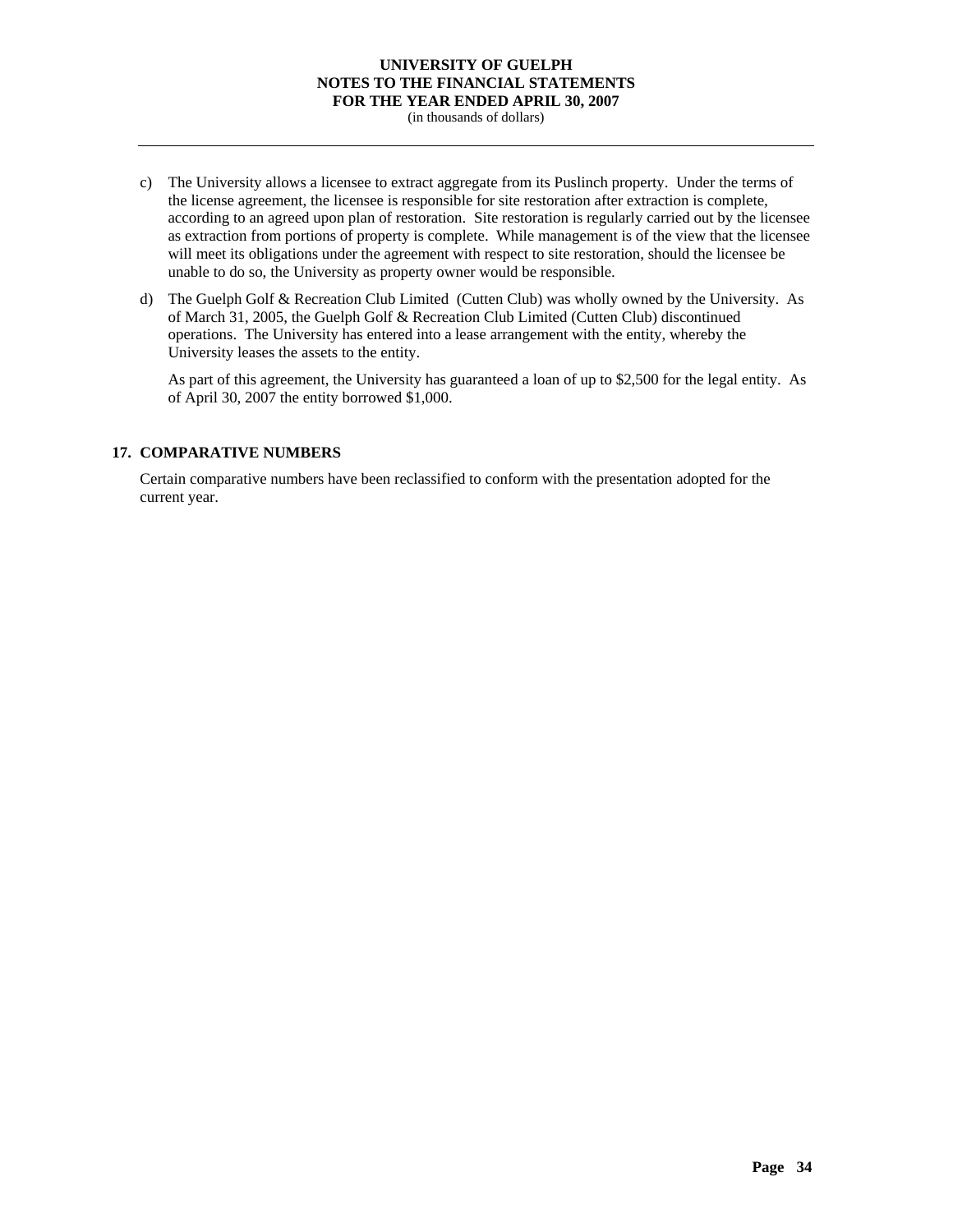## **UNIVERSITY OF GUELPH STATEMENT OF OPERATIONS AND CHANGES IN NET ASSETS FOR THE YEAR ENDED APRIL 30, 2007**

|                                                         |                                 | (in thousands of dollars)     |                                        |                                 |                                 |                      |                      |
|---------------------------------------------------------|---------------------------------|-------------------------------|----------------------------------------|---------------------------------|---------------------------------|----------------------|----------------------|
|                                                         | <b>OPERATING</b><br><b>FUND</b> | <b>CAPITAL</b><br><b>FUND</b> | <b>ANCILLARY</b><br><b>ENTERPRISES</b> | <b>RESEARCH</b><br>& TRUST FUND | <b>ENDOWMENT</b><br><b>FUND</b> | <b>TOTAL</b><br>2007 | <b>TOTAL</b><br>2006 |
| <b>REVENUE</b>                                          |                                 |                               | (Schedule 2)                           |                                 |                                 |                      |                      |
| Ministry of Training, Colleges and Universities         | 157,784                         | 1,403                         | 167                                    |                                 |                                 | 159,354              | 141,733              |
| Ministry of Agriculture, Food and Rural Affairs         | 54,885                          |                               |                                        |                                 |                                 | 54,885               | 50,226               |
| Tuition (Credit and Non-credit)                         | 96,531                          |                               |                                        |                                 |                                 | 96,531               | 88,658               |
| Donations (Note 13)                                     | 16                              |                               |                                        | 5,039                           |                                 | 5,055                | 7,367                |
| Sales of Goods and Services                             | 44,932                          |                               | 65,790                                 |                                 |                                 | 110,722              | 102,395              |
| Investment Income (Note 4)                              | 2,063                           | 348                           | 435                                    | 7,643                           |                                 | 10,489               | 9,638                |
| <b>Other Grants and Contracts</b>                       | 2,753                           |                               |                                        | 83,466                          |                                 | 86,219               | 72,942               |
| Amortization of Deferred Capital Contributions (Note 9) |                                 | 20,744                        | 157                                    |                                 |                                 | 20,901               | 18,670               |
| Other                                                   | 22,484                          | 25                            | 379                                    |                                 |                                 | 22,888               | 19,160               |
|                                                         | 381,448                         | 22,520                        | 66,928                                 | 96,148                          |                                 | 567,044              | 510,789              |
| <b>EXPENSES</b>                                         |                                 |                               |                                        |                                 |                                 |                      |                      |
| Salaries                                                | 214,691                         |                               | 13,538                                 | 37,016                          |                                 | 265,245              | 250,042              |
| Benefits                                                | 75,469                          |                               | 2,722                                  | 4,118                           |                                 | 82,309               | 72,239               |
| Travel                                                  | 7,040                           |                               | 155                                    | 6,195                           |                                 | 13,390               | 12,559               |
| Operating                                               | 80,951                          | 100                           | 23,541                                 | 28,597                          |                                 | 133,189              | 118,154              |
| Minor Renovations and Repairs                           |                                 | 3,131                         | 837                                    |                                 |                                 | 3,968                | 3,335                |
| Interest                                                |                                 | 6,301                         | 4,334                                  |                                 |                                 | 10,635               | 10,523               |
| Scholarships and Bursaries                              | 10,785                          |                               |                                        | 11,045                          |                                 | 21,830               | 18,912               |
| Institutional (Recovery) Charges                        | (8,763)                         |                               | 8,763                                  |                                 |                                 |                      |                      |
| <b>Capital Asset Amortization</b>                       |                                 | 35,428                        | 3,950                                  |                                 |                                 | 39,378               | 35,930               |
|                                                         | 380,173                         | 44,960                        | 57,840                                 | 86,971                          |                                 | 569,944              | 521,694              |
| Revenue Less Expenses                                   | 1,275                           | (22, 440)                     | 9,088                                  | 9,177                           |                                 | (2,900)              | (10,905)             |
| Endowment Contributions (Note 12)                       |                                 |                               |                                        |                                 | 19,052                          | 19,052               | 8,967                |
| <b>Interfund Transactions</b>                           | (15, 773)                       | 22,285                        | (5, 155)                               | (5,225)                         | 3,868                           |                      |                      |
| <b>Net Increase (Decrease) in Net Assets</b>            | (14, 498)                       | (155)                         | 3,933                                  | 3,952                           | 22,920                          | 16,152               | (1,938)              |
| Composed Of:                                            |                                 |                               |                                        |                                 |                                 |                      |                      |
| Net Increase (Decrease) in Invested in Capital Assets   |                                 | 27,991                        | (900)                                  |                                 |                                 | 27,091               | 31,300               |
| Net Increase (Decrease) in Endowments                   |                                 |                               |                                        |                                 | 22,920                          | 22,920               | 13,249               |
| Net Increase (Decrease) in Internally Restricted        | 7,596                           | (28, 146)                     | 837                                    | 3,952                           |                                 | (15,761)             | (24, 179)            |
| Net Increase (Decrease) in Unrestricted                 | (22,094)                        |                               | 3,996                                  |                                 |                                 | (18,098)             | (22, 308)            |
| Net Increase (Decrease) in Net Assets                   | (14, 498)                       | (155)                         | 3,933                                  | 3,952                           | 22,920                          | 16,152               | (1,938)              |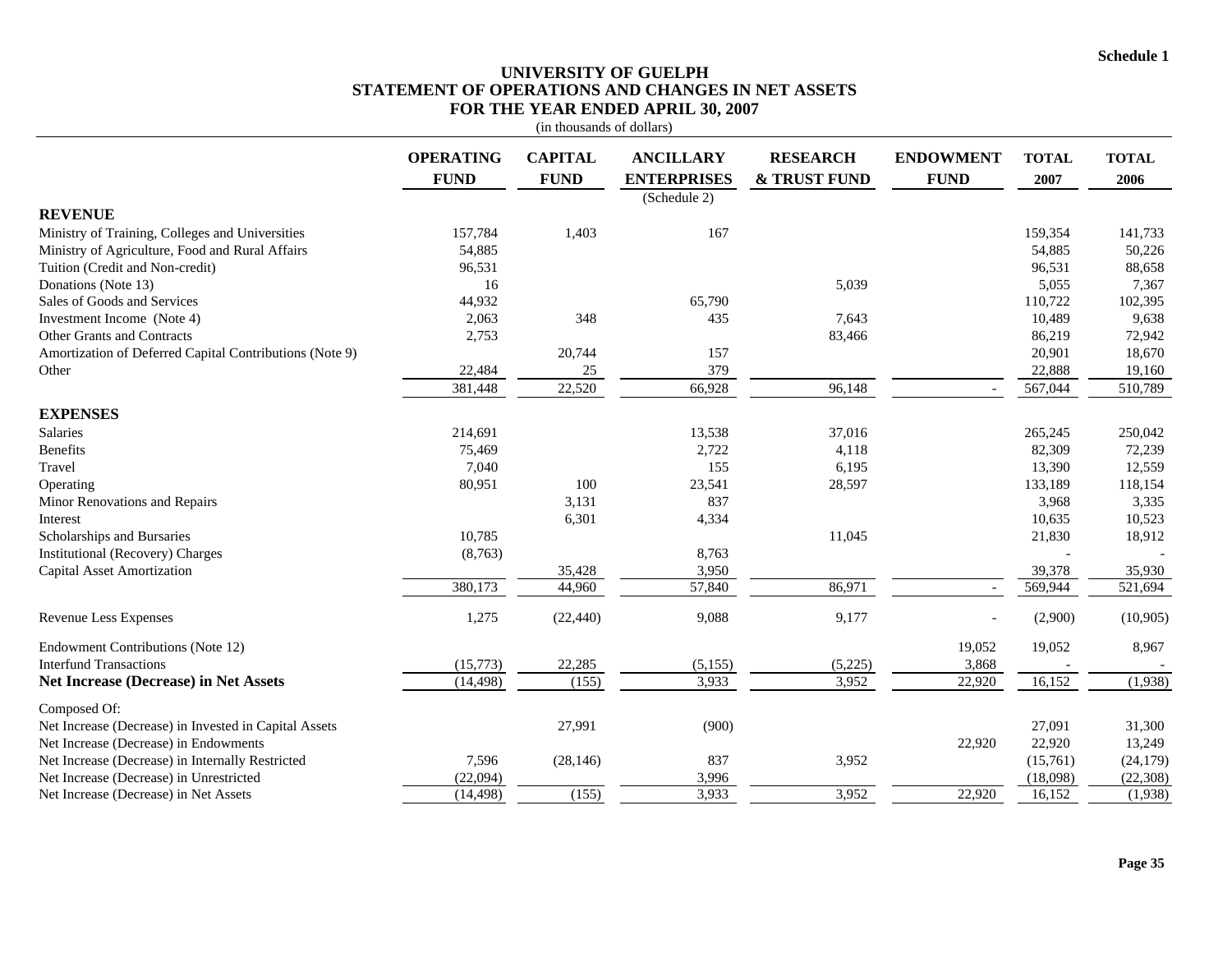## **UNIVERSITY OF GUELPH STATEMENT OF OPERATIONS AND CHANGES IN NET ASSETS FOR THE YEAR ENDED APRIL 30, 2007**

|                                                                |                                 | (in thousands of dollars)     |                                        |                                            |                                 |                      |                      |
|----------------------------------------------------------------|---------------------------------|-------------------------------|----------------------------------------|--------------------------------------------|---------------------------------|----------------------|----------------------|
|                                                                | <b>OPERATING</b><br><b>FUND</b> | <b>CAPITAL</b><br><b>FUND</b> | <b>ANCILLARY</b><br><b>ENTERPRISES</b> | <b>RESEARCH</b><br><b>&amp; TRUST FUND</b> | <b>ENDOWMENT</b><br><b>FUND</b> | <b>TOTAL</b><br>2007 | <b>TOTAL</b><br>2006 |
|                                                                |                                 |                               | (Schedule 2)                           |                                            |                                 |                      |                      |
| Net Assets, Beginning of Year                                  | (28, 820)                       | 73,257                        | 19,125                                 | 28,640                                     | 150,347                         | 242,549              | 244,487              |
| Net Increase (Decrease) in Net Assets                          | (14, 498)                       | (155)                         | 3,933                                  | 3,952                                      | 22,920                          | 16,152               | (1,938)              |
| Net Assets, End of Year                                        | (43,318)                        | 73,102                        | 23,058                                 | 32,592                                     | 173,267                         | 258,701              | 242,549              |
| <b>Net Assets Components:</b>                                  |                                 |                               |                                        |                                            |                                 |                      |                      |
| Invested in Capital Assets<br>Endowed                          |                                 | 103,375                       | 25,116                                 |                                            | 173,267                         | 128,491<br>173,267   | 101,400<br>150,347   |
| <b>Internally Restricted</b><br>Unrestricted Surplus (Deficit) | 35,087<br>(78, 405)             | (30,273)                      | (12, 841)<br>10,783                    | 32,592                                     |                                 | 24,565<br>(67, 622)  | 40,326<br>(49, 524)  |
| Net Assets, End of Year, Surplus (Deficit)                     | (43,318)                        | 73,102                        | 23,058                                 | 32,592                                     | 173,267                         | 258,701              | 242,549              |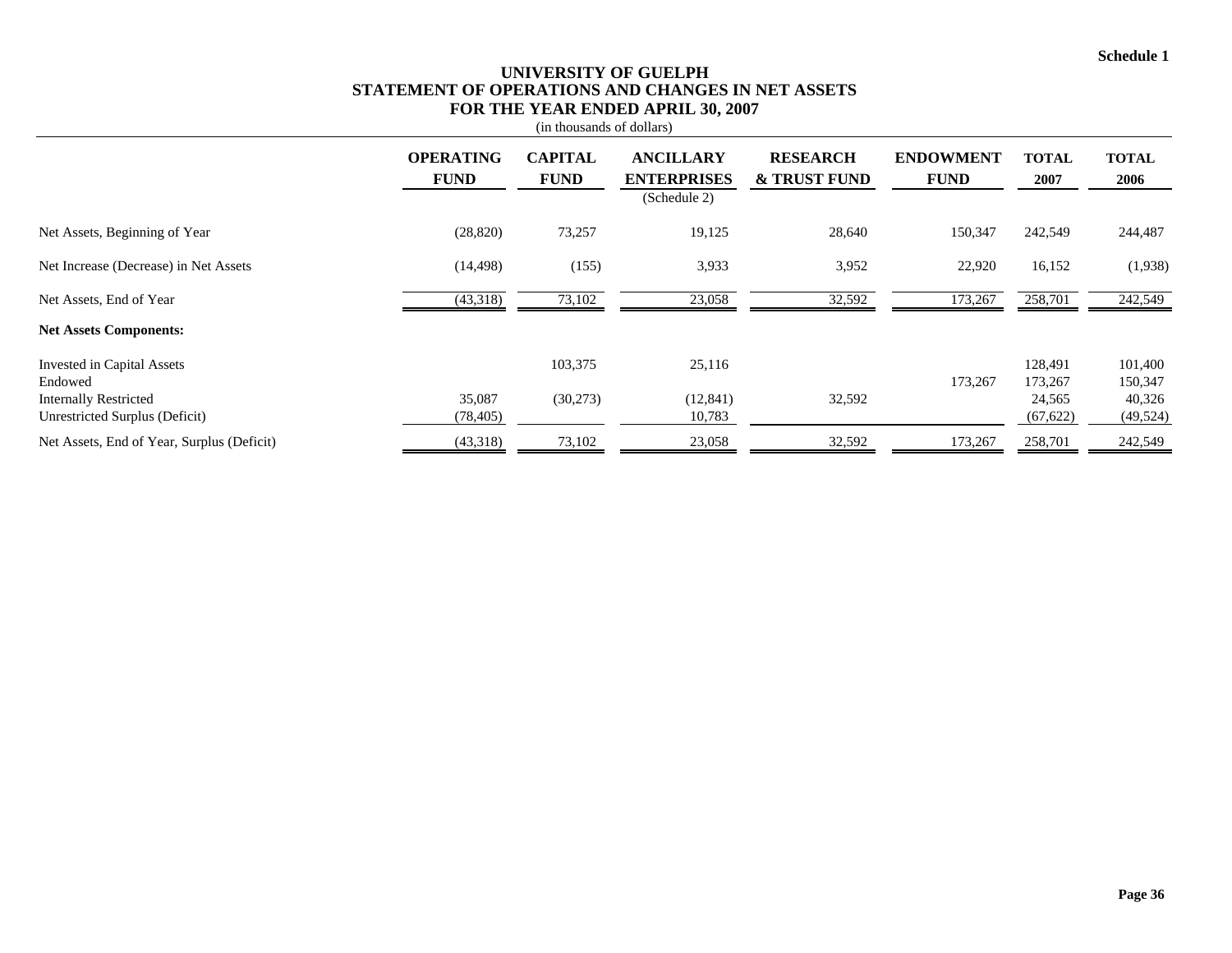# **UNIVERSITY OF GUELPH STATEMENT OF OPERATIONS AND CHANGES IN NET ASSETS FOR ANCILLARY ENTERPRISES FOR THE YEAR ENDED APRIL 30, 2007**

|                                                       | (in thousands of dollars) |               |                 |                |                   |              |              |
|-------------------------------------------------------|---------------------------|---------------|-----------------|----------------|-------------------|--------------|--------------|
|                                                       |                           |               | <b>STUDENT</b>  |                |                   |              |              |
|                                                       | <b>HOSPITALITY</b>        | <b>REAL</b>   | <b>HOUSING</b>  |                | <b>UNIVERSITY</b> | <b>TOTAL</b> | <b>TOTAL</b> |
|                                                       | <b>SERVICES</b>           | <b>ESTATE</b> | <b>SERVICES</b> | <b>PARKING</b> | <b>CENTRE</b>     | 2007         | 2006         |
|                                                       |                           |               |                 |                |                   |              |              |
| <b>REVENUE</b>                                        | 30,914                    | 4,701         | 26,959          | 2,382          | 1,972             | 66,928       | 61,458       |
| <b>EXPENSES</b>                                       |                           |               |                 |                |                   |              |              |
| <b>Cost of Materials</b>                              | 13,325                    |               |                 |                | 363               | 13,688       | 12,423       |
| <b>Salaries</b>                                       | 8,631                     | 227           | 3,638           | 255            | 787               | 13,538       | 13,187       |
| <b>Benefits</b>                                       | 1,715                     | 58            | 726             | 65             | 158               | 2,722        | 2,615        |
| <b>Institutional Charges</b>                          | 1,701                     |               | 6,419           | 199            | 444               | 8,763        | 8,666        |
| Operating                                             | 4,271                     | 652           | 4,296           | 267            | 367               | 9,853        | 9,044        |
| Travel                                                | 49                        | 12            | 78              | 9              | 7                 | 155          | 147          |
| Minor Renovations and Repairs                         | 99                        |               | 667             | 71             |                   | 837          | 1,021        |
| Interest                                              |                           | 274           | 4,060           |                |                   | 4,334        | 4,177        |
| Capital Asset Amortization                            | 453                       | 493           | 2,866           | 122            | 16                | 3,950        | 3,991        |
| <b>Total Operating Expenses</b>                       | 30,244                    | 1,716         | 22,750          | 988            | 2,142             | 57,840       | 55,271       |
| Revenue Less Expenses                                 | 670                       | 2,985         | 4,209           | 1,394          | (170)             | 9,088        | 6,187        |
| <b>Interfund Transactions</b>                         | (350)                     | (2, 569)      | (741)           | (1,742)        | 247               | (5,155)      | (5, 488)     |
| <b>Net Increase (Decrease) in Net Assets</b>          | 320                       | 416           | 3,468           | (348)          | 77                | 3,933        | 699          |
| Composed Of:                                          |                           |               |                 |                |                   |              |              |
| Net Increase (Decrease) in Invested in Capital Assets | 237                       | (2,450)       | 1,110           | 149            | 54                | (900)        | 20,701       |
| Net Increase (Decrease) in Internally Restricted      | 68                        | 1,814         | (1,055)         |                | 10                | 837          | (22, 577)    |
| Net Increase (Decease) in Unrestricted                | 15                        | 1,052         | 3,413           | (497)          | 13                | 3,996        | 2,575        |
| Net Increase (Decrease) in Net Assets                 | 320                       | 416           | 3,468           | (348)          | 77                | 3,933        | 699          |
|                                                       |                           |               |                 |                |                   |              |              |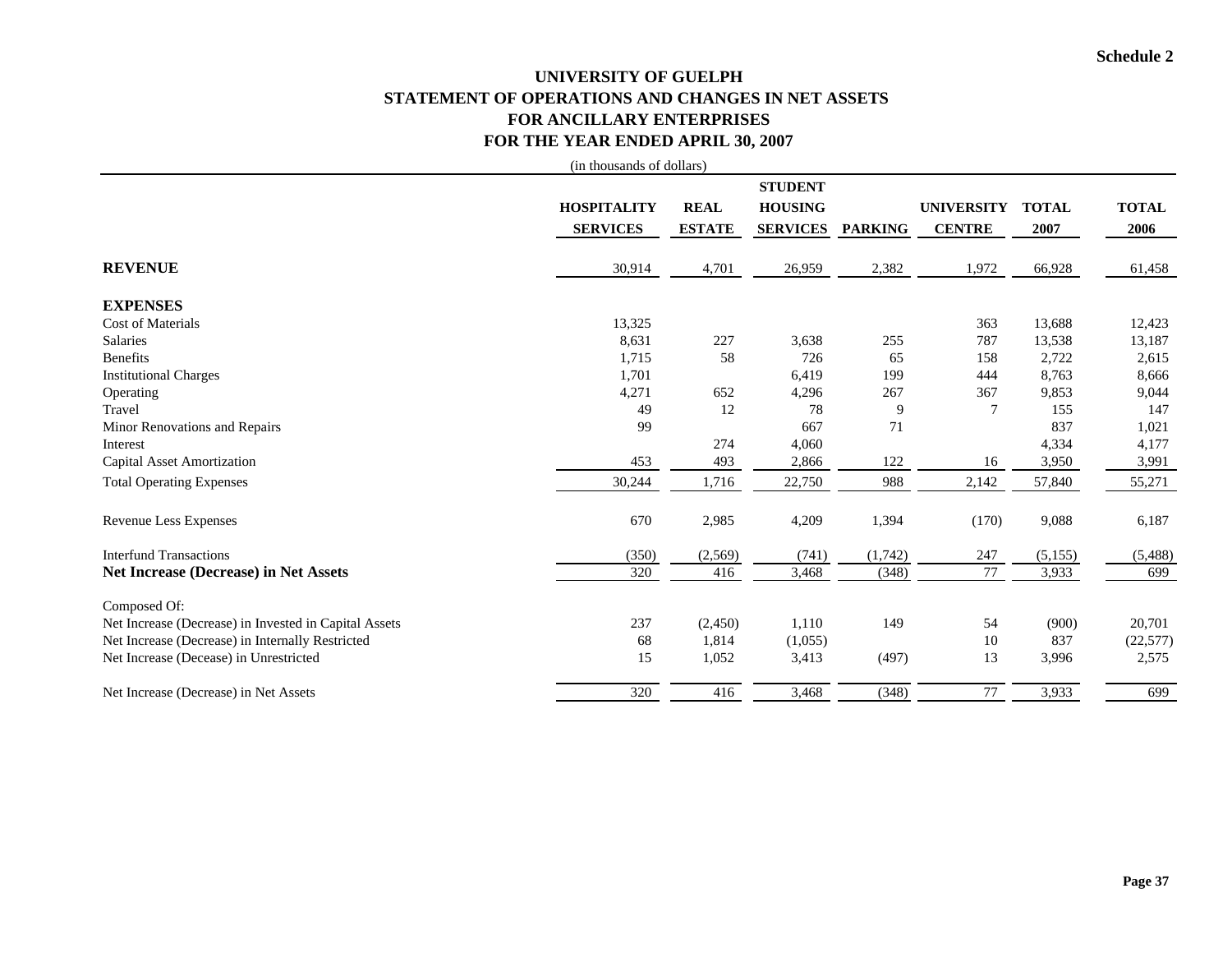# **UNIVERSITY OF GUELPH STATEMENT OF OPERATIONS AND CHANGES IN NET ASSETS FOR ANCILLARY ENTERPRISESFOR THE YEAR ENDED APRIL 30, 2007**

|                                            | (in thousands of dollars) |               |                 |                |                   |              |              |
|--------------------------------------------|---------------------------|---------------|-----------------|----------------|-------------------|--------------|--------------|
|                                            |                           |               | <b>STUDENT</b>  |                |                   |              |              |
|                                            | <b>HOSPITALITY</b>        | <b>REAL</b>   | <b>HOUSING</b>  |                | <b>UNIVERSITY</b> | <b>TOTAL</b> | <b>TOTAL</b> |
|                                            | <b>SERVICES</b>           | <b>ESTATE</b> | <b>SERVICES</b> | <b>PARKING</b> | <b>CENTRE</b>     | 2007         | 2006         |
|                                            |                           |               |                 |                |                   |              |              |
| Net Assets, Beginning of Year              | 5,080                     | 11,278        | (1,759)         | 3,876          | 650               | 19,125       | 18,426       |
|                                            |                           |               |                 |                |                   |              |              |
| Net Increase (Decrease) in Net Assets      | 320                       | 416           | 3,468           | (348)          | 77                | 3,933        | 699          |
| Net Assets, End of Year                    | 5,400                     | 11,694        | 1,709           | 3,528          | 727               | 23,058       | 19,125       |
| Net Assets Components:                     |                           |               |                 |                |                   |              |              |
| Invested in Capital Assets *               | 8,584                     | 8,448         | 4,740           | 3,042          | 302               | 25,116       | 26,016       |
| <b>Internally Restricted</b>               | (3,163)                   | (776)         | (9,134)         |                | 232               | (12, 841)    | (13,678)     |
| Unrestricted Surplus (Deficit)**           | (21)                      | 4,022         | 6,103           | 486            | 193               | 10,783       | 6,787        |
| Net Assets, End of Year, Surplus (Deficit) | 5,400                     | 11,694        | 1,709           | 3,528          | 727               | 23,058       | 19,125       |

\* Net Assets "Invested in Capital Assets" presents the funds expended on capital assets less accumulated amortization, related debt and deferred capital contributions.

\*\* Accumulated net results for operations are presented in the Unrestricted Net Assets.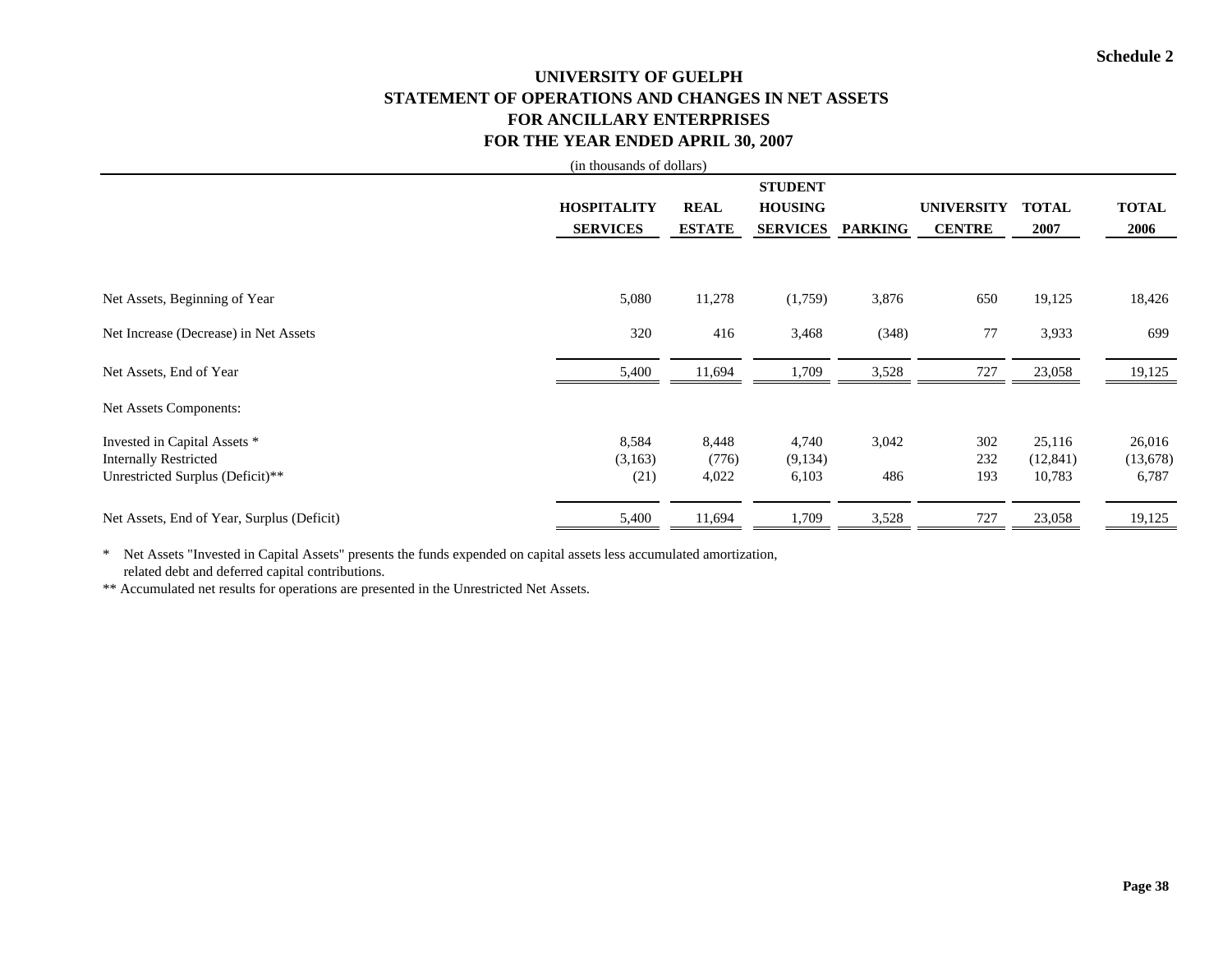## **UNIVERSITY OF GUELPHSTATEMENT OF OMAFRA REVENUES AND EXPENSES BY OBJECT FOR THE YEAR ENDED APRIL 30, 2007**

(in thousands of dollars)

The University's research and education agreement with the Ontario Ministry of Agriculture, Food and Rural Affairs (OMAFRA) includes the research and education programs at Guelph, the operation of 3 campuses at Alfred, Kemptville and Ridgetown, Ontario and a laboratory services' facility. This agreement was extended to March 31, 2008. The following figures reflect the revenues and expenses of the OMAFRA agreement for 2006/2007.

|                                  |                |            |            |            |            | Other    | Lab      | Stations &<br>Academic | Institutional | Total       | Total       |
|----------------------------------|----------------|------------|------------|------------|------------|----------|----------|------------------------|---------------|-------------|-------------|
|                                  | OAC            | <b>OAC</b> | <b>OAC</b> | <b>OAC</b> | <b>OVC</b> | Colleges | Services | Services               | Revenue &     | <b>OMAF</b> | <b>OMAF</b> |
|                                  | Guelph         | Alfred     | Kemptville | Ridgetown  | Guelph     | Guelph   | Division | Guelph                 | Expenses      | 2007        | 2006        |
|                                  |                |            |            |            |            |          |          |                        |               |             |             |
| Income                           |                |            |            |            |            |          |          |                        |               |             |             |
| Provincial                       | 9,801          | 2,092      | 5,602      | 5,413      | 6,906      | 1,361    | 10,834   | 6,391                  | 6,485         | 54,885      | 50,226      |
| Tuition                          | 247            | 331        | 1,737      | 1,017      |            |          |          |                        |               | 3,332       | 3,296       |
| Sales of Goods and Services      | $\overline{2}$ | 368        | 2,077      | 3,655      |            |          | 11,894   | 2,362                  |               | 20,358      | 19,348      |
| Other                            | 14             | 1,001      | 2,099      | 1,470      |            |          | 15       | 2,100                  |               | 6,699       | 4,369       |
| <b>Total Income</b>              | 10,064         | 3,792      | 11,515     | 11,555     | 6,906      | 1,361    | 22,743   | 10,853                 | 6,485         | 85,274      | 77,239      |
| Expenses                         |                |            |            |            |            |          |          |                        |               |             |             |
| Salaries                         | 3,985          | 1,865      | 5,161      | 5,350      | 1,915      | 378      | 11,492   | 4,111                  |               | 34,257      | 33,279      |
| <b>Benefits</b>                  | 821            | 404        | 1,145      | 1,255      | 453        | 47       | 2,715    | 684                    |               | 7,524       | 7,488       |
| <b>Total Personnel Costs</b>     | 4,806          | 2,269      | 6,306      | 6,605      | 2,368      | 425      | 14,207   | 4,795                  |               | 41,781      | 40,767      |
| Travel                           | 163            | 98         | 125        | 87         | 265        | 32       | 156      | 39                     |               | 965         | 887         |
| Operating                        | 330            | 1,500      | 4,853      | 4,663      | 1,082      | 370      | 7,262    | 5,768                  |               | 25,828      | 19,730      |
| Equipment                        | 152            | 25         | 164        | 169        |            | 24       | 1,074    | 467                    |               | 2,076       | 1,902       |
| <b>Support for Faculty Costs</b> | 4,694          |            |            |            | 2,807      | 414      |          |                        |               | 7,915       | 7,915       |
| <b>Service Costs</b>             |                |            |            |            |            |          |          |                        | 6,485         | 6,485       | 6,410       |
| <b>Expenses before Transfers</b> | 10,145         | 3,892      | 11,448     | 11,524     | 6,523      | 1,265    | 22,699   | 11,069                 | 6,485         | 85,050      | 77,611      |
| <b>Interfund Transfers</b>       | (81)           | (100)      | 67         | 31         | 383        | 96       | 44       | (216)                  |               | 224         | (372)       |
| <b>Total Contract Expenses</b>   | 10,064         | 3,792      | 11,515     | 11,555     | 6,906      | 1,361    | 22,743   | 10,853                 | 6,485         | 85,274      | 77,239      |
| Net Income (Expense)             |                |            |            |            |            |          |          |                        |               |             |             |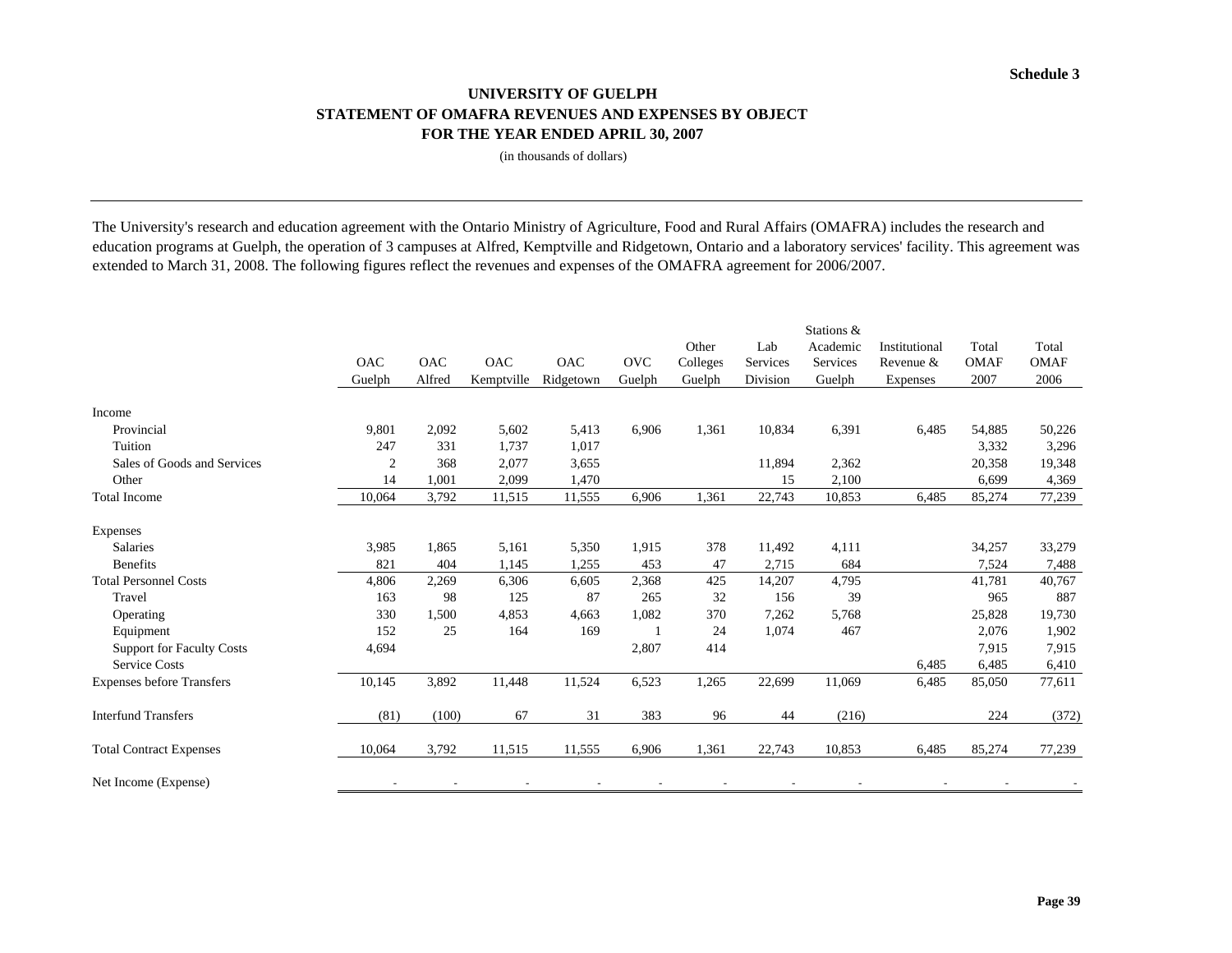## **EMPLOYEE FUTURE BENEFITS**

#### **a) Description of Plans**

The University has a number of funded and unfunded defined benefit programs that provide pension and other post-employment benefits to its employees. The pension programs provide benefits that are based on years of service and best average earnings. The benefit rates are adjusted annually to reflect any increase in the Consumer Price Index (limited to 8%) that is in excess of 2%. The University's other benefit plans provide extended health care and dental plan benefits to retirees and their eligible dependents on a cost-sharing basis. Retiree contributions to the health and dental programs cover 30% and 50% of the costs respectively.

#### **b) Accrued Benefit Obligations and Plan Assets**

The University measures the accrued benefit obligations (ABOs) and the fair value of plan assets for accounting purposes as at January 31 of each year. Information about the University's defined benefit plans, in aggregate, is as follows:

|                                                               | <b>Pension Plans*</b> |           | <b>Other Benefit Plans</b> |         |           | <b>Total</b> |
|---------------------------------------------------------------|-----------------------|-----------|----------------------------|---------|-----------|--------------|
|                                                               | 2007                  | 2006      | 2007                       | 2006    | 2007      | 2006         |
| <b>Change in Benefit Obligation</b>                           |                       |           |                            |         |           |              |
| Benefit obligation - beginning of measurement period          | 906,007               | 801,587   | 181,748                    | 152,806 | 1,087,755 | 954,393      |
| Current service cost (employer)                               | 26,315                | 22,102    | 6,554                      | 5,652   | 32,869    | 27,754       |
| Interest cost                                                 | 46,528                | 45,228    | 9,611                      | 8,694   | 56,139    | 53,922       |
| Employee contributions                                        | 9,558                 | 9,428     |                            |         | 9,558     | 9,428        |
| Plan amendments                                               | 648                   | 8,210     |                            |         | 648       | 8,210        |
| <b>Actuarial loss</b>                                         | 10,370                | 59,987    | 42,509                     | 18,081  | 52,879    | 78,068       |
| Benefits paid                                                 | (41,310)              | (40, 535) | (3, 444)                   | (3,485) | (44, 754) | (44,020)     |
| Benefit obligation - end of measurement period                | 958,116               | 906,007   | 236,978                    | 181,748 | 1,195,094 | 1,087,755    |
| <b>Change in Plan Assets</b>                                  |                       |           |                            |         |           |              |
| Market value of plan assets - beginning of measurement period | 757,526               | 697,951   |                            |         | 757,526   | 697,951      |
| Actual return on plan assets, net of expenses                 | 146,055               | 82,332    |                            |         | 146,055   | 82,332       |
| Employer contribution                                         | 14,870                | 8,350     | 3,444                      | 3,485   | 18,314    | 11,835       |
| Employee contributions                                        | 9,558                 | 9,428     |                            |         | 9,558     | 9,428        |
| Benefits paid                                                 | (41,310)              | (40, 535) | (3, 444)                   | (3,485) | (44, 754) | (44,020)     |
| Market value of plan assets - end of measurement period       | 886,699               | 757,526   |                            |         | 886,699   | 757,526      |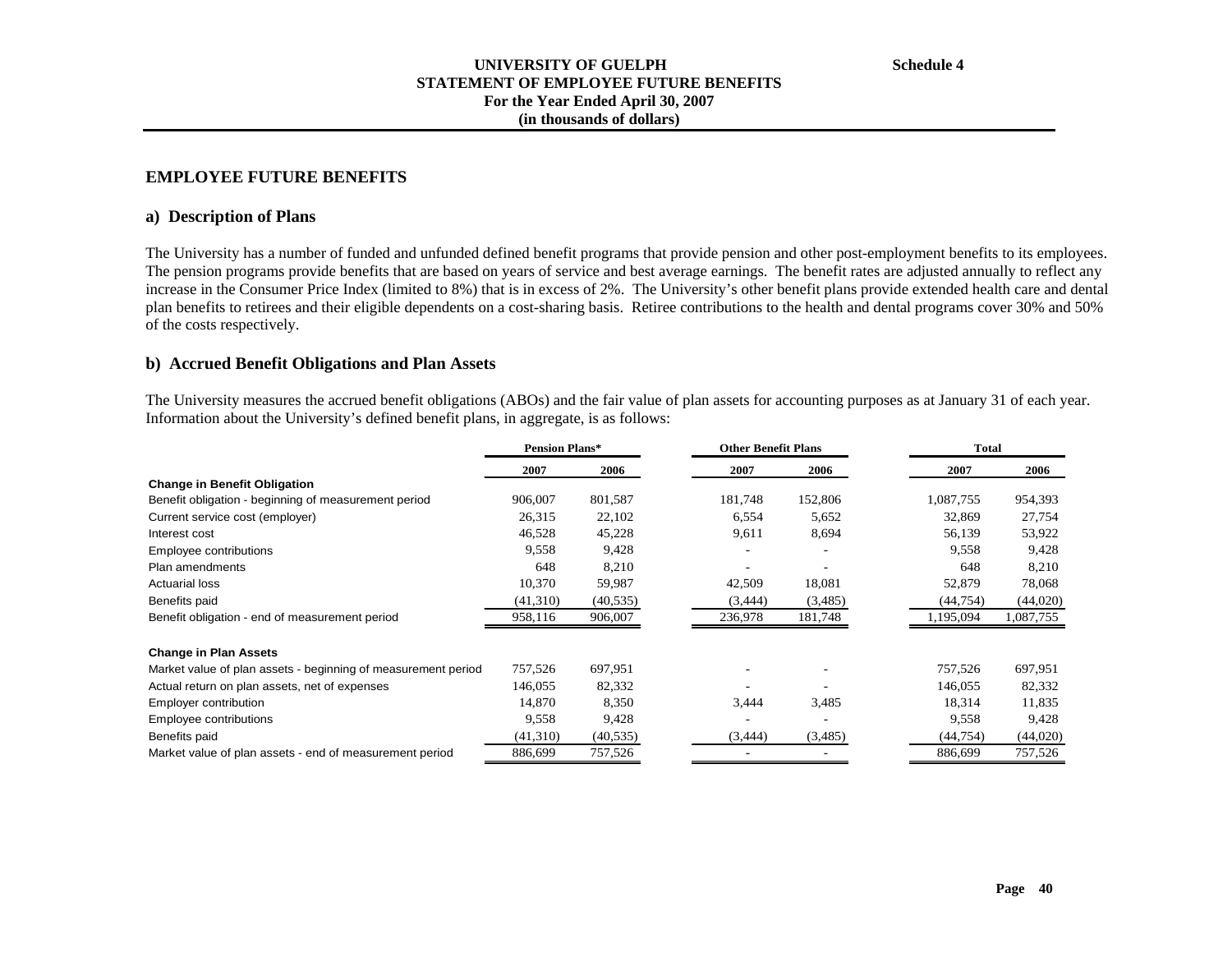# **b) Accrued Benefit Obligations and Plan Assets (continued)**

|                                                                 | <b>Pension Plans*</b> |            |           | <b>Other Benefit Plans</b> |            | <b>Total</b> |
|-----------------------------------------------------------------|-----------------------|------------|-----------|----------------------------|------------|--------------|
|                                                                 | 2007                  | 2006       | 2007      | 2006                       | 2007       | 2006         |
| <b>Reconciliation of funded status</b>                          |                       |            |           |                            |            |              |
| Funded status - surplus (deficit)                               | (71, 417)             | (148, 481) | (236,978) | (181,748)                  | (308, 395) | (330, 229)   |
| Estimated employer contributions after measurement date         | 11,171                | 14         | 861       | 923                        | 12,032     | 937          |
| Unamortized transitional obligation (asset)                     | (76, 722)             | (89, 380)  | 34,217    | 38,495                     | (42, 505)  | (50, 885)    |
| Unamortized past service costs                                  | 27,081                | 29,357     |           |                            | 27,081     | 29,357       |
| Unamortized net actuarial loss                                  | 155,449               | 251,357    | 108,042   | 68,799                     | 263,491    | 320,156      |
| Accrued benefit asset (liability), before Valuation Allowance   | 45,562                | 42,867     | (93, 858) | (73, 531)                  | (48,296)   | (30,664)     |
| Total Valuation Allowance (VA)                                  | (5,984)               | (3,222)    |           |                            | (5,984)    | (3,222)      |
| Accrued benefit asset (liability), net of VA                    | 39,578                | 39,645     | (93, 858) | (73, 531)                  | (54,280)   | (33,886)     |
| <b>Statement of Financial Position</b>                          |                       |            |           |                            |            |              |
| Deferred pension costs                                          | 40,419                | 40,275     |           |                            | 40,419     | 40,275       |
| Accounts payable (employee future benefits - current liability) | (22)                  | (22)       | (4,064)   | (3,833)                    | (4,086)    | (3,855)      |
| Employee future benefits (long-term liability)                  | (819)                 | (608)      | (89,794)  | (69, 698)                  | (90, 613)  | (70, 306)    |
| Accrued benefit asset (liability), net of VA                    | 39,578                | 39,645     | (93, 858) | (73, 531)                  | (54,280)   | (33, 886)    |

\*Pension plans include accrued benefit obligations and plan assets in respect of plans that are not fully funded of \$948,156 and \$870,581 respectively (\$895,236 and \$743,186 respectively for 2006).

**Schedule 4**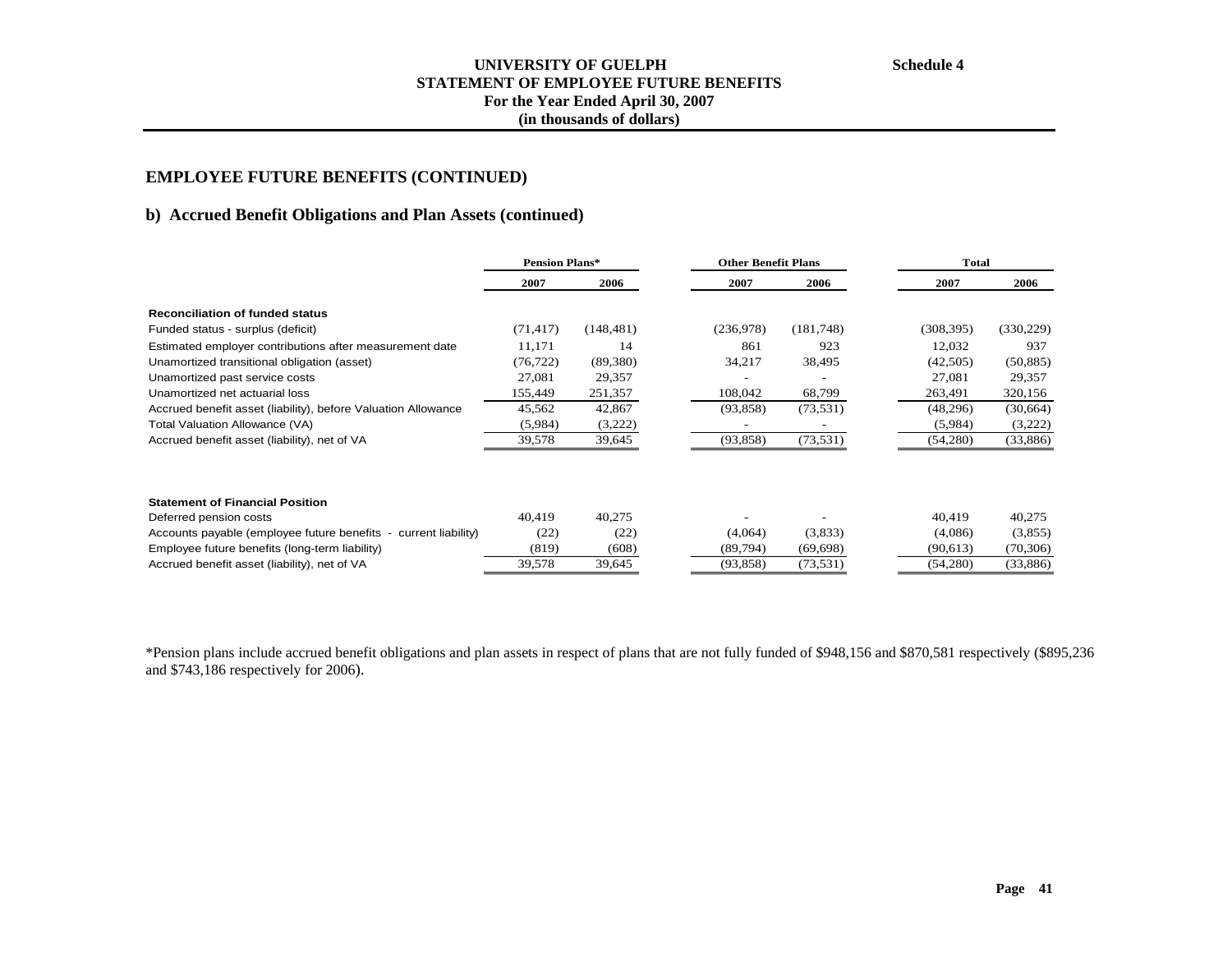# **EMPLOYEE FUTURE BENEFITS (CONTINUED)**

# **c) Net Benefit Plan Costs**

| <b>Pension Plans</b> |           |                          |                          | <b>Total</b>               |           |
|----------------------|-----------|--------------------------|--------------------------|----------------------------|-----------|
| 2007                 | 2006      | 2007                     | 2006                     | 2007                       | 2006      |
|                      |           |                          |                          |                            |           |
| 26,315               | 22,102    | 6,554                    | 5,652                    | 32,869                     | 27,754    |
| 46,528               | 45,228    | 9,611                    | 8,694                    | 56,139                     | 53,922    |
| (146, 055)           | (82, 332) | -                        | $\overline{\phantom{a}}$ | (146, 055)                 | (82, 332) |
| 10,370               | 59,987    | 42,509                   | 18,081                   | 52,879                     | 78,068    |
| 648                  | 8,210     | $\overline{\phantom{0}}$ |                          | 648                        | 8,210     |
|                      |           |                          |                          |                            |           |
| 93,608               | 34,259    |                          |                          | 93,608                     | 34,259    |
|                      |           |                          |                          |                            |           |
| 2,300                | (47,605)  | (39,243)                 | (15,637)                 | (36,943)                   | (63,242)  |
|                      |           |                          |                          |                            |           |
| 2,276                | (5,678)   |                          |                          | 2,276                      | (5,678)   |
| (12,658)             | (12,600)  | 4,278                    | 4,278                    | (8,380)                    | (8,322)   |
|                      |           |                          |                          |                            |           |
| 2,757                | 199       |                          |                          | 2,757                      | 199       |
| 26,094               | 21,775    | 23,709                   | 21,068                   | 49,803                     | 42,843    |
|                      |           |                          |                          | <b>Other Benefit Plans</b> |           |

The net benefit plan costs are recorded in the Statement of Operations and Changes in Fund Balances as a benefit expense.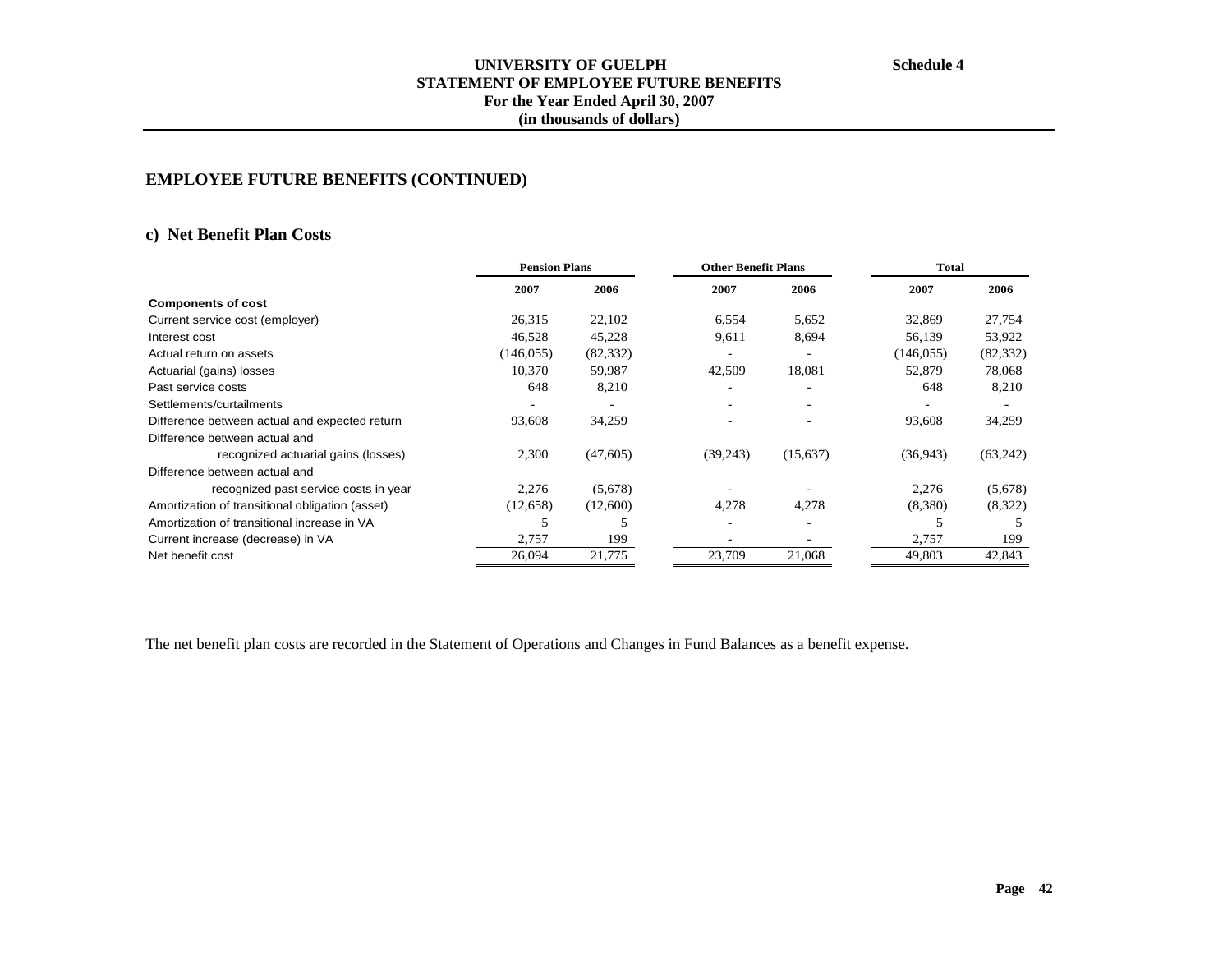## **d) Cash Payments**

Total cash payments for employee future benefits for the 12-months ended January 31, 2007, consisting of cash contributions by the University to the funded pension plans and cash payments directly to beneficiaries for the unfunded other benefit plans, were \$18,314 (2006 \$11,835).

## **e) Asset Allocation**

The asset allocation of the pension plans pooled funds, at the measurement date of January 31, is as follows:

|                                      | 2007    | 2006   |
|--------------------------------------|---------|--------|
| Percentage plan assets at January 31 |         |        |
| Equity securites                     | 68.0%   | 66.9%  |
| Debt securites                       | 30.1%   | 30.9%  |
| Cash and short term investments      | 1.5%    | 1.6%   |
| Other                                | $0.4\%$ | 0.6%   |
|                                      | 100.0%  | 100.0% |

## **f) Actuarial Valuations**

The most recent actuarial valuations for the University's benefit plans are as follows:

| Registered Pension Plans | September 30, 2006 |
|--------------------------|--------------------|
| <b>Other Plans</b>       | January 31, 2007   |

For the University's registered pension plans, the next funding valuation is required to be prepared with an effective date no later than September 30, 2007.

**Schedule 4**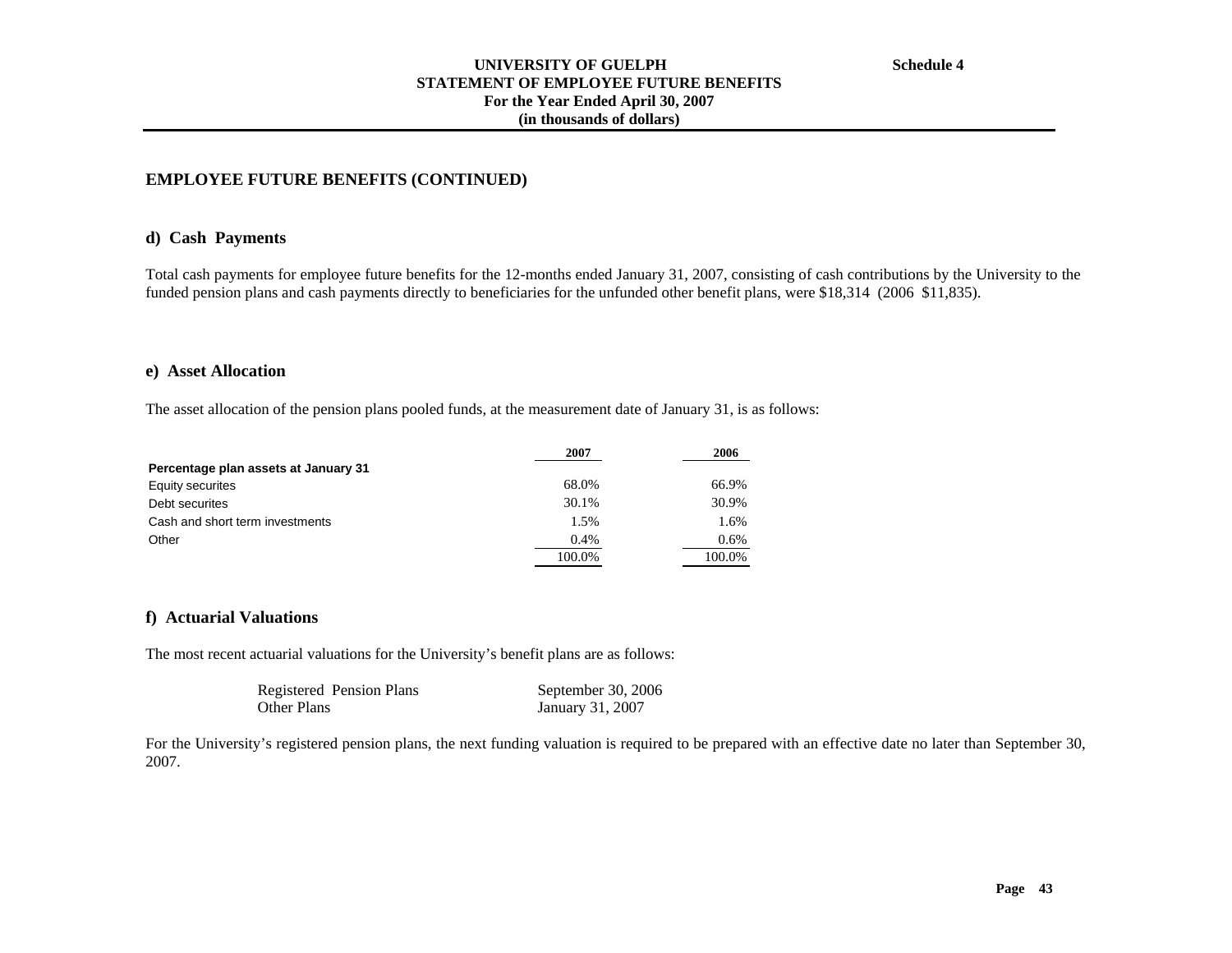**Other Benefit Plans**

**Pension Plans**

## **UNIVERSITY OF GUELPH STATEMENT OF EMPLOYEE FUTURE BENEFITS For the Year Ended April 30, 2007 (in thousands of dollars)**

# **EMPLOYEE FUTURE BENEFITS (CONTINUED)**

# **g) Significant Assumptions**

The significant actuarial assumptions adopted are as follows:

|                                                                     | 2007  | 2006  | 2007   | 2006   |
|---------------------------------------------------------------------|-------|-------|--------|--------|
| For determining accrued benefit obligation at end of fiscal period: |       |       |        |        |
| Discount rate                                                       | 5.05% | 5.15% | 5.10%  | 5.25%  |
| Rate of increase in future compensation                             | 3.75% | 4.00% | n/a    | n/a    |
| Rate of increase in national average wage                           | 3.25% | 3.50% | n/a    | n/a    |
| Rate of increase in Consumer Price Index (CPI)                      | 2.25% | 3.00% | n/a    | n/a    |
| Rate of post-retirement pension increases                           | 0.50% | 1.00% | n/a    | n/a    |
| Expected long-term rate of return on plan assets                    | 6.75% | 7.00% |        |        |
| For determining benefit cost during fiscal period:                  |       |       |        |        |
| Discount rate                                                       | 5.15% | 5.65% | 5.25%  | 5.65%  |
| Rate of increase in future compensation                             | 4.00% | 4.00% | n/a    | n/a    |
| Rate of increase in national average wage                           | 3.50% | 3.50% | n/a    | n/a    |
| Rate of increase in Consumer Price Index (CPI)                      | 3.00% | 3.00% | n/a    | n/a    |
| Rate of post-retirement pension increases                           | 1.00% | 1.00% | n/a    | n/a    |
| Expected long-term rate of return on plan assets                    | 7.00% | 7.00% | n/a    | n/a    |
| Assumed health care cost trend rate at end of fiscal period:        |       |       |        |        |
| Dental Inflation                                                    | n/a   | n/a   | 4.50%  | 4.50%  |
| Initial health care cost trend rate                                 | n/a   | n/a   | 10.00% | 10.00% |
| Annual rate of decline in health care cost trend rate               | n/a   | n/a   | 0.50%  | 0.50%  |
| Year of initial decline in health care cost trend rate              | n/a   | n/a   | 2008   | 2008   |
| Ultimate health care cost trend rate                                | n/a   | n/a   | 5.00%  | 5.00%  |